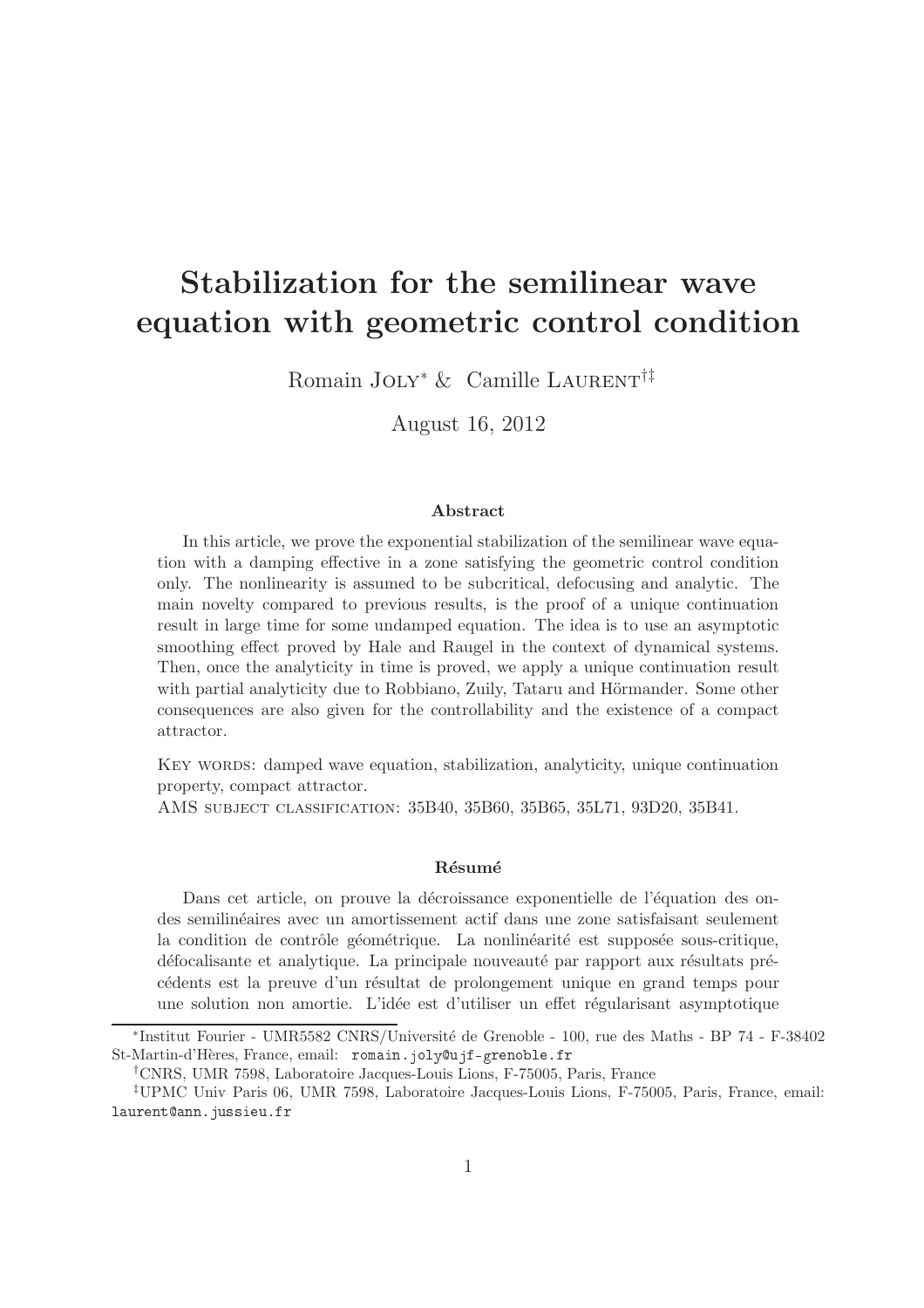prouvé par Hale et Raugel dans le contexte des systèmes dynamiques. Ensuite, une fois l'analyticité en temps prouvée, on applique un théorème de prolongement unique avec analyticité partielle dû à Robbiano, Zuily, Tataru et Hörmander. Des applications à la contrôlabilité et à l'existence d'attracteur global compact pour l'équation des ondes sont aussi données.

## 1 Introduction

In this article, we consider the semilinear damped wave equation

$$
\begin{cases}\n\Box u + \gamma(x)\partial_t u + \beta u + f(u) = 0 & (t, x) \in \mathbb{R}_+ \times \Omega, \\
u(t, x) = 0 & (t, x) \in \mathbb{R}_+ \times \partial\Omega \\
(u, \partial_t u) = (u_0, u_1) \in H_0^1(\Omega) \times L^2(\Omega)\n\end{cases}
$$
\n(1.1)

where  $\Box = \partial_{tt}^2 - \Delta$  with  $\Delta$  being the Laplace-Beltrami operator with Dirichlet boundary conditions. The domain  $\Omega$  is a connected  $\mathcal{C}^{\infty}$  three-dimensional Riemannian manifold with boundaries, which is either:

- i) compact.
- ii) a compact perturbation of  $\mathbb{R}^3$ , that is  $\mathbb{R}^3 \setminus D$  where D is a bounded smooth domain, endowed with a smooth metric equal to the euclidean one outside of a ball.
- iii) or a manifold with periodic geometry (cylinder,  $\mathbb{R}^3$  with periodic metric etc.).

The nonlinearity  $f \in C^1(\mathbb{R}, \mathbb{R})$  is assumed to be defocusing, energy subcritical and such that 0 is an equilibrium point. More precisely, we assume that there exists  $C > 0$  such that

$$
f(0) = 0
$$
,  $sf(s) \ge 0$ ,  $|f(s)| \le C(1+|s|)^p$  and  $|f'(s)| \le C(1+|s|)^{p-1}$  (1.2)

with  $1 \leq p \leq 5$ .

We assume  $\beta \geq 0$  to be such that  $\Delta - \beta$  is a negative definite operator, that is that we have a Poincaré inequality  $\int_{\Omega} |\nabla u|^2 + \beta |u|^2 \ge C \int_{\Omega} |u|^2$  with  $C > 0$ . In particular, it may require  $\beta > 0$  if  $\partial \Omega = \emptyset$  or if  $\Omega$  is unbounded.

The damping  $\gamma \in L^{\infty}(\Omega)$  is a non-negative function. We assume that there exist an open set  $\omega \subset \Omega$ ,  $\alpha \in \mathbb{R}$ ,  $x_0 \in \Omega$  and  $R \geq 0$  such that

$$
\forall x \in \omega \; , \; \gamma(x) \ge \alpha > 0 \text{ and } \Omega \setminus B(x_0, R) \subset \omega \; . \tag{1.3}
$$

Moreover, we assume that  $\omega$  satisfies the geometric control condition introduced in [43] and [7]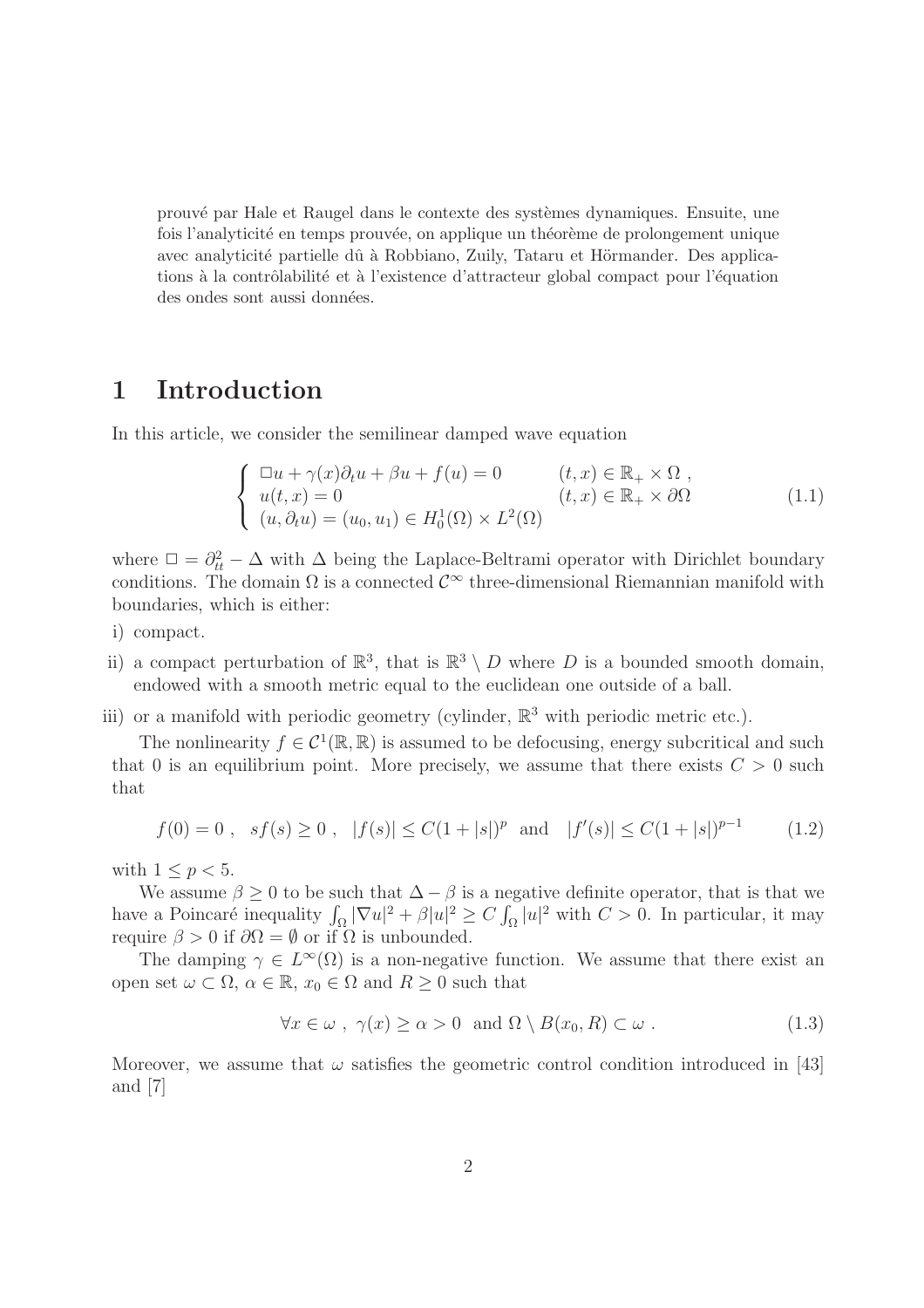(GCC) There exists  $L > 0$  such that any generalized geodesic of  $\Omega$  of length L meets the set  $\omega$  where the damping is effective.

The associated energy  $E \in C^0(X, \mathbb{R}_+)$  is given by

$$
E(u) := E(u, \partial_t u) = \frac{1}{2} \int_{\Omega} (|\partial_t u|^2 + |\nabla u|^2 + \beta |u|^2) + \int_{\Omega} V(u) , \qquad (1.4)
$$

where  $V(u) = \int_0^u f(s)ds$ . Due to Assumption (1.2) and the Sobolev embedding  $H^1(\Omega) \hookrightarrow$  $L^{6}(\Omega)$ , this energy is well defined and moreover, if u solves (1.1), we have, at least formally,

$$
\partial_t E(u(t)) = -\int_{\Omega} \gamma(x) |\partial_t u(x, t)|^2 dx \leq 0.
$$
 (1.5)

The system is therefore dissipative. We are interested in the exponential decay of the energy of the nonlinear damped wave equation (1.1), that is the following property:

**(ED)** For any  $E_0 \geq 0$ , there exist  $K > 0$  and  $\lambda > 0$  such that, for all solutions u of (1.1) with  $E(u(0)) \leq E_0$ ,

$$
\forall t \ge 0 , \quad E(u(t)) \le Ke^{-\lambda t} E(u(0))
$$

Property (ED) means that the damping term  $\gamma \partial_t u$  stabilizes any solution of (1.1) to zero, which is an important property from the dynamical and control points of view.

Our main theorem is as follows.

**Theorem 1.1.** Assume that the damping  $\gamma$  satisfies (1.3) and the geometric control condition (GCC). If f is real analytic and satisfies  $(1.2)$ , then the exponential decay property (ED) holds.

Theorem 1.1 applies for nonlinearities  $f$  which are globally analytic. Of course, the nonlinearities  $f(u) = |u|^{p-1}u$  are not analytic if  $p \notin \{1, 3\}$ , but we can replace these usual nonlinearities by similar ones as  $f(u) = (u/\text{th}(u))^{p-1}u$ , which are analytic for all  $p \in [1, 5)$ . Note that the estimates (1.2) are only required for  $s \in \mathbb{R}$ , so that it does not imply that f is polynomial. Moreover, we enhance that (ED) holds in fact for almost all the nonlinearities  $f$  satisfying  $(1.2)$ , including non-analytic ones.

More precisely, we set

$$
\mathfrak{C}^1(\mathbb{R}) = \{ f \in \mathcal{C}^1(\mathbb{R}) \text{ such that there exist } C > 0 \text{ and } p \in [1, 5) \text{ such that } (1.2) \text{ holds } \}
$$
\n(1.6)

\nendowed with Whitney topology (or any other reasonable topology). We recall that Whit-

ney topology is the topology generated by the neighbourhoods

$$
\mathcal{N}_{f,\delta} = \{ g \in \mathfrak{C}^1(\mathbb{R}) \mid \forall u \in \mathbb{R} , \ \max(|f(u) - g(u)|, |f'(u) - g'(u)|) < \delta(u) \}
$$
(1.7)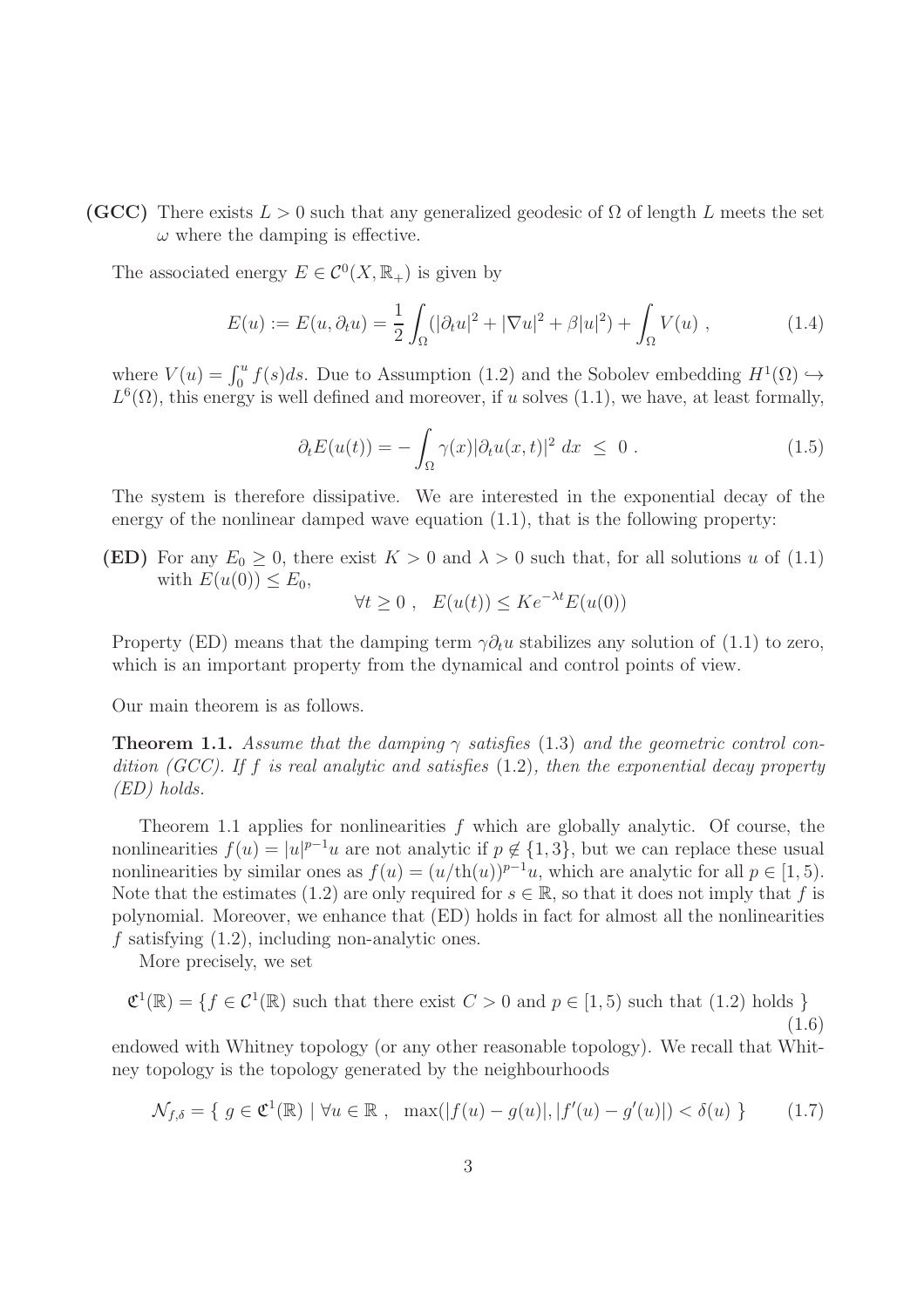where f is any function in  $\mathfrak{C}^1(\mathbb{R})$  and  $\delta$  is any positive continuous function. The set  $\mathfrak{C}^1(\mathbb{R})$ is a Baire space, which means that any generic set, that is any set containing a countable intersection of open and dense sets, is dense in  $\mathfrak{C}^1(\mathbb{R})$  (see Proposition 7.1). Baire property ensures that the genericity of a set in  $\mathfrak{C}^1(\mathbb{R})$  is a good notion for "the set contains almost all non-linearity  $f$ ".

**Theorem 1.2.** Assume that the damping  $\gamma$  satisfies (1.3) and the geometric control condition (GCC). There exists a generic set  $\mathfrak{G} \subset \mathfrak{C}^1(\mathbb{R})$  such that the exponential decay property  $(ED)$  holds for all  $f \in \mathfrak{G}$ .

The statements of both theorems lead to some remarks.

• Of course, our results and their proofs should easily extend to any space dimension  $d \geq 3$ if the exponent p of the nonlinearity satisfies  $p < (d+2)/(d-2)$ .

• Actually, it may be possible to get  $\lambda > 0$  in (ED) uniform with respect to the size of the data. We can take for instance  $\lambda = \tilde{\lambda} - \varepsilon$  where  $\tilde{\lambda}$  is the decay rate of the linear equation. The idea is that once we know the existence of a decay rate, we know that the solution is close to zero for a large time. Then, for small solutions, the nonlinear term can be neglected to get almost the same decay rate as the linear equation. We refer for instance to [35] in the context of KdV equation. Notice that the possibility to get the same result with a constant K independent on  $E_0$  is an open problem.

• The assumption on  $\beta$  is important to ensure some coercivity of the energy and to preclude the spatially constant functions to be undamped solutions for the linear equation. It has been proved in [14] for  $\mathbb{R}^3$  and in [37] for a compact manifold that exponential decay can fail without this term  $\beta$ .

• The geometric control condition is known to be not only sufficient but also necessary for the exponential decay of the linear damped equation. The proof of the optimality uses some sequences of solutions which are asymptotically concentrated outside of the damping region. We can use the same idea in our nonlinear stabilization context. First, the observability for a certain time eventually large is known to be equivalent to the exponential decay of the energy. This was for instance noticed in [14] Proposition 2, in a similar context, see also Proposition 2.5 of this paper. Then, we take as initial data the same sequence that would give a counterexample for the linear observability. The linearizability property (see [19]) allows to obtain that the nonlinear solution is asymptotically close to the linear one. This contradicts the observability property for the nonlinear solution as it does for the linear case. Hence, the geometric control condition is also necessary for the exponential decay of the nonlinear equation.

• Our geometrical hypotheses on  $\Omega$  may look strange, however they are only assumed for sake of simplicity. In fact, our results should apply more generally for any smooth manifold with bounded geometry, that is that  $\Omega$  can be covered by a set of  $\mathcal{C}^{\infty}$ -charts  $\alpha_i: U_i \mapsto$  $\alpha_i(U_i) \subset \mathbb{R}^3$  such that  $\alpha_i(U_i)$  is equal either to  $B(0,1)$  or to  $B_+(0,1) = \{x \in B(0,1), x_1 >$ 0} (in the case with boundaries) and such that, for any  $r \ge 0$  and  $s \in [1,\infty]$ , the  $W^{r,s}$ -norm of a function u in  $W^{r,s}(\Omega,\mathbb{R})$  is equivalent to the norm  $(\sum_{i\in\mathbb{N}}\|u\circ\alpha_i^{-1})$  $\frac{-1}{i} \big\|_{W^{r,s}(\alpha_i(U_i))}^s \big)^{1/s}.$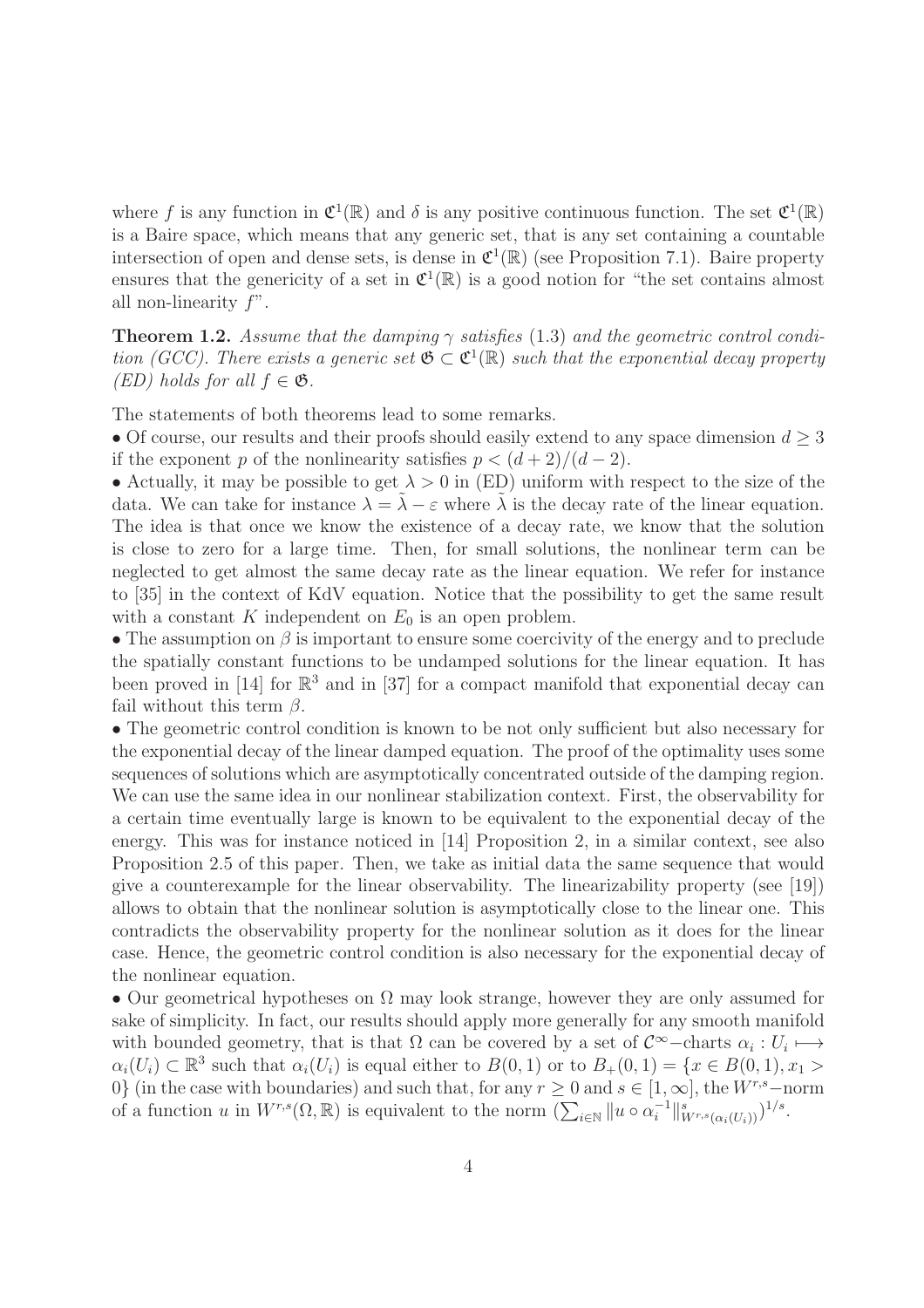The stabilization property  $(ED)$  for Equation  $(1.1)$  has been studied in [28], [52], [53] and [13] for  $p < 3$ . For  $p \in [3, 5)$ , our main reference is the work of Dehman, Lebeau and Zuazua [17]. This work is mainly concerned with the stabilization problem previously described, on the Euclidean space  $\mathbb{R}^3$  with flat metric and stabilization active outside of a ball. The main purpose of this paper is to extend their result to a non flat geometry where multiplier methods cannot be used or do not give the optimal result with respect to the geometry. Other stabilization results for the nonlinear wave equation can be found in [2] and the references therein. Some works have been done in the difficult critical case  $p = 5$ , we refer to [14] and [37].

The proofs of these articles use three main ingredients:

- (i) the exponential decay of the linear equation, which is equivalent to the geometric control condition (GCC),
- (ii) a more or less involved compactness argument,
- (iii) a unique continuation result implying that  $u \equiv 0$  is the unique solution of

$$
\begin{cases} \Box u + \beta u + f(u) = 0 \\ \partial_t u = 0 \quad \text{on } [-T, T] \times \omega \,. \end{cases} \tag{1.8}
$$

The results are mainly of the type: "geometric control condition"  $+$  "unique continuation" implies "exponential decay". This type of implication is even stated explicitly in some related works for the nonlinear Schrödinger equation [15] and [36].

In the subcritical case  $p < 5$ , the less understood point is the unique continuation property (iii). In the previous works as [17], the authors use unique continuation results based on Carleman estimates. The resulting geometric assumptions are not very natural and are stronger than (GCC). Indeed, the unique continuation was often proved with some Carleman estimates that required some strong geometric conditions. For instance for a flat metric, the usual geometric assumption that appear are often of "multiplier type" that is  $\omega$  is a neighbourhood of  $\{x \in \partial\Omega \, | \, (x - x_0) \cdot n(x) > 0\}$  which are known to be stronger than the geometric control condition (see [40] for a discussion about the links between these assumptions). Moreover, on curved spaces, this type of condition often needs to be checked by hand in each situation, which is mostly impossible.

Our main improvement in this paper is the proof of unique continuation in infinite time under the geometric control condition only. We show that, if the nonlinearity  $f$  is analytic (or generic), then one can use the result of Robbiano and Zuily [46] to obtain a unique continuation property (iii) for infinite time  $T = +\infty$  with the geometric control condition (GCC) only.

The central argument of the proof of our main result, Theorem 1.1, is the unique continuation property of [46] (see Section 3). This result applies for solutions u of  $(1.8)$ being smooth in space and analytic in time. If f is analytic, then the solutions of  $(1.1)$  are of course not necessarily analytic in time since the damped wave equations are not smoothing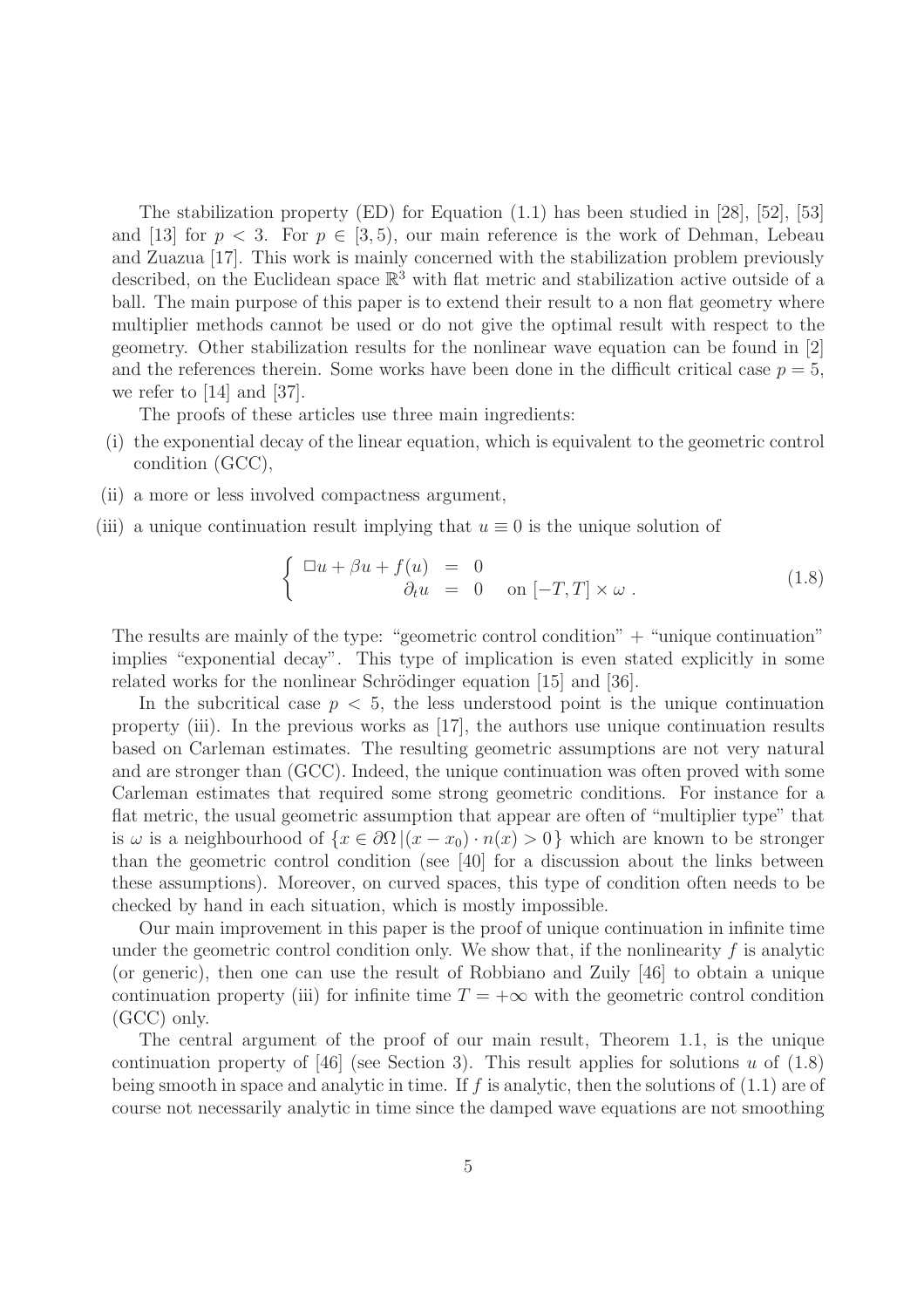in finite time. However, the damped wave equations admit an asymptotic smoothing effect, i.e. are smoothing in infinite time. Hale and Raugel have shown in [25] that, for compact trajectories, this asymptotic smoothing effect also concerns the analyticity (see Section 5). In other words, combining [46] and [25] shows that the unique solution of (1.8) is  $u \equiv 0$  if f is analytic and if  $T = +\infty$ . This combination has already been used by dynamicians in [26] and [31] for  $p < 3$ .

One of the main interests of this paper is the use of arguments coming from both the dynamical study and the control theory of the damped wave equations. The reader familiar with the control theory could find interesting the use of the asymptotic smoothing effect to get unique continuation property with smooth solutions. The one familiar with the dynamical study of PDEs could be interested in the use of Strichartz estimates to deal with the case  $p \in [3, 5)$ . The main part of the proof of Theorem 1.1 is written with arguments coming from the dynamical study of PDEs. They are simpler than the corresponding ones of control theory, but far less accurate since they do not give any estimation for the time of observability. Anyway, such accuracy is not important here since we use the unique continuation property for (1.8) with  $T = +\infty$ . We briefly recall in Section 8 how these propagation of compactness and regularity properties could have been proved with some arguments more usual in the control theory.

Moreover, we give two applications of our results in both contexts of control theory and dynamical systems. First, as it is usual in control theory, some results of stabilization can be coupled with local control theorems to provide global controllability in large time.

Theorem 1.3. Assume that f satisfies the conditions of Theorem 1.1 or belongs to the generic set  $\mathfrak G$  defined by Theorem 1.2. Let  $R_0 > 0$  and  $\omega$  satisfying the geometric control condition. Then, there exists  $T > 0$  such that for any  $(u_0, u_1)$  and  $(\tilde{u}_0, \tilde{u}_1)$  in  $H_0^1(\Omega) \times L^2(\Omega)$ , with

$$
\|(u_0, u_1)\|_{H^1 \times L^2} \le R_0; \qquad \|( \tilde{u}_0, \tilde{u}_1)\|_{H^1 \times L^2} \le R_0
$$

there exists  $g \in L^{\infty}([0,T], L^{2}(\Omega))$  supported in  $[0,T] \times \omega$  such that the unique strong solution of

$$
\begin{cases}\n\Box u + \beta u + f(u) &= g \text{ on } [0, T] \times \Omega \\
(u(0), \partial_t u(0)) &= (u_0, u_1).\n\end{cases}
$$

satisfies  $(u(T), \partial_t u(T)) = (\tilde{u}_0, \tilde{u}_1).$ 

The second application of our results concerns the existence of a compact global attractor. A compact global attractor is a compact set, which is invariant by the flow of the PDE and which attracts the bounded sets. The existence of such an attractor is an important dynamical property because it roughly says that the dynamics of the PDE may be reduced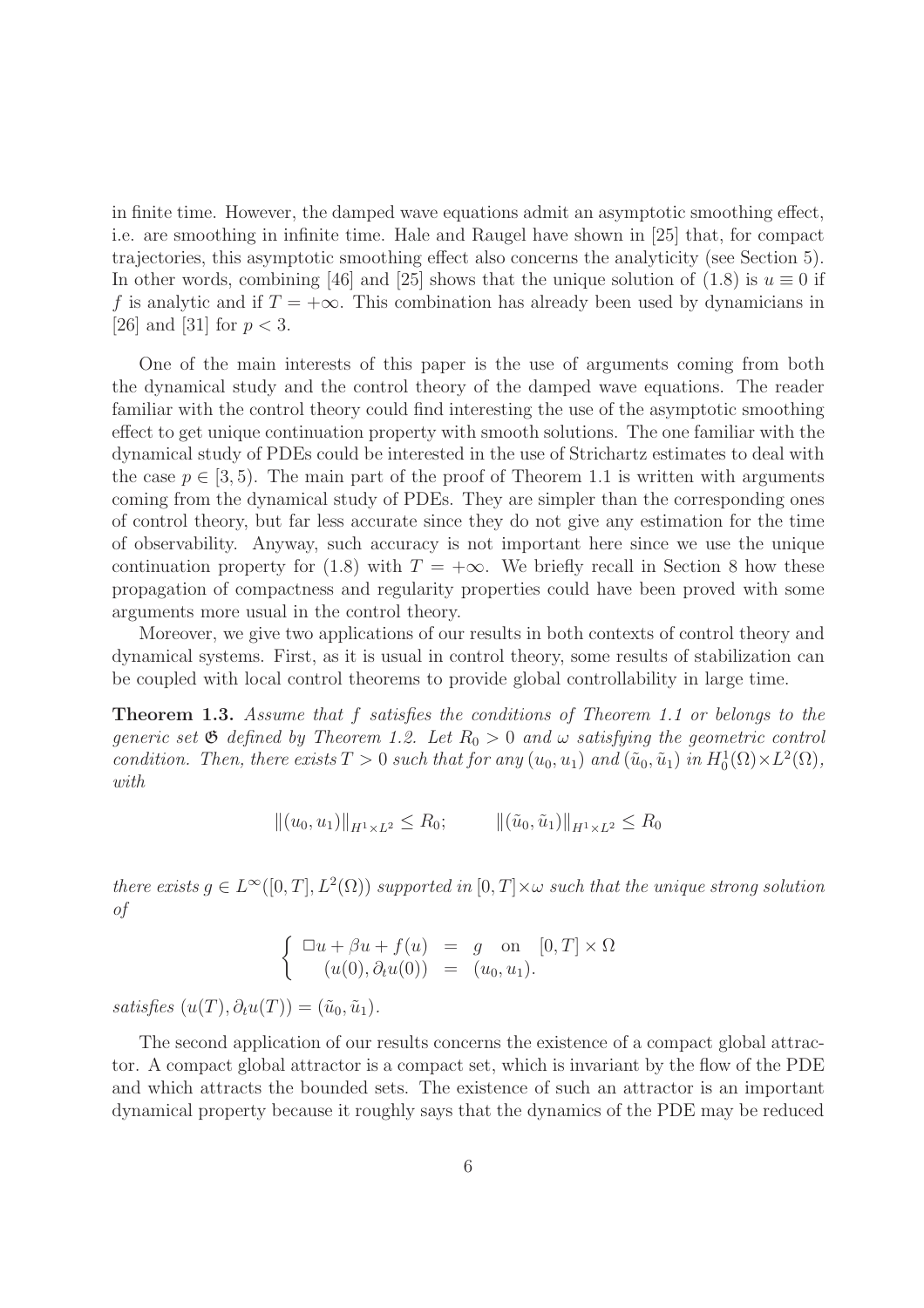to dynamics on a compact set, which is often finite-dimensional. See for example [24] and [44] for a review on this concept. Theorems 1.1 and 1.2 show that {0} is a global attractor for the damped wave equation (1.1). Of course, it is possible to obtain a more complex attractor by considering an equation of the type

$$
\begin{cases}\n\partial_{tt}^{2} u + \gamma(x)\partial_{t} u = \Delta u - \beta u - f(x, u) & (x, t) \in \Omega \times \mathbb{R}_{+} ,\\ \nu(x, t) = 0 & (x, t) \in \partial\Omega \times \mathbb{R}_{+} \\ (u, \partial_{t} u) = (u_{0}, u_{1}) \in H_{0}^{1} \times L^{2}\n\end{cases}
$$
\n(1.9)

where  $f \in C^{\infty}(\Omega \times \mathbb{R}, \mathbb{R})$  is real analytic with respect to u and satisfies the following properties. There exist  $C > 0$ ,  $p \in [1, 5)$  and  $R > 0$  such that for all  $(x, u) \in \Omega \times \mathbb{R}$ ,

$$
|f(x, u)| \le C(1 + |u|)^p, \quad |f'_x(x, u)| \le C(1 + |u|)^p, \quad |f'_u(x, u)| \le C(1 + |u|)^{p-1} \tag{1.10}
$$

$$
x \in \partial \Omega \implies f(x, 0) = 0 \tag{1.11}
$$

$$
(x \notin B(x_0, R) \text{ or } |u| \ge R) \implies f(x, u)u \ge 0. \tag{1.12}
$$

where  $x_0$  denotes a fixed point of the manifold.

**Theorem 1.4.** Assume that  $f$  is as above. Then, the dynamical system generated by  $(1.9)$ in  $H_0^1(\Omega) \times L^2(\Omega)$  is gradient and admits a compact global attractor A.

Of course, we would get the same result for  $f$  in a generic set similar to the one of Theorem 1.2.

We begin this paper by setting our main notations and recalling the basic properties of Equation (1.1) in Section 2. We recall the unique continuation property of Robbiano and Zuily in Section 3, whereas Sections 4 and 5 are concerned by the asymptotic compactness and the asymptotic smoothing effect of the damped wave equation. The proofs of our main results, Theorem 1.1 and 1.2, are given in Sections 6 and 7 respectively. An alternative proof, using more usual arguments from control theory, is sketched in Section 8. Finally, Theorems 1.3 and 1.4 are discussed in Section 9.

Acknowledgements: the second author was financed by the ERC grant GeCoMethods during part of the redaction of this article. Moreover, both authors benefited from the fruitful atmosphere of the conference Partial differential equations, optimal design and numerics in Benasque. We also would like to thank Mathieu Léautaud for his remarks about the optimality of Hypothesis (GCC) in the nonlinear context.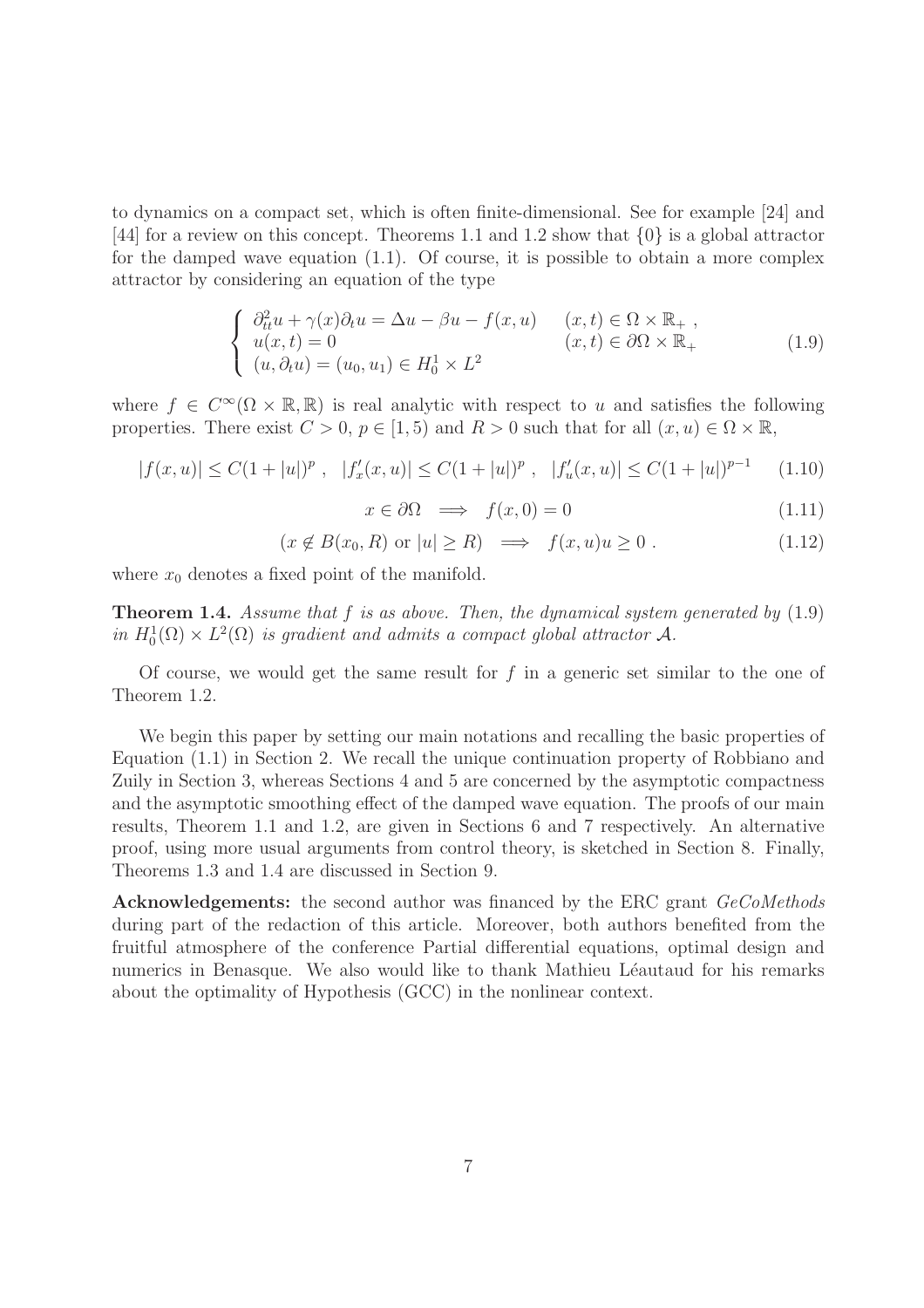# 2 Notations and basic properties of the damped wave equation

In this paper, we use the following notations:

$$
U = (u, u_t) , F = (0, f) , A = \begin{pmatrix} 0 & Id \\ \Delta - \beta & -\gamma \end{pmatrix} .
$$

In this setting, (1.1) becomes

$$
\partial_t U(t) = AU(t) + F(U) .
$$

We set  $X = H_0^1(\Omega) \times L^2(\Omega)$  and for  $s \in [0,1]$ ,  $X^s$  denotes the space  $D((-\Delta + \beta)^{(s+1)/2}) \times$  $D((-\Delta + \beta)^{s/2}) = (H^{1+s}(\Omega) \cap H_0^1(\Omega)) \times H_0^s(\Omega)$ . Notice that  $X^0 = X$  and  $X^1 = D(A)$ (even if  $\gamma$  is only in  $L^{\infty}$ ).

We recall that  $E$  denotes the energy defined by  $(1.4)$ . We also emphasize that  $(1.2)$ and the invertibility of  $\Delta - \beta$  implies that a set is bounded in X if and only if its energy E is bounded. Moreover, for all  $E_0 \geq 0$ , there exists  $C > 0$  such that

$$
\forall (u, v) \in X, \ E(u, v) \le E_0 \implies \frac{1}{C} ||(u, v)||_X^2 \le E(u, v) \le C ||(u, v)||_X^2 \tag{2.1}
$$

To simplify some statements in the proofs, we assume without loss of generality that  $3 < p < 5$ . It will avoid some meaningless statements with negative Lebesgue exponents since  $p = 3$  is the exponent where Strichartz estimates are no more necessary and can be replaced by Sobolev embeddings.

We recall that  $\Omega$  is endowed with a metric g. We denote by d the distance on  $\Omega$  defined by

$$
d(x, y) = inf \{l(c) | c \in C^{\infty}([0, 1], \Omega) \text{ with } c(0) = x \text{ and } c(1) = y\}
$$

where  $l(c)$  is the length of the path c according to the metric q. A ball  $B(x, R)$  in  $\Omega$  is naturally defined by

$$
B(x, R) = \{ y \in \Omega, d(x, y) < R \} .
$$

For instance, if  $\Omega = \mathbb{R}^3 \setminus B_{\mathbb{R}^3}(0,1)$ , the distance between  $(0,0,1)$  and  $(0,0,-1)$  is  $\pi$  (and not 2) and the ball  $B((0,0,1), \pi)$  has nothing to do with the classical ball  $B_{\mathbb{R}^3}((0,0,1), \pi)$ of  $\mathbb{R}^3$ .

### 2.1 Cauchy problem

The global existence and uniqueness of solutions of the subcritical wave equation (1.1) with  $\gamma \equiv 0$  has been studied by Ginibre and Velo in [21] and [22]. Their method also applies for  $\gamma \neq 0$  since this term is linear and well defined in the energy space X. Moreover, their argument to prove uniqueness also yields the continuity of the solutions with respect to the initial data.

The central argument is the use of Strichartz estimates.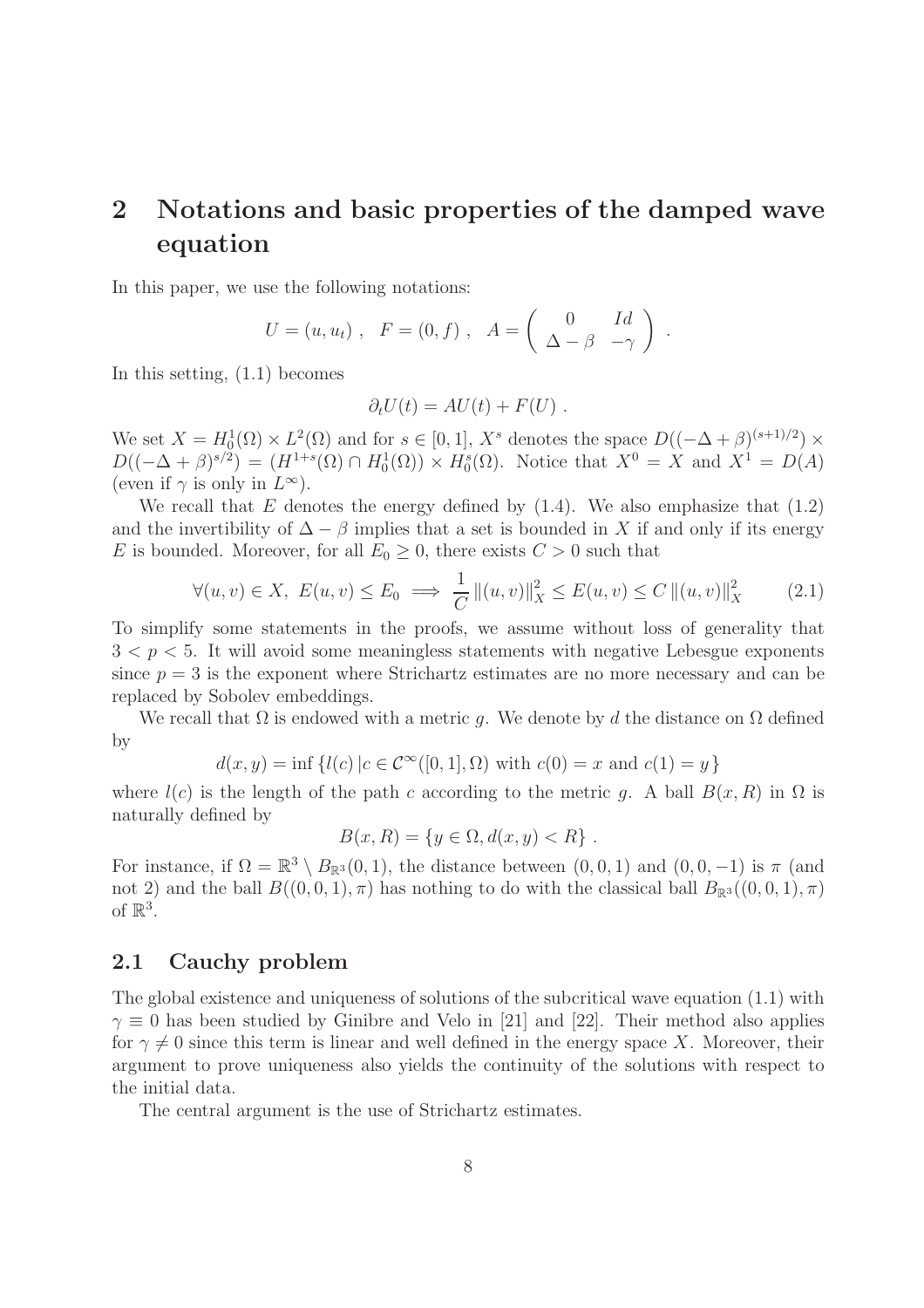Theorem 2.1 (Strichartz estimates). Let  $T > 0$  and  $(q, r)$  satisfying

$$
\frac{1}{q} + \frac{3}{r} = \frac{1}{2}, \quad q \in [7/2, +\infty].
$$
\n(2.2)

There exists  $C = C(T, q) > 0$  such that for every  $G \in L^1([0, T], L^2(\Omega))$  and every  $(u_0, u_1) \in$ X, the solution u of

$$
\begin{cases} \n\Box u + \gamma(x)\partial_t u = G(t) \\ \n(u, \partial_t u)(0) = (u_0, u_1) \n\end{cases}
$$

satisfies the estimate

$$
||u||_{L^{q}([0,T],L^{r}(\Omega))} \leq C \left( ||u_0||_{H^1(\Omega)} + ||u_1||_{L^2(\Omega)} + ||G||_{L^1([0,T],L^2(\Omega))} \right).
$$

The result was stated in the Euclidean space  $\mathbb{R}^3$  by Strichartz [47] and Ginibre and Velo with  $q \in ]2, +\infty]$ . Kapitanski extended the result to variable coefficients in [32]. On a bounded domain, the first estimates were proved by Burq, Lebeau and Planchon [12] for  $q \in [5, +\infty]$  and extended to a larger range by Blair, Smith and Sogge in [8]. Note that, thanks to the counterexamples of Ivanovici [30], we know that we cannot expect some Strichartz estimates in the full range of exponents in the presence of boundaries.

From these results, we deduce the estimates for the damped wave equation by absorption for T small enough. We can iterate the operation in a uniform number of steps. Actually, for the purpose of the semilinear wave equation, it is sufficient to consider the Strichartz estimate  $L^{\frac{2p}{p-3}}([0,T], L^{2p}(\Omega))$  which gives  $u^p \in L^{\frac{2}{p-3}}([0,T], L^2(\Omega)) \subset$  $L^1([0,T], L^2(\Omega))$  because  $1 < \frac{2}{p-3} < +\infty$ .

#### Theorem 2.2 (Cauchy problem).

Let f satisfies (1.2). Then, for any  $(u_0, u_1) \in X = H_0^1(\Omega) \times L^2(\Omega)$  there exists a unique solution  $u(t)$  of the subcritical damped wave equation  $(1.1)$ . Moreover, this solution is defined for all  $t \in \mathbb{R}$  and its energy  $E(u(t))$  is non-increasing in time.

For any  $E_0 \geq 0$ ,  $T \geq 0$  and  $(q, r)$  satisfying (2.2), there exists a constant C such that, if u is a solution of  $(1.1)$  with  $E(u(0)) \leq E_0$ , then

$$
||u||_{L^{q}([0,T],L^{r}(\Omega))} \leq C \left( ||u_0||_{H^1(\Omega)} + ||u_1||_{L^2(\Omega)} \right)
$$

.

In addition, for any  $E_0 \geq 0$  and  $T \geq 0$ , there exists a constant C such that, if u and  $\tilde{u}$ are two solutions of (1.1) with  $E(u(0)) \leq E_0$  and  $E(\tilde{u}(0)) \leq E_0$ , then

$$
\sup_{t\in[-T,T]}||(u,\partial_t u)(t)-(\tilde{u},\partial_t \tilde{u})(t)||_X\leq C||(u,\partial_t u)(0)-(\tilde{u},\partial_t \tilde{u})(0)||_X.
$$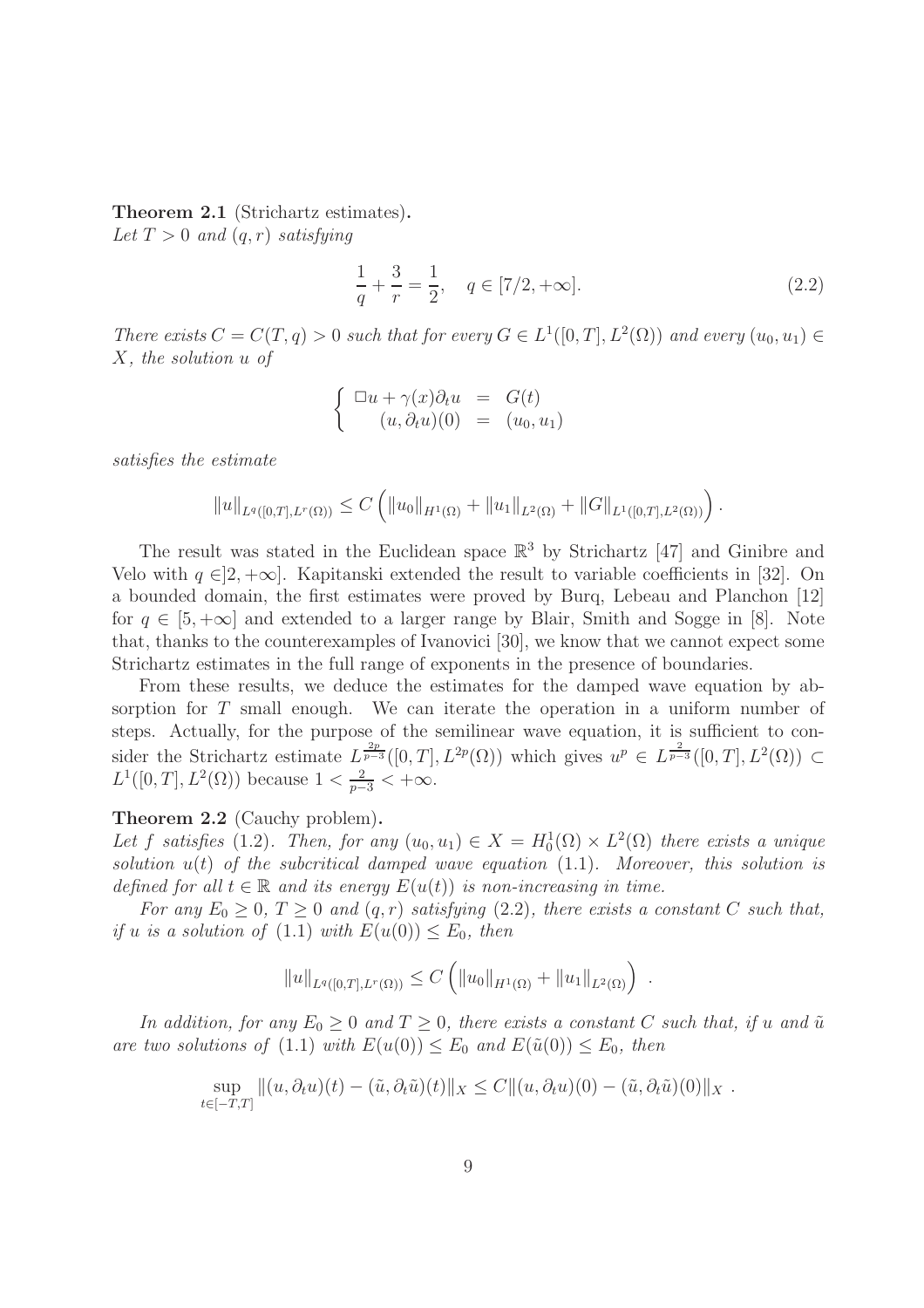*Proof:* The existence and uniqueness for small times is a consequence of Strichartz estimates and of the subcriticality of the nonlinearity, see [22]. The solution can be globalized backward and forward in time thanks to the energy estimates (1.5) for smooth solutions. Indeed,

$$
E(t) \le E(s) + C \int_t^s E(\tau) d\tau
$$

and thus, Gronwall inequality for  $t \leq s$  and the decay of energy for  $t \geq s$  show that the energy does not blow up in finite time. This allows to extend the solution for all times since the energy controls the norm of the space  $X$  by  $(2.1)$ .

For the uniform continuity estimate, we notice that  $w = u - \tilde{u}$  is solution of

$$
\begin{cases}\n\Box w + \beta w + \gamma(x)\partial_t w &= -wg(u, \tilde{u}) \\
(w, \partial_t w)(0) &= (u, \partial_t u)(0) - (\tilde{u}, \partial_t \tilde{u})(0)\n\end{cases}
$$

where  $g(s, \tilde{s}) = \int_0^1 f'(s + \tau(\tilde{s} - s)) d\tau$  fulfills  $|g(s, \tilde{s})| \leq C(1 + |s|^{p-1} + |\tilde{s}|^{p-1})$ . Let  $q = \frac{2p}{p-1}$  $rac{2p}{p-3},$ Strichartz and Hölder estimates give

$$
\| (w, \partial_t w)(t) \|_{L^{\infty}([0,T], X) \cap L^{q}([0,T], L^{2p})} \leq C \| (w, \partial_t w)(0) \|_{X} + C \|wg(u, \tilde{u}) \|_{L^{1}([0,T], L^{2})}
$$
  

$$
\leq C \| (w, \partial_t w)(0) \|_{X} + CT \| w \|_{L^{\infty}([0,T], L^{2p})}
$$
  

$$
+ T^{\theta} \| w \|_{L^{q}([0,T], L^{2p})} \left( \| u \|_{L^{q}([0,T], L^{2p})}^{p-1} + \| \tilde{u} \|_{L^{q}([0,T], L^{2p})}^{p-1} \right)
$$

with  $\theta = \frac{5-p}{2} > 0$ . We get the expected result for T small enough by absorption since we already know a uniform bound (depending on  $E_0$ ) for the Strichartz norms of u and  $\tilde{u}$ . Then, we iterate the operation to get the result for large  $T$ .

#### 2.2 Exponential decay of the linear semigroup

In this paper, we will strongly use the exponential decay for the linear semigroup in the case where  $\gamma$  may vanish but satisfies the geometric assumptions of this paper. In this case, (1.3) enables to control the decay of energy outside a large ball and the geometric control condition (GCC) enables to control the energy trapped in this ball.

**Proposition 2.3.** Assume that  $\gamma \in L^{\infty}(\Omega)$  satisfies (1.3) and (GCC). There exist two positive constants C and  $\lambda$  such that

$$
\forall s \in [0,1], \ \forall t \geq 0 , \ \ |||e^{At}|||_{\mathcal{L}(X^s)} \leq Ce^{-\lambda t} .
$$

The exponential decay of the damped wave equation under the geometric control condition is well known since the works of Rauch and Taylor on a compact manifold [43] and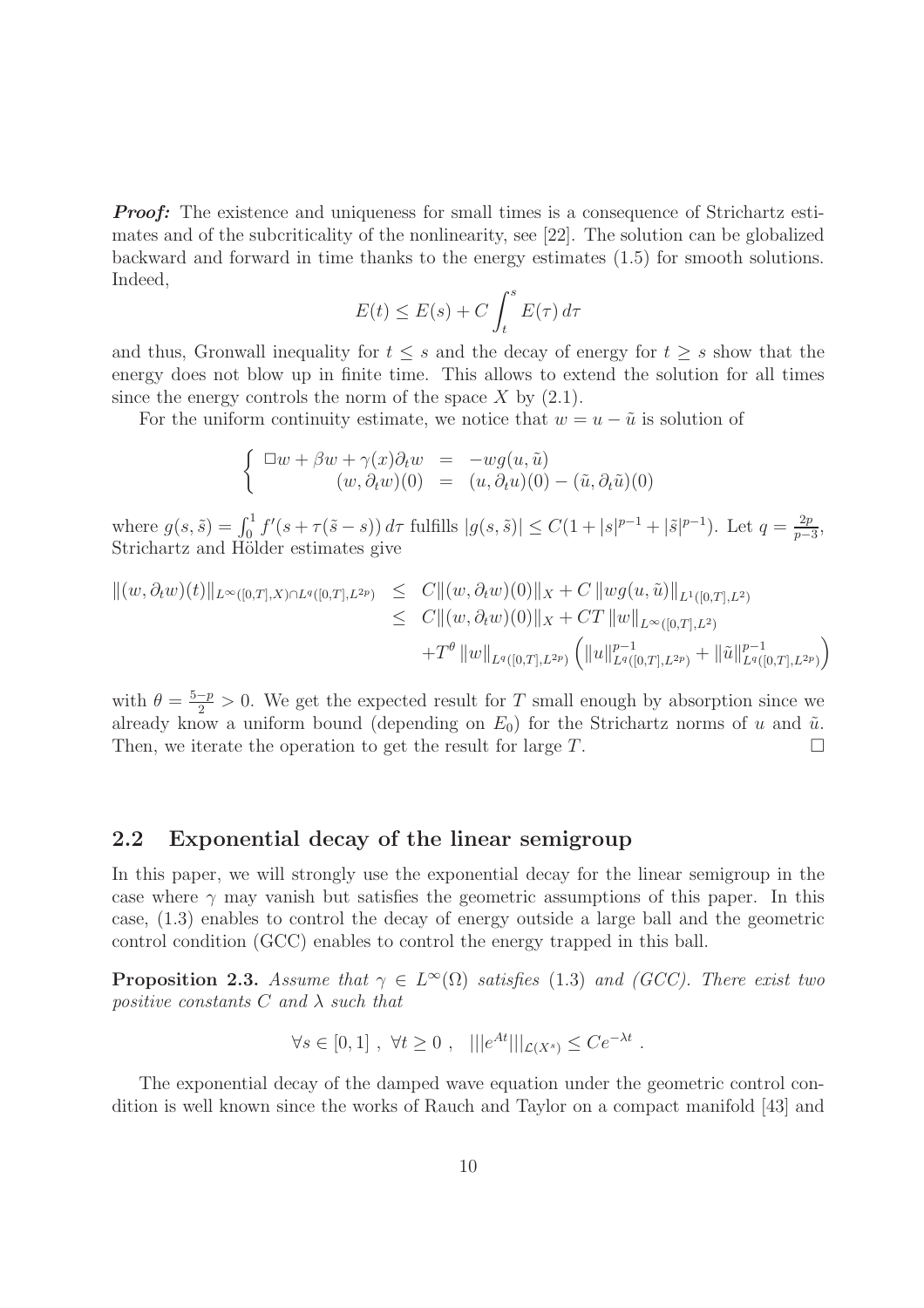Bardos, Lebeau and Rauch [7, 6] on a bounded domain. Yet, we did not find any reference for unbounded domain ([3] and [34] concern unbounded domains but local energy only). It is noteworthy that the decay of the linear semigroup in unbounded domains seems not to have been extensively studied for the moment.

We give a proof of Proposition 2.3 using microlocal defect measure as done in Lebeau [38] or Burq [10] (see also [11] for the proof of the necessity). The only difference with respect to these results is that the manifold that we consider may be unbounded. Since microlocal defect measure only reflects the local propagation, we thus have to use the property of equipartition of the energy to deal with the energy at infinity and to show a propagation of compactness (see [17] for the flat case).

**Lemma 2.4.** Let  $T > L$  where L is given by (GCC). Assume that  $(U_{n,0}) \subset X$  is a bounded sequence, which weakly converges to 0 and assume that  $U_n(t) = (u_n(t), \partial_t u_n(t)) = e^{At} U_{n,0}$ satisfies

$$
\int_0^T \int_{\Omega} \gamma(x) |\partial_t u_n|^2 \to 0 . \tag{2.3}
$$

Then,  $(U_{n,0})$  converges to 0 strongly in X.

*Proof:* Let  $\mu$  be a microlocal defect measure associated to  $(u_n)$  (see [18], [49] or [9] for the definition). Note that  $(2.3)$  implies that  $\mu$  can also be associated to the solution of the wave equation without damping, so the weak regularity of  $\gamma$  is not problematic for the propagation and we get that  $\mu$  is concentrated on  $\{\tau^2 - |\xi|_x^2 = 0\}$  where  $(\tau, \xi)$  are the dual variables of  $(t, x)$ . Moreover,  $(2.3)$  implies that  $\gamma \tau^2 \mu = 0$  and so  $\mu \equiv 0$  on  $S^*(]0, T[\times \omega)$ . Then, using the propagation of the measure along the generalized bicharacteristic flow of Melrose-Sjöstrand and the geometric control condition satisfied by  $\omega$ , we obtain  $\mu \equiv 0$  everywhere. We do not give more details about propagation of microlocal defect measure and refer to the Appendix [38] or Section 3 of [9] (see also [20] for some close propagation results in a different context). Since  $\mu \equiv 0$ , we know that  $U_n \to 0$  on  $H^1 \times L^2(]0, T[ \times B(x_0, R))$ for every  $R > 0$ .

To finish the proof, we need the classical equipartition of the energy to get the convergence to 0 in the whole manifold  $\Omega$ . Since  $\gamma$  is uniformly positive outside a ball  $B(x_0, R)$ , (2.3) and the previous arguments imply that  $\partial_t u_n \to 0$  in  $L^2([0,T] \times \Omega)$ . Let  $\varphi \in C_0^{\infty}([0,T])$ with  $\varphi \geq 0$  and  $\varphi(t) = 1$  for  $t \in [\varepsilon, T - \varepsilon]$ . We multiply the equation by  $\varphi(t)u_n$  and we obtain

$$
0 = -\iint_{[0,T]\times\Omega} \varphi(t) |\partial_t u_n|^2 - \iint_{[0,T]\times\Omega} \varphi'(t) \partial_t u_n u_n + \iint_{[0,T]\times\Omega} \varphi(t) |\nabla u_n|^2
$$
  
+ 
$$
\iint_{[0,T]\times\Omega} \varphi(t) \beta |u_n|^2 + \iint_{[0,T]\times\Omega} \varphi(t) \gamma(x) \partial_t u_n u_n.
$$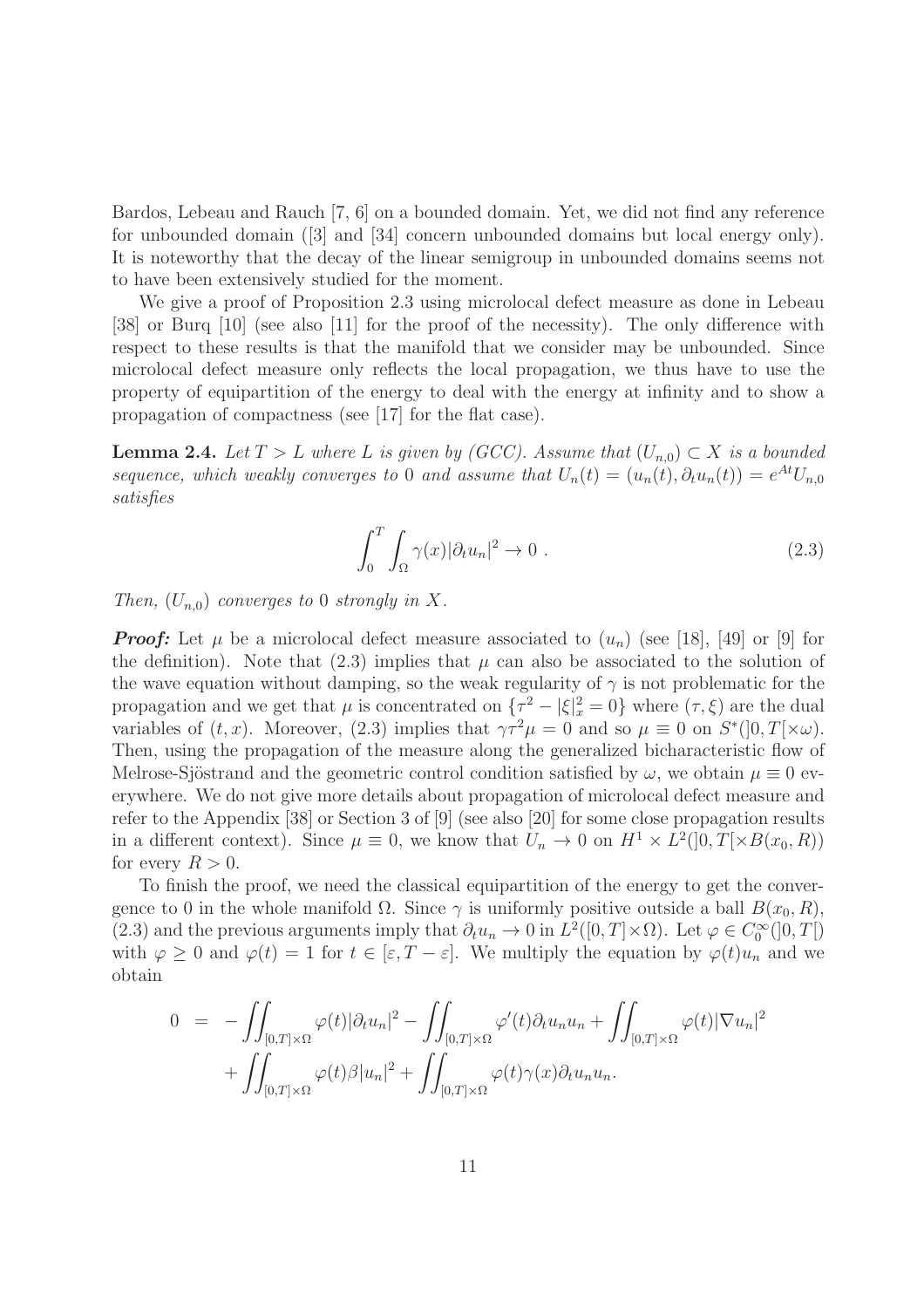The  $L^2$ -norm of  $u_n(t)$  is bounded, while  $\partial_t u_n \to 0$  in  $L^2([0,T] \times \Omega)$ , so the first, second and fifth terms converge to zero. Then, the above equation yields

$$
\iint_{[0,T]\times\Omega} \varphi(t) \left(\beta |u_n|^2 + |\nabla u_n|^2\right) \longrightarrow 0.
$$

Finally, notice that the energy identity  $||U_{n,0}||_X^2 = ||U_n(t)||_X^2 + \int_0^T \int_{\Omega} \gamma(x) |\partial_t u_n|^2$  shows that

$$
\iint_{[0,T]\times\Omega} \varphi(t) \left(\beta |u_n|^2 + |\nabla u_n|^2\right) \sim ||U_{n,0}||_X^2 \int_0^T \varphi(t)
$$

and thus that  $||U_{n,0}||_X$  goes to zero.

*Proof of Proposition 2.3:* Once Lemma 2.4 is established, the proof follows the arguments of the classical case, where  $\Omega$  is bounded. We briefly recall them.

We first treat the case  $s = 0$ . As in Proposition 2.5, the exponential decay of the energy is equivalent to the observability estimate, that is the existence of  $C > 0$  and  $T > 0$  such that, for any trajectory  $U(t) = e^{At}U_0$  in X,

$$
\int_0^T \int_{\Omega} \gamma(x) |\partial_t u|^2 \geq C ||U(0)||_X^2.
$$

We argue by contradiction: assume that  $(2.4)$  does not hold for any positive T and C. Then, there exists a sequence of initial data  $U_n(0)$  with  $||U_n(0)||_X = 1$  and such that

$$
\int_0^n \int_{\Omega} \gamma(x) |\partial_t u_n(t,x)|^2 dt dx \longrightarrow 0 ,
$$

where  $(u_n, \partial_t u_n)(t) = U_n(t) = e^{At} U_n(0)$ . Let  $\tilde{U}_n = U_n(n/2 + \cdot)$ . We have

$$
\int_{-n/2}^{n/2} \int_{\Omega} \gamma(x) |\partial_t \tilde{u}_n(t,x)|^2 dt dx \longrightarrow 0 ,
$$

and, for any  $t \in [-n/2, n/2]$ ,

$$
\|\tilde{U}_n(t)\|_X^2 = \|\tilde{U}_n(-n/2)\|_X^2 - \int_{-n/2}^t \int_{\Omega} \gamma(x) |\partial_t \tilde{u}_n(s,x)|^2 ds dx \xrightarrow[n \to \infty]{} 1.
$$

Therefore, we can assume that  $U_n(0)$  converges to  $U_\infty(0) \in X$ , weakly in X. Moreover, for any  $T > 0$ ,  $U_n(t)$  and  $\partial_t U_n(t)$  are bounded in  $L^{\infty}([-T,T], X)$  and  $L^{\infty}([-T,T], L^2(\Omega) \times$  $H^{-1}(\Omega)$ ) respectively. Thus, using Ascoli's Theorem, we may also assume that  $U_n(t)$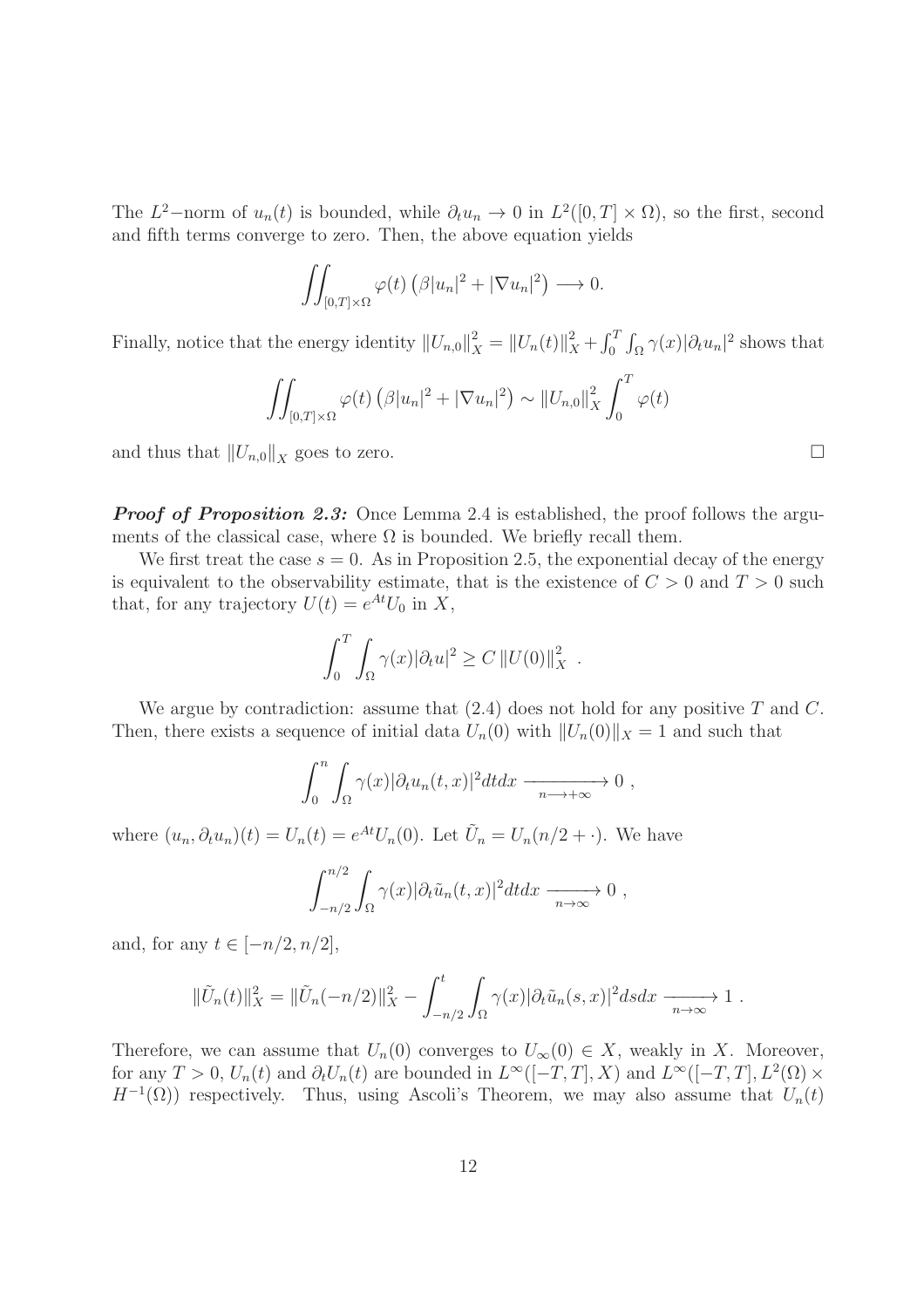strongly converges to  $U_{\infty}(t)$  in  $L^{\infty}([-T,T], L^{2}(K) \times H^{-1}(K))$  where K is any compact of Ω. Hence,  $(u_{\infty}, \partial_t u_{\infty})(t) = U_{\infty}(t) = e^{At} U_{\infty}(0)$  is a solution of

$$
\begin{cases} \Box u_{\infty} + \beta u_{\infty} = 0 \text{ on } \mathbb{R} \times \Omega \\ \partial_t u_{\infty} = 0 \text{ on } \mathbb{R} \times \omega. \end{cases}
$$
 (2.4)

in  $L^2 \times H^{-1}$ . Since  $U_{\infty}(0) \in X$  belongs to X, we deduce that, in fact,  $U_{\infty}(t)$  solves (2.4) in X.

To finish the proof of Proposition 2.3, we have to show that  $U_{\infty} \equiv 0$ . Indeed, applying Lemma 2.4, we would get that  $U_n$  converges strongly to 0, which contradicts the hypothesis  $||U_n(0)||_X = 1$ . Note that  $U_\infty \equiv 0$  is a direct consequence of a unique continuation property as Corollary 3.2. However, Corollary 3.2 requires  $\Omega$  to be smooth, whereas Proposition 2.3 could be more general. Therefore, we recall another classical argument to show that  $U_{\infty}\equiv 0.$ 

Denote N the set of function  $U_{\infty}(0) \in X$  satisfying (2.4), which is obviously a linear subspace of X. We will prove that  $N = \{0\}$ . Since  $\gamma(x)|\partial_t u_\infty|^2 \equiv 0$  for functions  $u_\infty$  in N and since  $N$  is a closed subspace, Lemma 2.4 shows that any weakly convergent subsequence of  $N$  is in fact strongly convergent. By Riesz Theorem,  $N$  is therefore finite dimensional. For any  $t \in \mathbb{R}$ ,  $e^{tA}$  applies N into itself and thus  $A_{|N}$  is a bounded linear operator. Assume that  $N \neq \{0\}$ , then  $A_{|N}$  admits an eigenvalue  $\lambda$  with eigenvector  $Y = (y_0, y_1) \in N$ . This means that  $y_1 = \lambda y_0$  and that  $(\Delta - \beta)y_0 = \lambda^2 y_0$ . Moreover, we know that  $y_1 = 0$  on  $\omega$  and so, if  $\lambda \neq 0$ , that  $y_0 = 0$  on  $\omega$ . This implies  $y_0 \equiv 0$  by the unique continuation property of elliptic operators. Finally, if  $\lambda = 0$ , we have  $(\Delta - \beta)y_0 = 0$  and  $y_0 = 0$ , because, by assumption,  $\Delta - \beta$  is a negative definite operator.

So we have proved  $N = \{0\}$  and therefore  $U_{\infty} = 0$ , that is  $\tilde{U}_n(0)$  converges to 0 weakly in X. We can then apply Lemma 2.4 on any interval  $[-n/2, -n/2 + T]$  where L is the time in the geometric control condition (GCC) and obtain a contradiction to  $||U_n(0)||_X = 1$ .

Let us now consider the cases  $s \in (0,1]$ . The basic semigroup properties (see [42]) shows that, if  $U \in X^1 = D(A)$ , then  $e^{At}U$  belongs to  $D(A)$  and

$$
||e^{At}U||_{X^1} = ||Ae^{At}U||_X + ||e^{At}U||_X = ||e^{At}AU||_X + ||e^{At}U||_X
$$
  
\n
$$
\leq Ce^{-\lambda t} (||AU||_X + ||U||_X) = Ce^{-\lambda t} ||U||_{D(A)}.
$$

This shows Proposition 2.3 for  $s = 1$ . Notice that we do not have to require any regularity for  $\gamma$  to obtain this result. Then, Proposition 2.3 for  $s \in (0,1)$  follows by interpolating between the cases  $s = 0$  and  $s = 1$  (see [48]). between the cases  $s = 0$  and  $s = 1$  (see [48]).

### 2.3 First nonlinear exponential decay properties

Theorem 2.2 shows that the energy E is non-increasing along the solutions of  $(1.1)$ . The purpose of this paper is to obtain the exponential decay of this energy in the sense of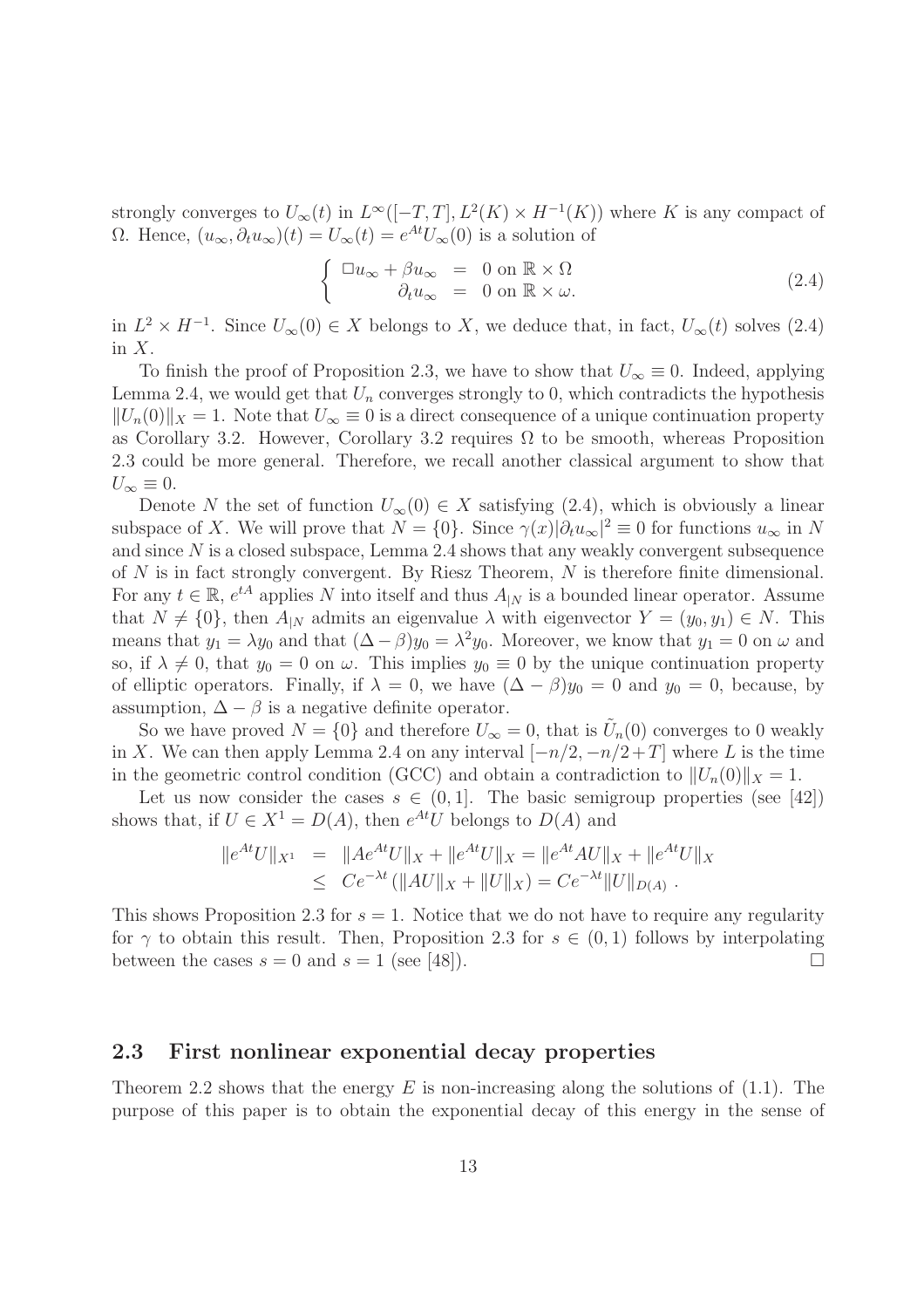property (ED) stated above. We first recall the well-known criterion for exponential decay.

**Proposition 2.5.** The exponential decay property (ED) holds if and only if, there exist  $T$ and C such that

$$
E(u(0)) \le C(E(u(0)) - E(u(T))) = C \int \int_{[0,T] \times \Omega} \gamma(x) |\partial_t u(x,t)|^2 dt dx \qquad (2.5)
$$

for all solutions u of  $(1.1)$  with  $E(u(0)) \leq E_0$ .

*Proof:* If (ED) holds then obviously (2.5) holds for T large enough since  $E(u(0))$  –  $E(u(T)) > (1 - Ke^{-\lambda T})E(u(0))$ . Conversely, if (2.5) holds, using  $E(u(T)) \le E(u(0))$ , we get  $E(u(T)) \le C/(C+1)E(u(0))$  and thus  $E(u(kT)) \le (C/(C+1))^k E(u(0))$ . Using again the decay of the energy to fill the gaps  $t \in (kT, (k+1)T)$ , this shows that (ED) holds.  $\Box$ 

First, we prove exponential decay in the case of positive damping, which will be helpful to study what happens outside a large ball since (1.3) is assumed in the whole paper. Note that the fact that  $-\Delta + \beta$  is positive is necessary to avoid for instance the constant undamped solutions.

**Proposition 2.6.** Assume that  $\omega = \Omega$ , that is that  $\gamma(x) \ge \alpha > 0$  everywhere. Then (ED) holds.

*Proof:* We recall here the classical proof. We introduce a modified energy

$$
\tilde{E}(u) = \int_{\Omega} \frac{1}{2} (|\partial_t u|^2 + |\nabla u|^2 + \beta |u|^2) + V(u) + \varepsilon u \partial_t u
$$

with  $\varepsilon > 0$ . Since  $\int_{\Omega} |\nabla u|^2 + \beta |u|^2$  controls  $||u||_{L^2}^2$ ,  $\tilde{E}$  is equivalent to E for  $\varepsilon$  small enough and it is sufficient to obtain the exponential decay of the auxiliary energy  $E$ . Using  $\gamma \geq \alpha > 0$  and  $uf(u) \geq 0$ , a direct computation shows for  $\varepsilon$  small enough that

$$
\tilde{E}(u(T)) - \tilde{E}(u(0)) = \int_0^T \int_{\Omega} -\gamma(x)|\partial_t u|^2 + \varepsilon |\partial_t u|^2 + \varepsilon \gamma(x)u\partial_t u - \varepsilon(|\nabla u|^2 + \beta |u|^2) - \varepsilon u f(u)
$$
\n
$$
\leq -C \int_0^T ||(u, \partial_t u)||_{H^1 \times L^2}^2
$$
\n
$$
\leq -C \int_0^T \tilde{E}(t)dt
$$
\n
$$
\leq -CT\tilde{E}(T),
$$

where  $C$  is some positive constant, not necessarily the same from line to line. Thus,  $\tilde{E}(u(0)) - \tilde{E}(u(T)) \geq C T \tilde{E}(u(T))$  with  $CT > 0$  and therefore  $\tilde{E}(u(0)) \geq \mu \tilde{E}(u(T))$  with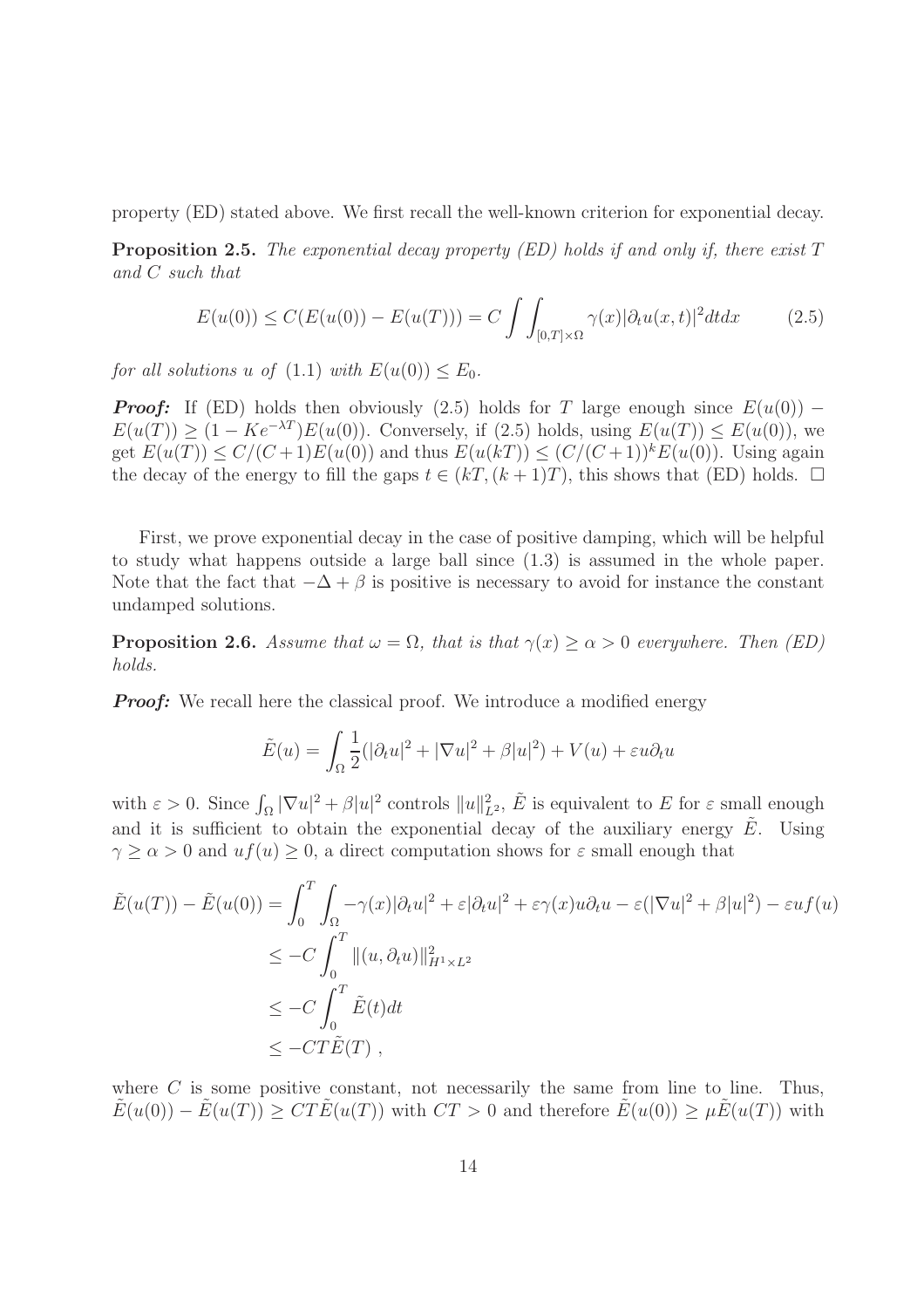$\mu > 1$ . As in the proof of Proposition 2.3, this last property implies the exponential decay of E and thus the one of E.

# 3 A unique continuation result for equations with partially holomorphic coefficients

Comparatively to previous articles on the stabilization of the damped wave equations as [17], one of the main novelties of this paper is the use of a unique continuation theorem requiring partially analyticity of the coefficients, but very weak geometrical assumptions as shown in Corollary 3.2. We use here the result of Robbiano and Zuily in [46]. This result has also been proved independently by Hörmander in [29] and has been generalised by Tataru in [51]. Note that the idea of using partial analyticity for unique continuation was introduced by Tataru [50] but it requires some global analyticity assumptions that are not fulfilled in our case. All these results use very accurate microlocal analysis and hold in a much more general framework than the one of the wave equation. However, for sake of simplicity, we restrict the statement to this case.

#### Theorem 3.1. Robbiano-Zuily, Hörmander (1998)

Let  $d \geq 1$ ,  $(x_0, t_0) \in \mathbb{R}^d \times \mathbb{R}$  and let U be a neighbourhood of  $(x_0, t_0)$ . Let  $(A_{i,j}(x, t))_{i,j=1,\dots,d}$ ,  $b(x,t)$ ,  $(c_i(x,t))_{i=1,\dots,d}$  and  $d(x,t)$  be bounded coefficients in  $\mathcal{C}^{\infty}(\mathcal{U}, \mathbb{R})$ . Let v be a strong solution of

$$
\partial_{tt}^2 v = \text{div}(A(x,t)\nabla v) + b(x,t)\partial_t v + c(x,t).\nabla v + d(x,t)v \qquad (x,t) \in \mathcal{U} \subset \mathbb{R}^d \times \mathbb{R} \ . \tag{3.1}
$$

Let  $\varphi \in C^2(\mathcal{U}, \mathbb{R})$  such that  $\varphi(x_0, t_0) = 0$  and  $(\nabla \varphi, \partial_t \varphi)(x, t) \neq 0$  for all  $(x, t) \in \mathcal{U}$ . Assume that:

(i) the coefficients  $A$ ,  $b$ ,  $c$  and  $d$  are analytic in time,

(ii)  $A(x_0, t_0)$  is a symmetric positive definite matrix,

(iii) the hypersurface  $\{(x,t) \in \mathcal{U}, \varphi(x,t) = 0\}$  is not characteristic at  $(x_0, t_0)$  that is that we have  $|\partial_t \varphi(x_0, t_0)|^2 \neq \langle \nabla \varphi(x_0, t_0) | A(x_0, t_0) \nabla \varphi(x_0, t_0) \rangle$ (iv)  $v \equiv 0$  in  $\{(x,t) \in \mathcal{U}, \varphi(x,t) \leq 0\}.$ 

Then,  $v \equiv 0$  in a neighbourhood of  $(x_0, t_0)$ .

*Proof:* We only have to show that Theorem 3.1 is a direct translation of Theorem A of [46] in the framework of the wave equation. To use the notations of [46], we set  $x_a$  to be the time variable and  $x_b$  the space variable and we set  $(x_0, t_0) = x^0 = (x_0^0, x_a^0)$ . Equation (3.1) corresponds to the differential operator

$$
P = \xi_a^2 - {}^t \xi_b A(x_b, x_a) \xi_b - b(x_b, x_a) \xi_a - c(x_b, x_a) \xi_b - d(x_b, x_a)
$$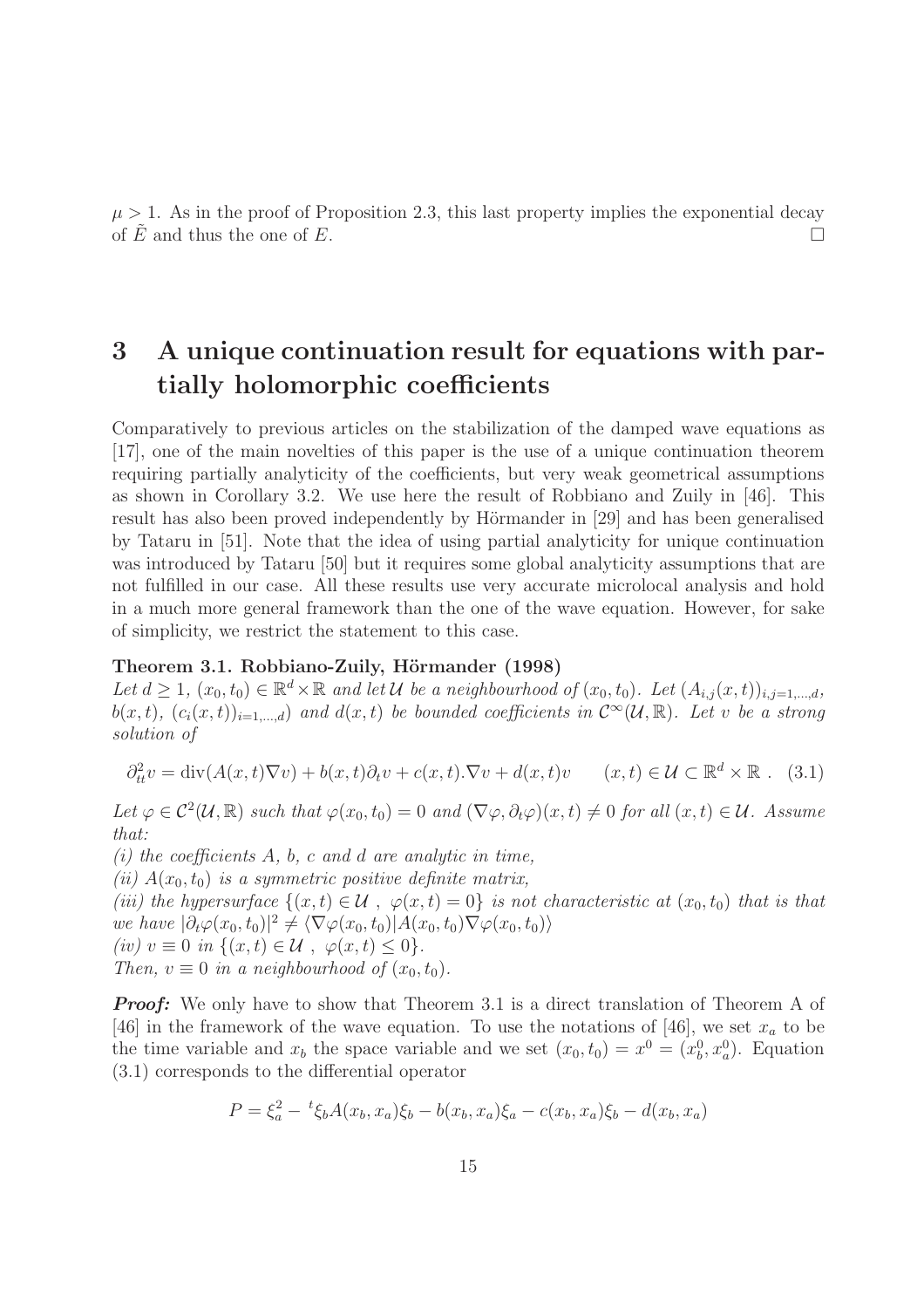with principal symbol  $p_2 = \xi_a^2 - {}^t \xi_b A(x_b, x_a) \xi_b$ .

All the statement of Theorem 3.1 is an obvious translation of Theorem A of [46], except maybe for the fact that Hypothesis (iii) implies the hypothesis of pseudo-convexity of [46]. We compute  $\{p_2, \varphi\} = 2\xi_a\varphi_a' - 2^t\xi_bA(x_a, x_b)\varphi_b'$ . Let us set  $\zeta = (x_a^0, x_b^0, i\varphi_a'(x^0), \xi_b + i\varphi_b'(x^0)),$ then  $\{p_2, \varphi\}(\zeta) = 0$  if and only if

$$
i(\varphi_a'(x^0))^2 - i^t \varphi_b'(x^0))A(x^0)\varphi_b'(x^0) -^t \xi_b A(x^0)\varphi_b'(x^0) = 0.
$$

This is possible only if  $(\varphi_a'(x^0))^2 = {}^t\varphi_b'(x^0)A(x^0)\varphi_b'(x^0)$ , that is if the hypersurface  $\varphi = 0$  is characteristic at  $(x_0, t_0)$ . Thus, if this hypersurface is not characteristic, then the pseudoconvexity hypothesis of Theorem A of  $[46]$  holds.

The previous theorem allows to prove some unique continuation result with some optimal time and geometric assumption. This allows to prove unique continuation where the geometric condition is only, roughly speaking, that we do not contradict the finite speed of propagation.

Corollary 3.2. Let  $T > 0$  (or  $T = +\infty$ ) and let b,  $(c_i)_{i=1,2,3}$  and d be smooth coefficients in  $\mathcal{C}^{\infty}(\Omega \times [0,T], \mathbb{R})$ . Assume moreover that b, c and d are analytic in time and that v is a strong solution of

$$
\partial_{tt}^2 v = \Delta v + b(x, t)\partial_t v + c(x, t).\nabla v + d(x, t)v \qquad (x, t) \in \Omega \times (-T, T) . \tag{3.2}
$$

Let O be a non-empty open subset of  $\Omega$  and assume that  $v(x,t) = 0$  in  $\mathcal{O} \times (-T,T)$ . Then  $v(x, 0) \equiv 0$  in  $\mathcal{O}_T = \{x_0 \in \Omega, d(x_0, \mathcal{O}) < T\}.$ As consequences:

a) if  $T = +\infty$ , then  $v \equiv 0$  everywhere, b) if  $v \equiv 0$  in  $\mathcal{O} \times (-T, T)$  and  $\overline{\mathcal{O}}_T = \Omega$ , then  $v \equiv 0$  everywhere.

*Proof:* Since  $\Omega$  is assumed to be connected, both consequences are obvious from the first statement.

Let  $x_0$  be given such that  $d(x_0, \mathcal{O}) < T$ . There is a point  $x_* \in \mathcal{O}$  linked to  $x_0$  by a smooth curve of length  $l < T$ , which stays away from the boundary. We introduce a sequence of balls  $B(x_0, r), \ldots, B(x_K, r)$  with  $r \in (0, T/K), x_{k-1} \in B(x_k, r)$  and  $x_K = x_*$ , such that  $B(x_k, r)$  stays away from the boundary and is small enough such that it is diffeomorphic to an open set of  $\mathbb{R}^3$  via the exponential map. Note that such a sequence of balls exists because the smooth curve linking  $x_0$  to  $x_k$  is compact and of length smaller than T. We also notice that it is sufficient to prove Corollary 3.2 in each ball  $B(x_k, r)$ . Indeed, this would enable us to apply Corollary 3.2 in  $B(x_K, r) \times (-T, T)$  to obtain that v vanishes in a neighbourhood of  $x_{K-1}$  for  $t \in (-T+r, T-r)$  and then to apply it recursively in  $B(x_{K-1}, r) \times (-T + r, T - r), \ldots, B(x_1, r) \times (-T + (K-1)r, T - (K-1)r)$  to obtain that  $v(x_0, 0) = 0$ .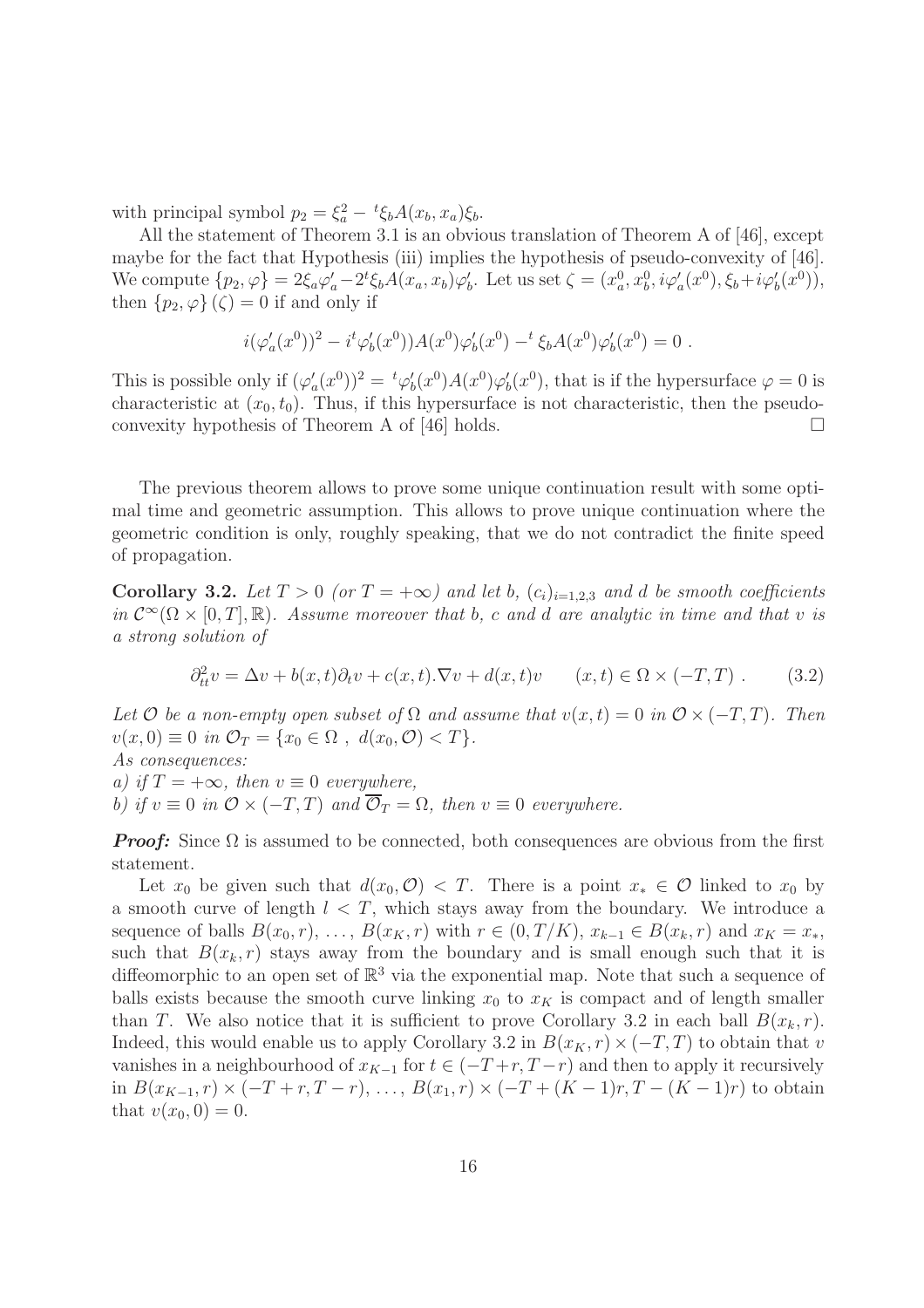From now on, we assume that  $x_0 \in B(x_*, r)$  and that v vanishes in a neighbourhood O of  $x_*$  for  $t \in (-r, r)$ . Since  $d(x_0, x_*) < r$ , we can introduce a non-negative function  $h \in C^{\infty}([-r, r], \mathbb{R})$  such that  $h(0) > d(x_0, x_*)$ ,  $h(\pm r) = 0$  and  $|h'(t)| < 1$  for all  $t \in [-r, r]$ . We set  $\mathcal{U} = B(x_*, r) \times (-r, r)$  and for any  $\lambda \in [0, 1]$ , we define

$$
\varphi_{\lambda}(x,t) = d(x,x_*)^2 - \lambda h(t)^2.
$$

Since r is assumed to be smaller than the radius of injectivity of the exponential map,  $\varphi_{\lambda}$ is a smooth well-defined function. We prove Corollary 3.2 by contradiction. Assume that  $v(x_0, 0) \neq 0$ . We denote by  $V_\lambda$  the volume  $\{(x, t) \in \mathcal{U}, \varphi_\lambda(x, t) \leq 0\}$ . We notice that  $V_{\lambda_1} \subset V_{\lambda_2}$  if  $\lambda_1 < \lambda_2$ , that for small  $\lambda$ ,  $V_{\lambda}$  is included in  $\mathcal{O} \times (-r, r)$  where v vanishes, and that  $V_1$  contains  $(x_0, 0)$  where v does not vanish. Thus

$$
\lambda_0 = \sup \{ \lambda \in [0, 1] , \ \forall (x, t) \in V_\lambda, \ v(x, t) = 0 \}
$$

is well defined and belongs to  $(0, 1)$ . For t close to  $-r$  or r,  $h(t)$  is small and the section  $\{x, (x,t) \in V_{\lambda_0}\}\$  of  $V_{\lambda_0}$  is contained in  $\mathcal O$  where v vanishes. Therefore, by compactness, the hypersurface  $S_{\lambda_0} = \partial V_{\lambda_0}$  must touch the support of v at some point  $(x_1, t_1) \in \mathcal{U}$  (see Figure 1).



Figure 1: The proof of Corollary 3.2

In local coordinates,  $\Delta$  can be written div $(A(x)\nabla.)+c(x)\cdot\nabla$ . Moreover,  $\langle \nabla \varphi_\lambda | A\nabla \varphi_\lambda \rangle =$  $|\nabla_g d(x, x_*)|_g^2 = 1$  where the index g means that the gradient and norm are taken according to the metric. Therefore, the hypersurface  $S_{\lambda_0}$  is non-characteristic at  $(x_1, t_1)$  in the sense of Hypothesis (iii) of Theorem 3.1 since  $|\partial_t \varphi_\lambda(x,t)| = |\lambda h'(t_1)| < 1$ . Thus, we can apply Theorem 3.1 with  $\varphi = \varphi_{\lambda_0}$  at the point  $(x_1, t_1)$ , mapping everything in the 3d-euclidean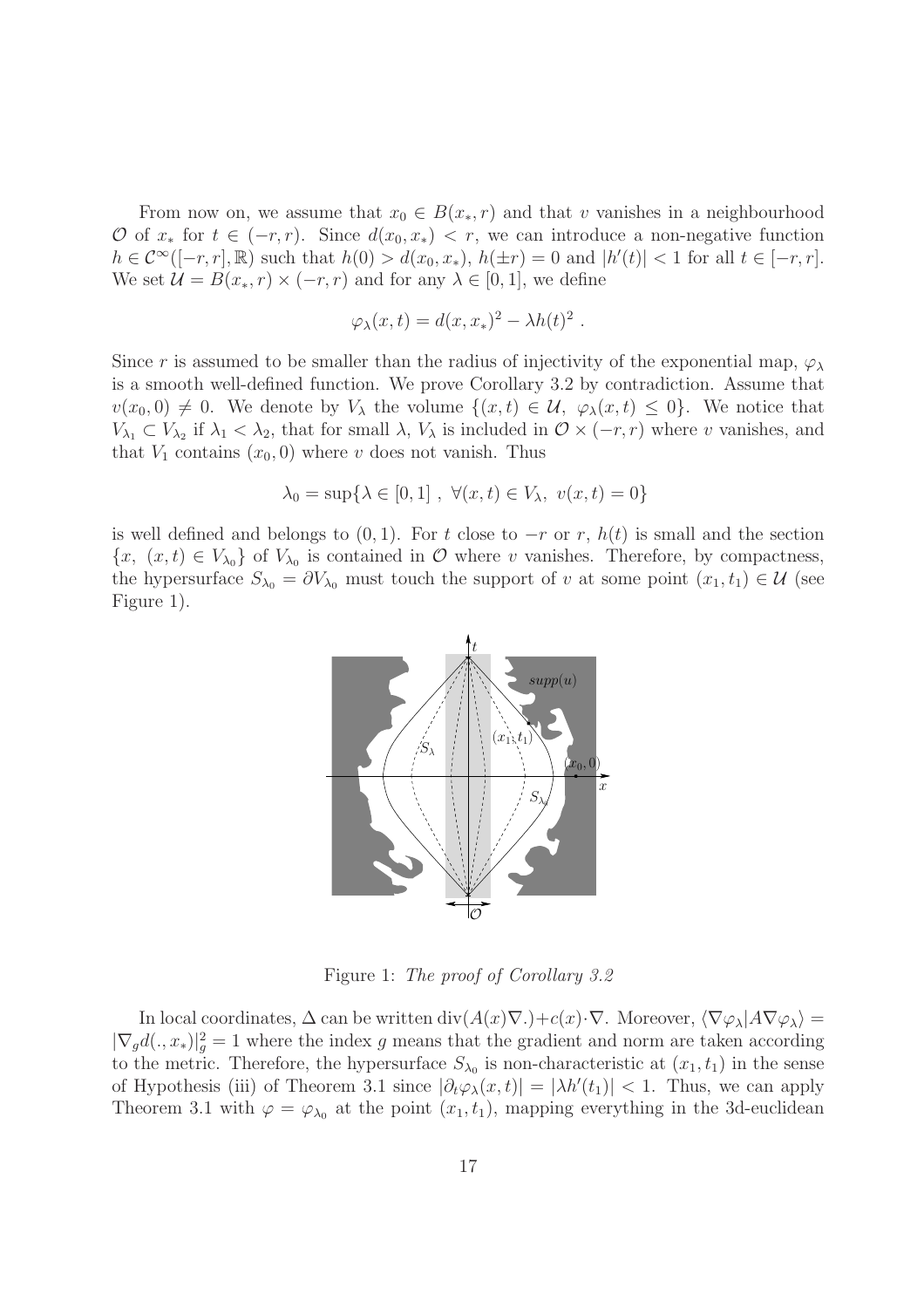frame via the exponential chart. We get that v must vanish in a neighbourhood of  $(x_1, t_1)$ . This is obviously a contradiction since  $(x_1, t_1)$  has been taken in the support of v.  $\Box$ 

## 4 Asymptotic compactness

As soon as t is positive, a solution  $u(t)$  of a parabolic PDE becomes smooth and stays in a compact set. The smoothing effect in finite time of course fails for the damped wave equations. However, these PDEs admit in some sense a smoothing effect in infinite time. This effect is called asymptotic compactness if one is interested in extracting asymptotic subsequences as in Proposition 4.3, or asymptotic smoothness if one uses the regularity of globally bounded solutions as in Proposition 4.4. For the reader interested in these notions, we refer for example to [24]. The proof of this asymptotic smoothing effect is based on the variation of constant formula  $U(t) = e^{At}U_0 + \int_0^t e^{A(t-s)} F(U(s))ds$  and two properties:

- the exponential decay of the linear group (Proposition 2.3), which implies that the linear part  $e^{At}U_0$  asymptotically disappears,

- the regularity of the nonlinearity F implying the compactness of the nonlinear term  $\int_{0}^{t}$  $\int_0^t e^{A(t-s)} F(U(s)) ds$  (Corollary 4.2 below). Note that the subcriticality of f is the key point of this property and that our arguments cannot be extended as they stand to the critical case  $p = 5$ .

The purpose of this section is to prove some compactness and regularity results about undamped solutions as (1.8). Note that these results could also have been obtained with a more "control theoretic" proof (see section 8 for a sketch of the alternative proof) based on propagation results or observability estimates. Here, we have chosen to give a different one using asymptotic regularization, more usual in dynamical system. The spirit of the proof remains quite similar: prove that the nonlinearity is more regular than it seems a priori and use some properties of the damped linear equation.

### 4.1 Regularity of the nonlinearity

Since f is subcritical, it is shown in  $[17]$  that the nonlinear term of 1.1 yields a gain of smoothness.

#### Theorem 4.1. Dehman, Lebeau and Zuazua (2003)

Let  $\chi \in \mathcal{C}_0^{\infty}(\mathbb{R}^3, \mathbb{R})$ ,  $R > 0$  and  $T > 0$ . Let  $s \in [0, 1)$  and let  $\varepsilon = \min(1 - s, (5 - p)/2, (17 - p)/2)$  $3p/14$ ) > 0 with p and f as in (1.2). There exist  $(q, r)$  satisfying (2.2) and  $C > 0$  such that the following property holds. If  $v \in L^{\infty}([0, T], H^{1+s}(\mathbb{R}^3))$  is a function with finite Strichartz norms  $||v||_{L^q([0,T],L^r(\mathbb{R}^3))} \leq R$ , then  $\chi(x)f(v) \in L^1([0,T],H^{s+\varepsilon}(\mathbb{R}^3))$  and moreover

 $\|\chi(x)f(v)\|_{L^1([0,T],H^{s+\varepsilon}(\mathbb{R}^3))} \leq C \|v\|_{L^\infty([0,T],H^{1+s}(\mathbb{R}^3))}$ .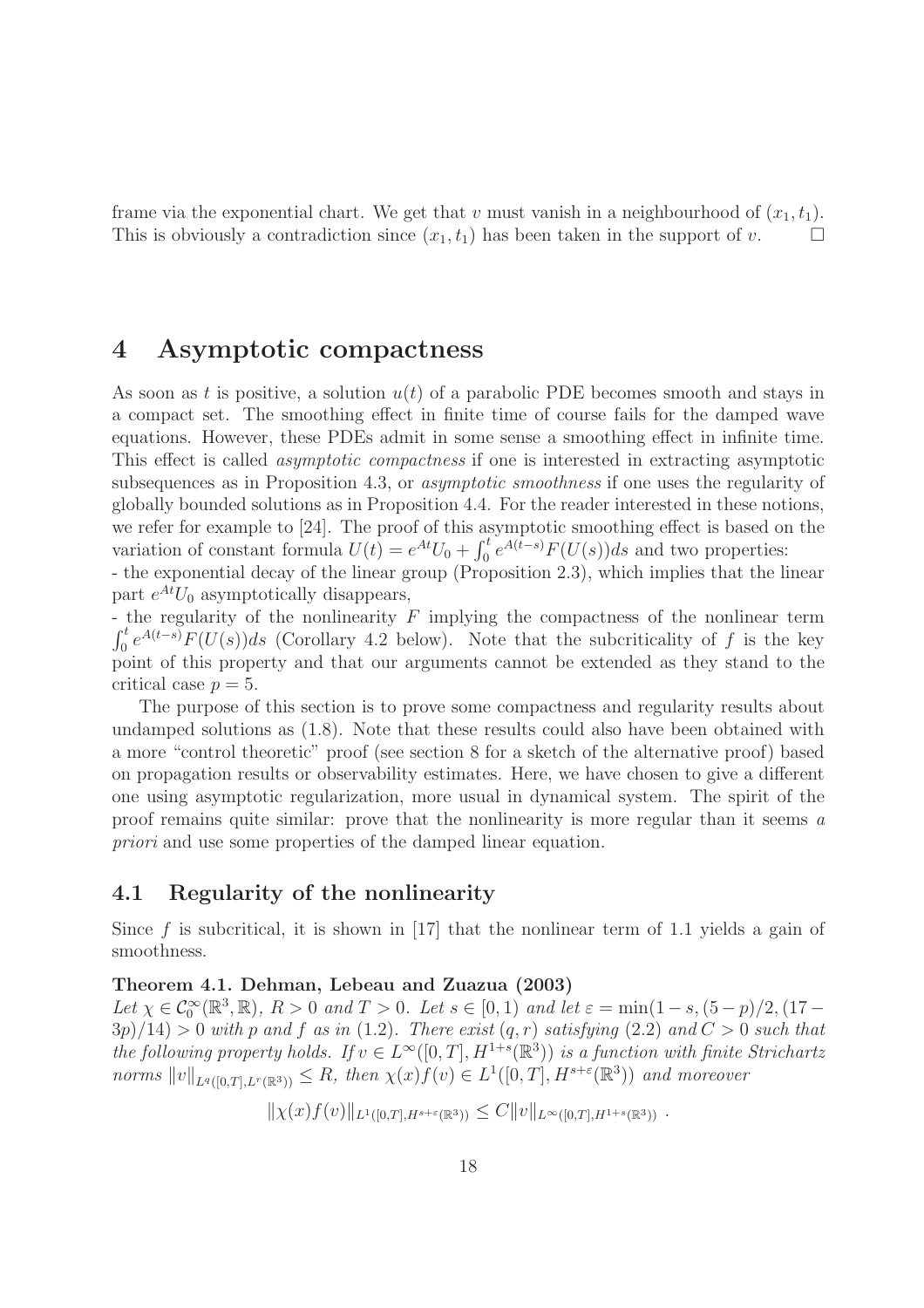The constant C depends only on  $\chi$ , s, T,  $(q, r)$ , R and the constant in Estimate (1.2).

Theorem 4.1 is a copy of Theorem 8 of [17], except for two points.

First, we would like to apply the result to a solution  $v$  of the damped wave equation on a manifold possibly with boundaries, where not all Strichartz exponents are available. This leads to the constraint  $q > 7/2$  for the Strichartz exponents  $(q, r)$  of  $(2.2)$  (see Theorem 2.2). In the proof of Theorem 8 of [17], the useful Strichartz estimate corresponds to  $r = \frac{3(p-1)}{1-\varepsilon}$  $\frac{(p-1)}{1-\varepsilon}$  and  $q = \frac{2(p-1)}{p-3+2\varepsilon}$  $\frac{2(p-1)}{p-3+2\varepsilon}$  and it is required that  $q \geq p-1$ , which yields  $\varepsilon \leq (5-p)/2$ . In this paper, we require also that  $q > 7/2$  which yields in addition  $\varepsilon \leq (17-3p)/14$ . Notice that  $p < 5$  and thus both bounds are positive.

The second difference is that, in [17], the function f is assumed to be of class  $\mathcal{C}^3$  and to satisfy

$$
|f''(u)| \le C(1+|u|)^{p-2} \quad \text{and} \quad |f^{(3)}(u)| \le C(1+|u|)^{p-3} \tag{4.1}
$$

in addition of (1.2). Since Theorem 4.1 concerns the  $L^1(H^{s'})$ -norm of  $\chi(x)f(v)$  for  $s' =$  $s+\varepsilon \leq 1$ , we can omit Assumption (4.1). Actually, we make the assumption  $\varepsilon \leq 1-s$  which is not present in [17] and a careful study of their proof shows that (1.2) is not necessary under that assumption.

Indeed, let  $\tilde{f}(u) = \text{th}^3(u)|u|^p$ . The function  $\tilde{f}$  is of class  $\mathcal{C}^3$  and satisfies (1.2) and (4.1). Hence, Theorem 8 of [17] can be applied to  $\tilde{f}$  and we can bound the  $L^1(\tilde{H}^{s'})$ -norm of  $\tilde{f}$ as in Theorem 4.1. On the other hand, we notice that  $|\tilde{f}(u)| \propto |u|^p$ ,  $\tilde{f}'(u) \propto p|u|^{p-1}$ and  $\tilde{f}'(u) \ge 0$ . Therefore, since f satisfies (1.2), there exists  $C > 0$  such that  $|f(u)| \le$  $C(1+|\tilde{f}(u)|)$  and  $|f'(u)| \leq C(1+|\tilde{f}'(u)|)$ . Thus, if say  $v > u$  for fixing the notations,

$$
|f(v) - f(u)| \le (v - u) \int_0^1 |f'(u + \tau(v - u))| d\tau
$$
  
\n
$$
\le C(v - u) + C(v - u) \int_0^1 \tilde{f}'(u + \tau(v - u)) d\tau = C(v - u) + C(\tilde{f}(v) - \tilde{f}(u))
$$
  
\n
$$
\le C|v - u| + C|\tilde{f}(v) - \tilde{f}(u)|.
$$

For  $0 < s < 1$ , using the above inequalities and the definition of the  $H^{s'}$ -norm as

$$
\|\chi f(u)\|_{H^{s'}}^2 = \|\chi f(u)\|_{L^2}^2 + \iint_{\mathbb{R}^6} \frac{|\chi(x)f(u(x)) - \chi(y)f(u(y))|^2}{|x - y|^{2s'}} dx dy,
$$

we obtain

$$
\|\chi f(u)\|_{L^1(H^{s'})} \leq C \|u\|_{L^\infty(H^1)} + C \|\tilde{\chi}\tilde{f}(u)\|_{L^1(H^{s'})}
$$

where  $\tilde{\chi}$  is another cut-off function with larger support. Hence, for  $0 < s < 1$ , the conclusion of Theorem 4.1 holds not only for  $\tilde{f}$  but also for f. If  $s' = 1$ , we just apply the chain rule and the proof is easier.

Note that the above arguments show that the constant  $C$  depends on  $f$  through Estimate 1.2 only. Notice in addition that, since f is only  $\mathcal{C}^1$ , we cannot expect  $\chi f(v)$  to be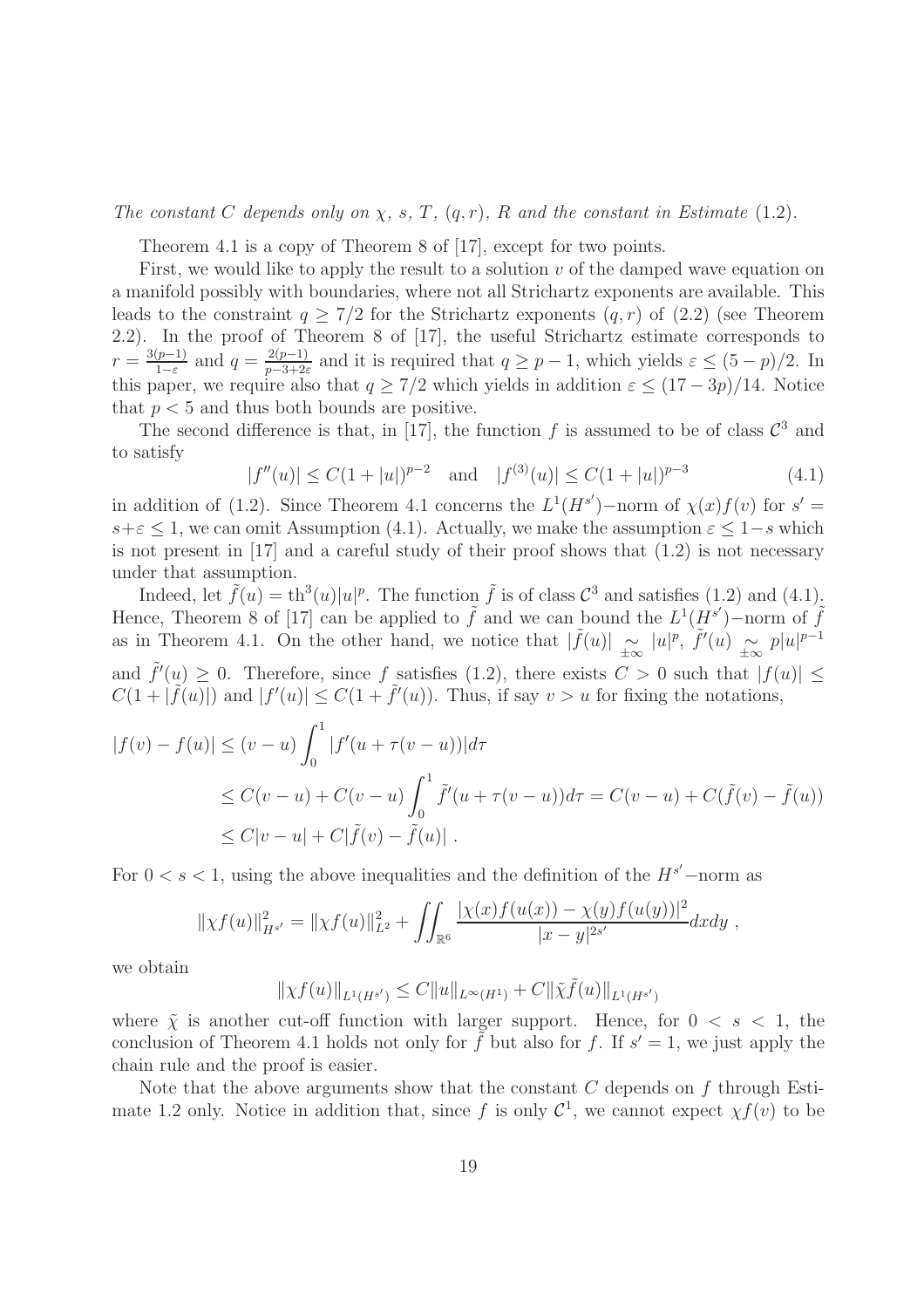more regular than  $H^1$  and that is why we also assume  $\varepsilon \leq 1-s$ .

In this paper, we use a generalisation of Theorem 8 of [17] to non-compact manifolds with boundaries.

Corollary 4.2. Let  $R > 0$  and  $T > 0$ . Let  $s \in [0,1)$  and let  $\varepsilon = \min(1-s,(5-p)/2,(17-p)/2)$  $3p/14$ ) > 0 with p as in (1.2). There exist  $(q, r)$  satisfying (2.2) and  $C > 0$  such that the following property holds. If  $v \in L^{\infty}([0,T], H^{1+s}(\Omega) \cap H_0^1(\Omega))$  is a function with finite Strichartz norms  $||v||_{L^q([0,T],L^r(\Omega))} \leq R$ , then  $f(v) \in L^1([0,T],H_0^{s+\varepsilon}(\Omega))$  and moreover

$$
||f(v)||_{L^{1}([0,T],H_0^{s+\varepsilon}(\Omega))} \leq C||v||_{L^{\infty}([0,T],H^{s+1}(\Omega)\cap H_0^1(\Omega))}.
$$

The constant C depends only on  $\Omega$ ,  $(q, r)$ , R and the constant in Estimate (1.2).

*Proof:* Since we assumed that  $\Omega$  has a bounded geometry in the sense that  $\Omega$  is compact or a compact perturbation of a manifold with periodic metric,  $\Omega$  can be covered by a set of  $\mathcal{C}^{\infty}$ -charts  $\alpha_i: U_i \mapsto \alpha_i(U_i) \subset \mathbb{R}^3$  such that  $\alpha_i(U_i)$  is equal either to  $B(0,1)$  or to  $B_+(0,1) = \{x \in B(0,1), x_1 > 0\}$  and such that, for any  $s \geq 0$  the norm of a function  $u \in H<sup>s</sup>(\Omega)$  is equivalent to the norm

$$
\left(\sum_{i\in\mathbb{N}}\|u\circ\alpha_i^{-1}\|_{H^s(\alpha_i(U_i))}^2\right)^{1/2}.
$$

Moreover, the Strichartz norm  $L^q([0,T], L^r(\alpha_i(U_i))$  of  $v \circ \alpha_i^{-1}$  $i^{-1}$  is uniformly controlled from above by the Strichartz norm  $L^q([0,T], L^r(U_i))$  of v which is bounded by R.

Therefore, it is sufficient to prove that Corollary 4.2 holds for  $\Omega$  being either  $B(0, 1)$  or  $B_+(0,1)$ . Say that  $\Omega = B_+(0,1)$ , the case  $\Omega = B(0,1)$  being simpler. To apply Theorem 4.1, we extend v in a neighbourhood of  $B_+(0,1)$  as follows. For  $x \in B_+(0,2)$ , we use the radial coordinates  $x = (r, \sigma)$  and we set

$$
\tilde{v}(x) = \tilde{v}(r,\sigma) = 5v(1-r,\sigma) - 20v(1-r/2,\sigma) + 16v(1-r/4,\sigma).
$$

Then, for  $x = (x_1, x_2, x_3) \in B_-(0, 2)$ , we set

$$
\tilde{v}(x) = 5v(-x_1, x_2, x_3) - 20v(-x_1/2, x_2, x_3) + 16v(-x_1/4, x_2, x_3).
$$

Notice that  $\tilde{v}$  is an extension of v in  $B(0, 2)$ , which preserves the  $\mathcal{C}^2$ -regularity, and that the  $H^s$ –norm for  $s \leq 2$  as well as the Strichartz norms of  $\tilde{v}$  are controlled by the corresponding norms of v. Let  $\chi \in C_0^{\infty}(\mathbb{R}^3)$  be a cut-off function such that  $\chi \equiv 1$  in  $B_+(0,1)$  and  $\chi \equiv 0$  outside  $B(0,2)$ . Applying Theorem 4.1 to  $\chi(x)f(\chi(x)\tilde{v})$  yields a control of  $||f(v)||_{L^1([0,T],H^{s+\varepsilon}(B_+(0,1)))}$  by  $||v||_{L^{\infty}([0,T],H^{s+1}(\Omega))}$ . Finally, notice that  $f(0) = 0$  and thus, the Dirichlet boundary condition on v naturally implies the one on  $f(v)$ . and thus, the Dirichlet boundary condition on v naturally implies the one on  $f(v)$ .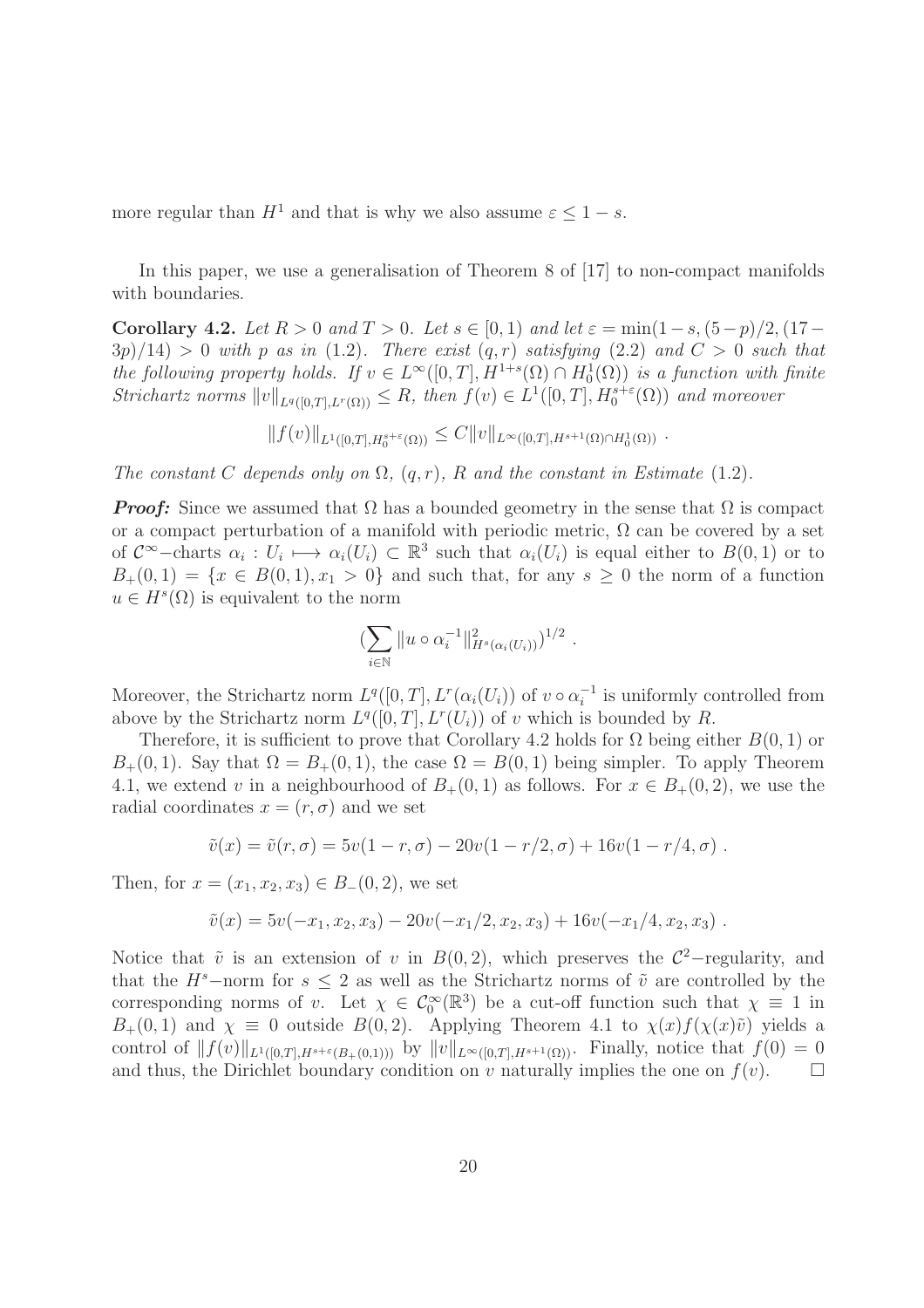#### 4.2 Asymptotic compactness and regularization effect

As explained in the beginning of this section, using Duhamel formula  $U(t) = e^{At}U_0 +$  $\int_0^t e^{A(t-s)} F(U(s)) ds$  and Corollary 4.2, we obtain two propositions related to the asymptotic smoothing effect of the damped wave equations.

**Proposition 4.3.** Let  $f \in C^1(\mathbb{R})$  satisfying  $(1.2)$ , let  $(u_0^n, u_1^n)$  be a sequence of initial data which is bounded in  $X = H_0^1(\Omega) \times L^2(\Omega)$  and let  $(u_n)$  be the corresponding solutions of the damped wave equation (1.1). Let  $(t_n) \in \mathbb{R}$  be a sequence of times such that  $t_n \to +\infty$  when n goes to  $+\infty$ .

Then, there exist subsequences  $(u_{\phi(n)})$  and  $(t_{\phi(n)})$  and a global solution  $u_{\infty}$  of (1.1) such that

$$
\forall T > 0 \;, \quad (u_{\phi(n)}, \partial_t u_{\phi(n)}) (t_{\phi(n)} + .) \longrightarrow (u_{\infty}, \partial_t u_{\infty}) (.) \quad \text{in } C^0([-T, T], X) \; .
$$

*Proof:* We use the notations of Section 2. Due to the equivalence between the norm of X and the energy given by  $(2.1)$  and the fact that the energy is decreasing in time, we know that  $U_n(t)$  is uniformly bounded in X with respect to n and  $t \geq 0$ . So, up to taking a subsequence, it weakly converges to a limit  $U_{\infty}(0)$  which gives a global solution  $U_{\infty}$ . We notice that, due to the continuity of the Cauchy problem with respect to the initial data stated in Theorem 2.2, it is sufficient to show that  $U_{\phi(n)}(t_{\phi(n)}) \to U_{\infty}(0)$  for some subsequence  $\phi(n)$ . We have

$$
U_n(t_n) = e^{At_n} U_n(0) + \int_0^{t_n} e^{sA} F(U_n(t_n - s)) ds
$$
  
=  $e^{At_n} U_n(0) + \sum_{k=0}^{\lfloor t_n \rfloor - 1} e^{kA} \int_0^1 e^{sA} F(U_n(t_n - k - s)) ds + \int_{\lfloor t_n \rfloor}^{t_n} e^{sA} F(U_n(t_n - s)) ds$   
=  $e^{At_n} U_n(0) + \sum_{k=0}^{\lfloor t_n \rfloor - 1} e^{kA} I_{k,n} + I_n$  (4.2)

Theorem 2.2 shows that the Strichartz norms  $||u_n(t_n - k -.)||_{L^q([0,1],L^r(\Omega))}$  are uniformly bounded since the energy of  $U_n$  is uniformly bounded. Therefore, Corollary 4.2 and Proposition 2.3 show that the terms  $I_{n,k} = \int_0^1 e^{sA} F(U_n(t_n - k - s)) ds$ , as well as  $I_n$ , are bounded by some constant M in  $H^{1+\varepsilon}(\Omega) \times H^{\varepsilon}(\Omega)$  uniformly in n and k. Using Proposition 2.3 again and summing up, we get that the last terms of (4.2) are bounded in  $H^{1+\varepsilon}(\Omega) \times H^{\varepsilon}(\Omega)$ uniformly in  $n$  by

$$
\left\| \sum_{k=0}^{\lfloor t_n \rfloor - 1} e^{kA} I_{k,n} + I_n \right\|_{X^{\varepsilon}} \le \sum_{k=0}^{\lfloor t_n \rfloor - 1} C e^{-\lambda k} M + M \le M \left( 1 + \frac{C}{1 - e^{-\lambda}} \right) .
$$

 $\ddot{\phantom{a}}$ 

 $\ddot{\phantom{a}}$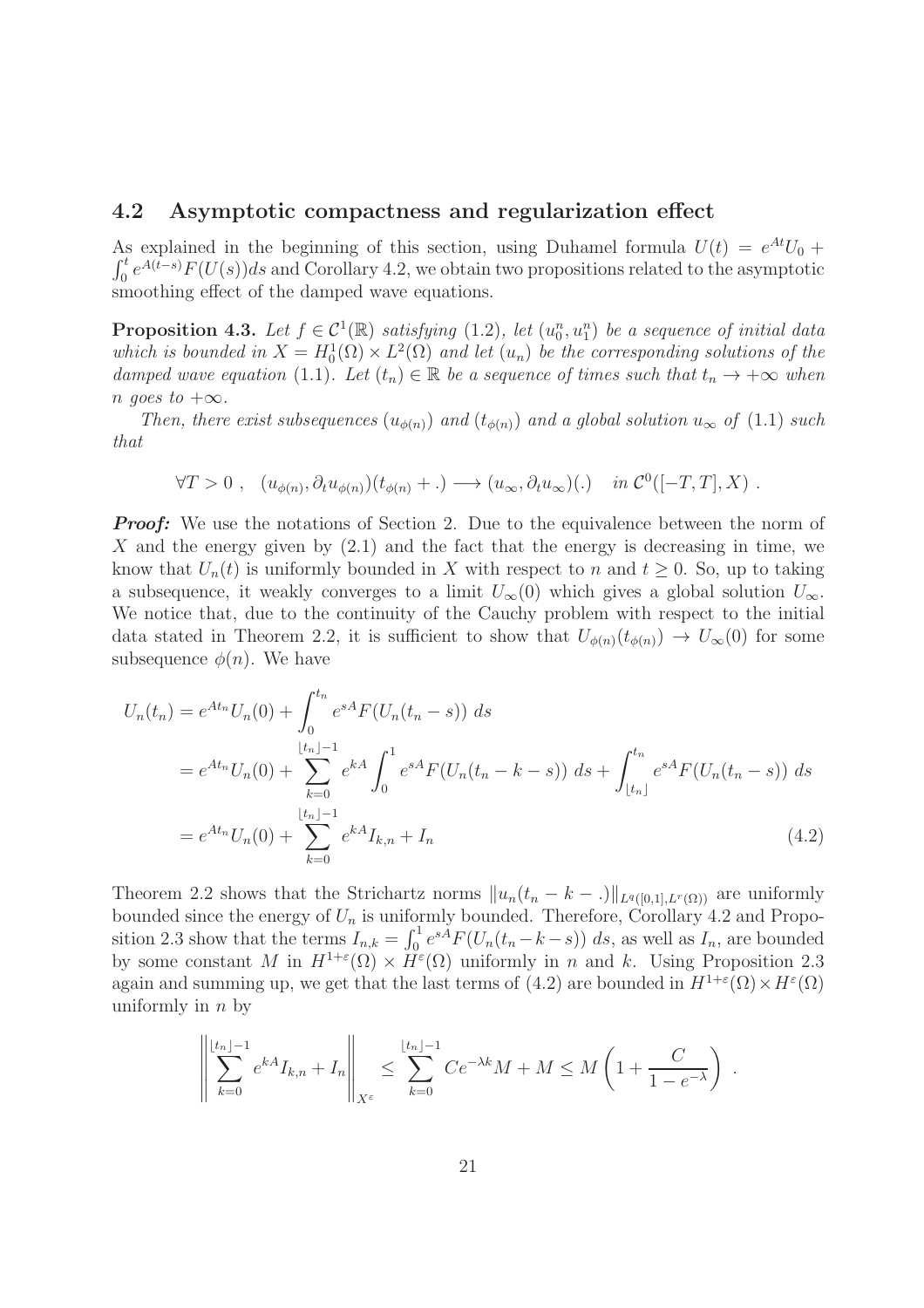Moreover, Proposition 2.3 shows that  $e^{At_n}U_n(0)$  goes to zero in X when n goes to  $+\infty$ . Therefore, by a diagonal extraction argument and Rellich Theorem, we can extract a subsequence  $U_{\phi(n)}(t_{\phi(n)})$  that converges to  $U_{\infty}(0)$  in  $H_0^1(B) \times L^2(B)$  for all bounded set B of Ω.

To finish the proof of Proposition 4.3, we have to show that this convergence holds in fact in X and not only locally. Let  $\eta > 0$  be given. Let  $T > 0$  and let  $\tilde{U}_n$  be the solution of (1.1) with  $\tilde{U}_n(0) = U_n(t_n - T)$  and with  $\gamma$  being replaced by  $\tilde{\gamma}$ , where  $\tilde{\gamma}(x) \equiv \gamma(x)$  for large x and  $\tilde{\gamma} \ge \alpha > 0$  everywhere. By Proposition 2.6,  $\|\tilde{U}_n(T)\|_X \le \eta$  if T is chosen sufficiently large and if n is large enough so that  $t_n - T > 0$ . Since the information propagates at finite speed in the wave equation,  $U_n(t_n) \equiv \tilde{U}_n(T)$  outside a large enough bounded set and thus  $U_{\phi(n)}(t_{\phi(n)})$  has a X-norm smaller than  $\eta$  outside this bounded set. On the other hand, we can assume that the norm of  $U_{\infty}(0)$  is also smaller than  $\eta$  outside the bounded set. Then, choosing n large enough,  $||U_{\phi(n)}(t_{\phi(n)}) - U_{\infty}(0)||_X$  becomes smaller than  $3\eta$ .  $\square$ 

The trajectories  $U^{\infty}$  appearing in Proposition 4.3 are trajectories which are bounded in X for all times  $t \in \mathbb{R}$ . The following result shows that these special trajectories are more regular than the usual trajectories of the damped wave equation.

**Proposition 4.4.** Let  $f \in C^1(\mathbb{R})$  satisfying (1.2) and let  $E_0 \geq 0$ . There exists a constant M such that if u is a solution of (1.1), which exists for all times  $t \in \mathbb{R}$  and satisfies  $\sup_{t\in\mathbb{R}} E(u(t)) \leq E_0$ , then  $t \mapsto U(t) = (u(t), \partial_t u(t))$  is continuous from  $\mathbb{R}$  into  $D(A)$  and

$$
\sup_{t\in\mathbb{R}}||(u(t),\partial_t u(t))||_{D(A)}\leq M.
$$

In addition, M depends only on  $E_0$  and the constants in (1.2).

*Proof:* We use a bootstrap argument. For any  $t \in \mathbb{R}$  and  $n \in \mathbb{N}$ ,

$$
U(t) = e^{nA}U(t - n) + \sum_{k=0}^{n-1} e^{kA} \int_0^1 e^{sA} F(U(t - k - s)) ds.
$$

Using Proposition 2.3, when n goes to  $+\infty$ , we get

$$
U(t) = \sum_{k=0}^{+\infty} e^{kA} \int_0^1 e^{sA} F(U(t - k - s)) ds . \qquad (4.3)
$$

Moreover, arguing exactly as in the proof of Proposition 4.3, we show that Proposition 2.3 and Corollary 4.2 imply that Equality (4.3) also holds in  $X^{\varepsilon}$ . Hence,  $U(t)$  is uniformly bounded in  $X^{\varepsilon}$ . Then, using again Proposition 2.3 and Corollary 4.2, (4.3) also holds in  $X^{2\varepsilon}$  etc. Repeating the arguments and noting that, until the last step,  $\varepsilon$  only depends on p, we obtain that  $U(t)$  is uniformly bounded in  $X^1 = D(A)$ .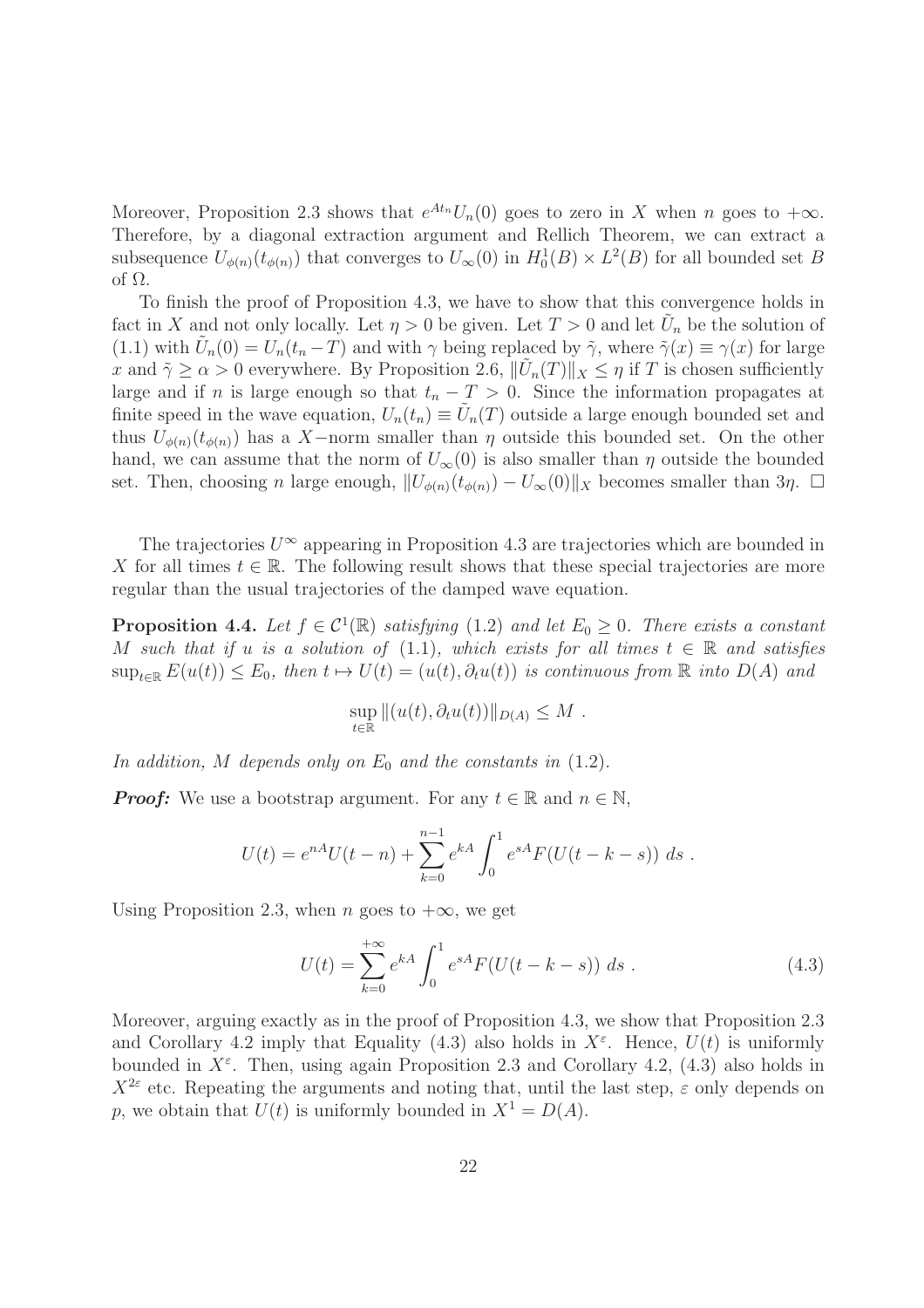Since the constant C of Corollary 4.2 only depends on f through Estimate  $(1.2)$ , the same holds for the bound M here.

**Proposition 4.5.** The Sobolev embedding  $H^2(\Omega) \hookrightarrow C^0(\Omega)$  holds and there exists a constant  $K$  such that

$$
\forall u \in H^{2}(\Omega) , \quad \sup_{x \in \Omega} |u(x)| \leq \mathcal{K} ||u||_{H^{2}} .
$$

In particular, the solution u in the statement of Proposition 4.4 belongs to  $\mathcal{C}^0(\overline{\Omega}\times\mathbb{R},\mathbb{R})$ and  $\sup_{(x,t)\in\overline{\Omega}\times\mathbb{R}}|u(x,t)|\leq \mathcal{K}M$ .

*Proof:* Proposition 4.5 follows directly from the fact that  $\Omega$  has a bounded geometry and from the classical Sobolev embedding  $H^2 \hookrightarrow \mathcal{C}^0$  in the ball  $B(0, 1)$  of  $\mathbb{R}^3$ .

# 5 Smoothness and uniqueness of non-dissipative complete solutions

In this section, we consider only a non-dissipative complete solution, that is a solution  $u^*$ existing for all times  $t \in \mathbb{R}$  for which the energy E is constant. In other words,  $u^*(t)$  solves

$$
\begin{cases}\n\partial_{tt}^{2}u^{*} = \Delta u^{*} - \beta u^{*} - f(u^{*}) & (x, t) \in \Omega \times \mathbb{R} ,\\ u^{*}(x, t) = 0 & (x, t) \in \partial\Omega \times \mathbb{R} \\ \partial_{t}u^{*}(x, t) = 0 & (x, t) \in \text{supp}(\gamma) \times \mathbb{R}\n\end{cases}
$$
\n(5.1)

Since the energy E is not dissipated by  $u^*(t)$ , we can write  $E(u^*)$  instead of  $E(u^*(t))$ . Yet, an interesting fact that will be used several times in the sequel is that such  $u^*$  is, at the same time, solution of both damped and undamped equations.

The purpose of this section is:

- First show that u ∗ is analytic in time and smooth in space. The central argument is to use a theorem of J.K. Hale and G. Raugel in [25].

- Then use the unique continuation result of L. Robbiano and C. Zuily stated in Corollary 3.2 to show that  $u^*$  is necessarily an equilibrium point of  $(1.1)$ .

- Finally show that the assumption  $sf(s) \geq 0$  imply that  $u^* \equiv 0$ .

We enhance that the first two steps are valid and very helpful in a more general framework than the one of our paper.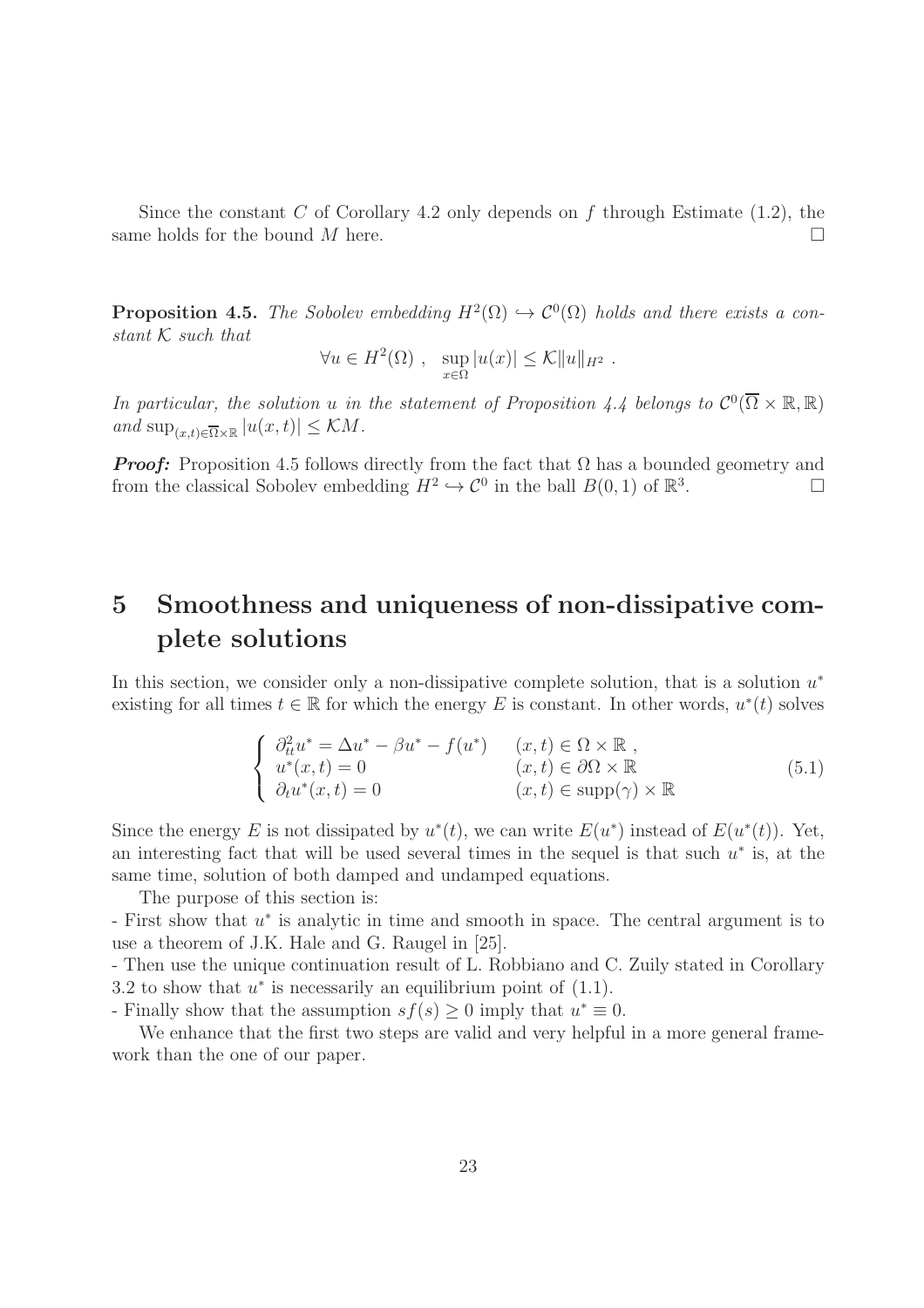### $5.1$  Smoothness and partial analyticity of  $u^*$

First, we recall here the result of Section 2.2 of [25], adapting the statement to suit our notations.

#### Theorem 5.1. Hale and Raugel (2003)

Let Y be a Banach space. Let  $P_n \in \mathcal{L}(Y)$  be a sequence of continuous linear maps and let  $Q_n = Id - P_n$ . Let  $A : D(A) \to Y$  be the generator of a continuous semigroup  $e^{tA}$  and let  $G \in \mathcal{C}^1(Y)$ . We assume that V is a complete mild solution in Y of

$$
\partial_t V(t) = AV(t) + G(V(t)) \quad \forall t \in \mathbb{R} .
$$

We further assume that

(i)  $\{V(t), t \in \mathbb{R}\}\$ is contained in a compact set K of Y.

(ii) for any  $y \in Y$ ,  $P_n y$  converges to y when n goes  $+\infty$  and  $(P_n)$  and  $(Q_n)$  are sequences of  $\mathcal{L}(Y)$  bounded by  $K_0$ .

(iii) the operator A splits in  $A = A_1 + B_1$  where  $B_1$  is bounded and  $A_1$  commutes with  $P_n$ . (iv) there exist M and  $\lambda > 0$  such that  $||e^{At}||_{\mathcal{L}(Y)} \leq Me^{-\lambda t}$  for all  $t \geq 0$ .

(v) G is analytic in the ball  $B_Y(0,r)$ , where r is such that  $r \geq 4K_0 \sup_{t \in \mathbb{R}} ||V(t)||_Y$ . More precisely, there exists  $\rho > 0$  such that G can be extended to an holomorphic function of  $B_Y(0,r) + iB_Y(0,\rho).$ 

(vi)  $\{DG(V(t))V_2 \mid t \in \mathbb{R}, ||V_2||_Y \leq 1\}$  is a relatively compact set of Y.

Then, the solution  $V(t)$  is analytic from  $t \in \mathbb{R}$  into Y.

More precisely, Theorem 5.1 is Theorem 2.20 (which relates to Theorem 2.12) of [25] applied with Hypothesis (H3mod) and (H5).

Proposition 4.4 shows that  $u^*$  is continuous in both space and time variables. We apply Theorem 5.1 to show that, because  $f$  is analytic,  $u^*$  is also analytic with respect to the time.

**Proposition 5.2.** Let  $f \in C^1(\mathbb{R})$  satisfying (1.2) and let  $E_0 \geq 0$ . Let K and M be the constants given by Propositions 4.4 and 4.5. Assume that f is analytic in [−4KM, 4KM]. Then for any non-dissipative complete solution  $u^*(t)$  solving (5.1) and satisfying  $E(u^*) \leq$  $E_0, t \mapsto u^*(., t)$  is analytic from R into  $X^{\alpha}$  with  $\alpha \in (1/2, 1)$ . In particular, for all  $x \in \Omega$ ,  $u^*(x,t)$  is analytic with respect to the time.

*Proof:* Theorem 5.1 uses strongly some compactness properties. Therefore, we need to truncate our solution to apply the theorem on a bounded domain (of course, this is not necessary and easier if  $\Omega$  is already bounded).

Let  $\chi \in \mathcal{C}_0^{\infty}(\overline{\Omega})$  be such that  $\frac{\partial \chi}{\partial \nu} = 0$  on  $\partial \Omega$ ,  $\chi \equiv 1$  in  $\{x \in \Omega, \gamma(x) = 0\}$  and supp $(\chi)$ is included in a smooth bounded subdomain  $\mathcal O$  of  $\Omega$ . Since Proposition 4.4 shows that  $u^* \in \mathcal{C}^0(\mathbb{R}, D(A))$  and since  $u^*$  is constant with respect to the time in supp $(\gamma)$ ,  $(1 - \chi)u^*$ is obviously analytic from  $\mathbb R$  into  $D(A)$ . It remains to obtain the analyticity of  $\chi u^*$ .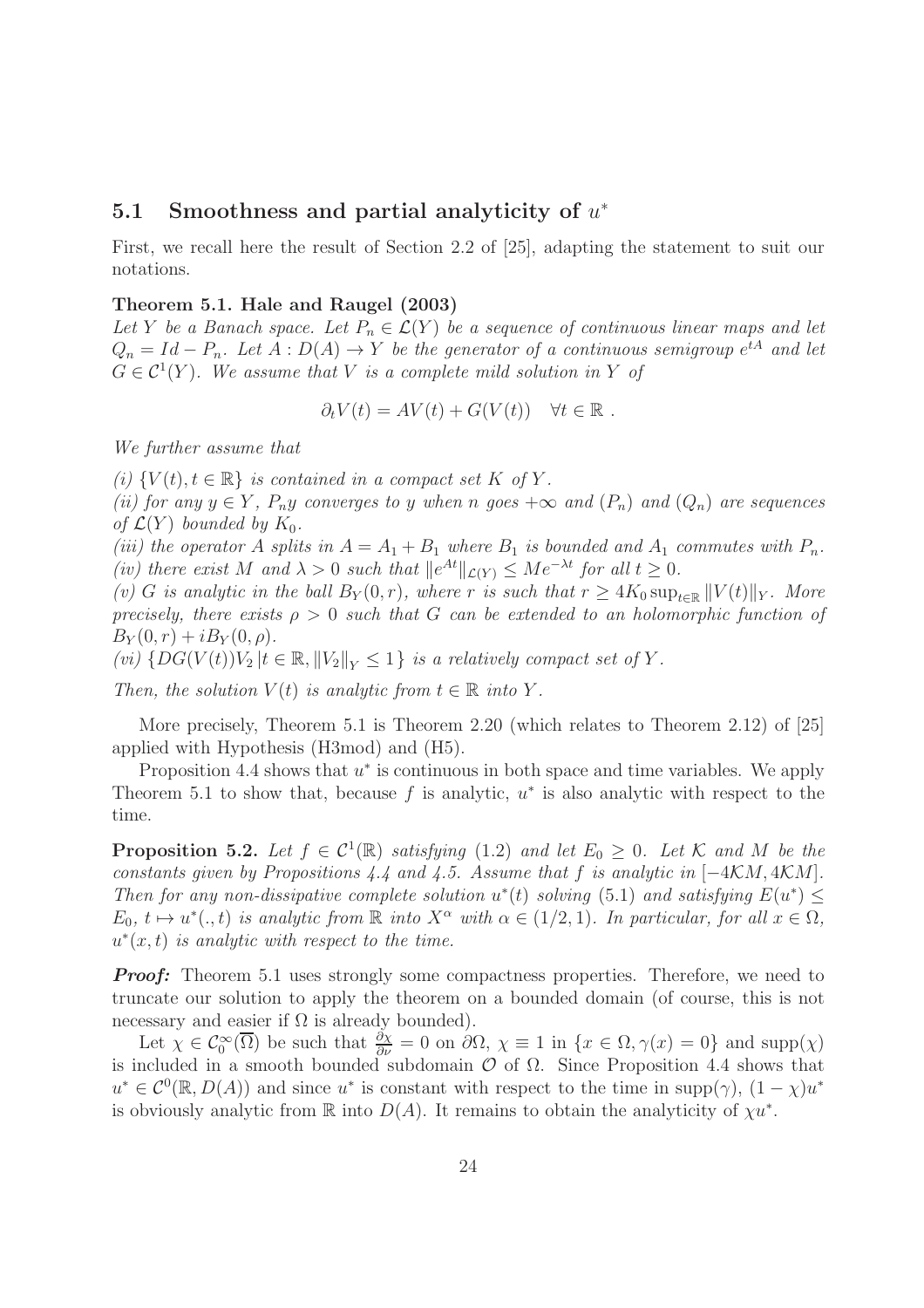In this proof, the damping  $\gamma$  needs to be more regular than just  $L^{\infty}(\Omega)$ . We replace  $\gamma$  by a damping  $\tilde{\gamma} \in C^{\infty}(\Omega)$ , which has the same geometrical properties (GCC) and (1.3) and which vanishes where  $\gamma$  does. Notice that  $\gamma \partial_t u^* \equiv 0 \equiv \tilde{\gamma} \partial_t u^*$ , therefore replacing  $\gamma$  by  $\tilde{\gamma}$  has no consequences here.

Let  $v = \chi u^*$ , we have

$$
\begin{cases}\n\partial_{tt}^{2} v + \tilde{\gamma}(x)\partial_{t} v = \Delta v - \beta v + g(x, v) & (x, t) \in \mathcal{O} \times \mathbb{R}_{+} ,\\ \nv(x, t) = 0 & (x, t) \in \partial \mathcal{O} \times \mathbb{R}_{+}\n\end{cases}
$$
\n(5.2)

with  $g(x, v) = -\chi(x)f(v + (1 - \chi)u^*(x)) - 2(\nabla \chi \cdot \nabla u^*)(x) - (u^*\Delta \chi)(x)$ . We apply Theorem 5.1 with the following setting. Let  $Y = X^{\alpha} = H^{1+\alpha}(\mathcal{O}) \cap H_0^1(\mathcal{O}) \times H_0^{\alpha}(\mathcal{O})$  with  $\alpha \in (1/2, 1)$ . Let  $V = (v, \partial_t v)$  and let  $G(v) = (0, g(., v))$ . We set

$$
A = A_1 + B_1 = \begin{pmatrix} 0 & Id \\ \Delta - \beta & 0 \end{pmatrix} + \begin{pmatrix} 0 & 0 \\ 0 & -\tilde{\gamma} \end{pmatrix}.
$$

Let  $(\lambda_k)_{k\geq 1}$  be the negative eigenvalues of the Laplacian operator on  $\mathcal O$  with Dirichlet boundary conditions and let  $(\varphi_k)$  be corresponding eigenfunctions. We set  $P_n$  to be the canonical projections of X on the subspace generated by  $((\varphi_k, 0))_{k=1...n}$  and  $((0, \varphi_k))_{k=1...n}$ .

To finish the proof of Proposition 5.2, we only have to check that the hypotheses of Theorem 5.1 hold.

The trajectory  $V$  is compact since we know by Proposition 4.4 that it is bounded in  $X^1$ , which gives (i).

Hypothesis (ii) and (iii) hold with  $K_0 = 1$  by construction of  $P_n$  and because  $B_1$  is bounded in Y since  $\tilde{\gamma}$  belongs to  $C^{\infty}(\Omega)$ . Hypothesis (iv) follows from Proposition 2.3.

We recall that  $u^*(x,.)$  is constant outside  $\chi^{-1}(1)$  and belongs locally to  $H^{1+\alpha}$  since  $u^* \in D(A)$ . Therefore, the terms  $(1 - \chi)u^*(x)$ ,  $\nabla \chi \cdot \nabla u^*$  and  $u^* \Delta \chi$  appearing in the definition of g are in  $H^1$ . Moreover, they satisfy Dirichlet boundary condition on  $\partial\Omega$  since  $u^* \equiv 0$  and  $\partial_\nu \chi \equiv 0$  there. Of course, they also satisfy Dirichlet boundary condition on the other parts of  $\partial\mathcal{O}$  since  $\chi \equiv 0$  outside  $\mathcal{O}$ . Notice that  $\alpha > 1/2$  and thus  $H^{1+\alpha}(\mathcal{O}) \cap H^1_0(\mathcal{O})$ is an algebra included in  $\mathcal{C}^0$ . Therefore, (1.2) shows that G is of class  $\mathcal{C}^1$  in the bounded sets of Y. Since  $u \in [-4\mathcal{K}M, 4\mathcal{K}M] \mapsto f(u) \in \mathbb{R}$  is analytic, it can be extended to a holomorphic function in  $[-4\mathcal{K}M, 4\mathcal{K}M] + i[-\rho, \rho]$  for small  $\rho > 0$ . Using again the embedding  $H^{1+\alpha}(\mathcal{O}) \hookrightarrow \mathcal{C}^0(\mathcal{O})$  and the definitions of K and M, we deduce that (v) holds.

Finally, for  $V_2 = (v_2, \partial_t v_2)$  with  $||V_2||_Y \le 1$   $DG(V(t))V_2 = (0, -\chi(x)f'(v(t)) + (1 \chi$ )u<sup>\*</sup>(x))v<sub>2</sub>) is relatively compact in Y since v(t) is bounded in  $H^2 \cap H_0^1$  due to Proposition 4.4 and therefore  $v_2 \in H^{1+\alpha} \mapsto \chi(x)f'(v(t) + (1-\chi)u^*(x))v_2 \in H^{\alpha}$  is a compact map. This yields (vi).  $\Box$ 

Once the time-regularity of  $u^*$  is proved, the space-regularity follows directly.

**Proposition 5.3.** Let f and  $u^*$  be as in Proposition 5.2, then  $u^* \in C^\infty(\Omega \times \mathbb{R})$ .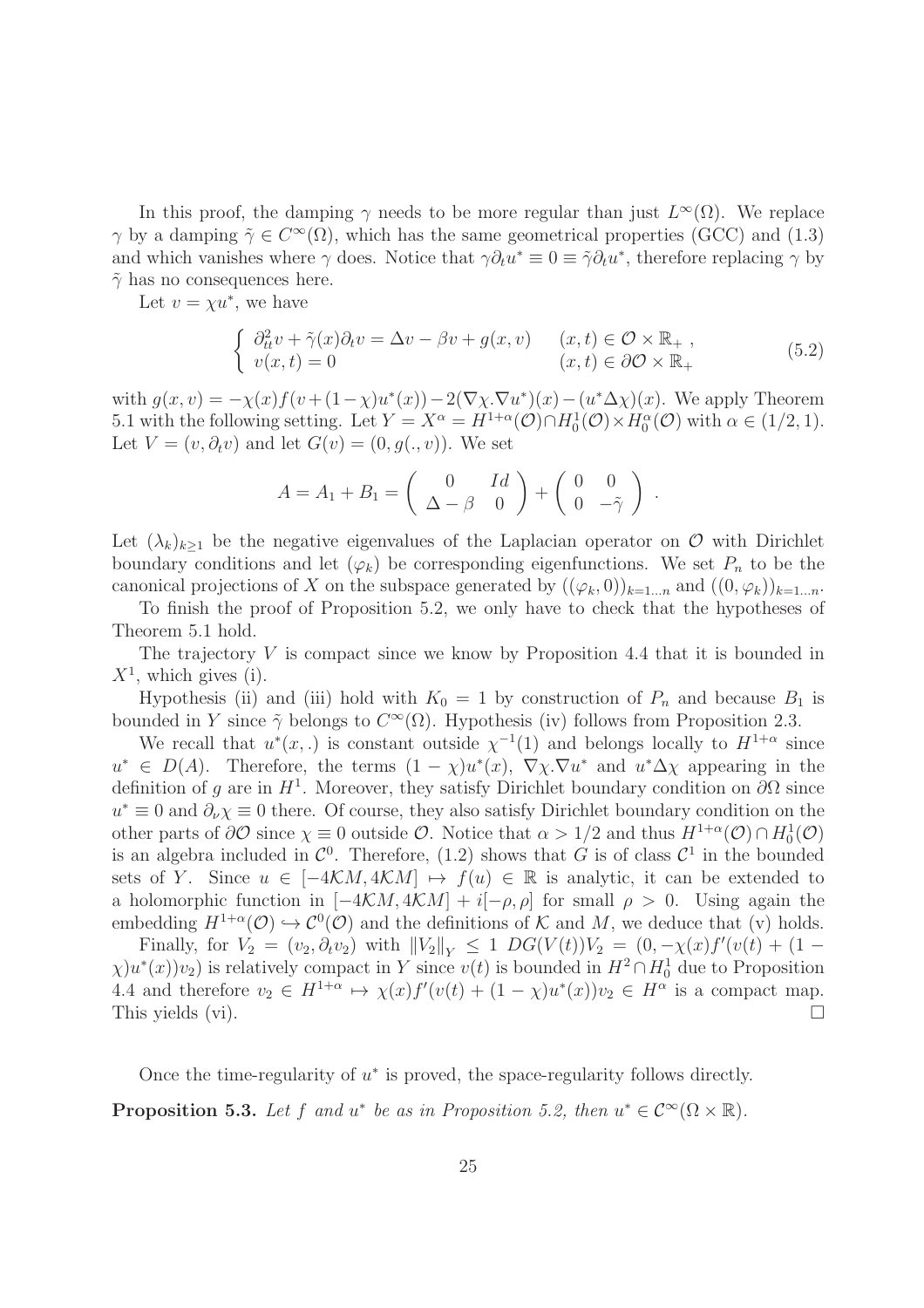*Proof:* Proposition 5.2 shows that  $u^*$  and all its time-derivatives belongs to  $X^{\alpha}$  with  $\alpha \in (1/2, 1)$ . Due to the Sobolev embeddings, this implies that any time-derivative of  $u^*$ is Hölder continuous. Writing

$$
\Delta u^* = \partial_{tt}^2 u^* + \beta u^* + f(u^*)
$$
\n(5.3)

and using the local elliptic regularity properties (see [41] and the references therein for example), we get that  $u^*$  is locally of class  $\mathcal{C}^{2,\lambda}$  in space for some  $\lambda \in (0,1)$ . Thus,  $u^*$  is of class  $\mathcal{C}^{2,\lambda}$  in both time and space. Then, we can use a bootstrap argument in (5.3) to show that  $u^*$  is of class  $C^{2k,\lambda}$  for all  $k \in \mathbb{N}$ .

### $5.2$  Identification of  $u^*$

The smoothness and the partial analyticity of  $u^*$  shown in Propositions 5.2 and 5.3 enable us to use the unique continuation result of [46].

**Proposition 5.4.** Let  $f$  and  $u^*$  be as in Proposition 5.2, then  $u^*$  is constant in time, i.e. u ∗ is an equilibrium point of the damped wave equation (1.1).

*Proof:* Setting  $v = \partial_t u^*$ , we get  $\partial_t^2 v = \Delta v - \beta v - f'(u^*)v$ . Propositions 5.2 and 5.3 show that  $u^*$  is smooth and analytic with respect to the time and moreover  $v \equiv 0$  in supp( $\gamma$ ). Thus, the unique continuation result stated in Corollary 3.2 yields  $v \equiv 0$  everywhere.  $\Box$ 

The sign assumption on  $f$  directly implies that  $0$  is the only possible equilibrium point of (1.1).

Corollary 5.5. Let  $f \in C^1(\mathbb{R})$  satisfying (1.2) and let  $E_0 \geq 0$ . Let K and M be the constants given by Propositions 4.4 and 4.5 and assume that f is analytic in [−4KM, 4KM]. Then, the unique solution  $u^*$  of (5.1) with  $E(u^*) \leq E_0$  is  $u^* \equiv 0$ .

*Proof:* Due to Proposition 5.4,  $u^*$  is solution of  $\Delta u^* - \beta u^* = f(u^*)$ . By multiplying by u<sup>\*</sup> and integrating by part, we obtain  $\int_{\Omega} |\nabla u^*|^2 + \beta |u^*|^2 dx = - \int_{\Omega} u^* f(u^*) dx$ , which is non-positive due to Assumption (1.2). Since  $\beta \ge 0$  is such that  $\Delta - \beta$  is negative definite, this shows that  $u^* \equiv 0$ . this shows that  $u^* \equiv 0$ .  $* \equiv 0.$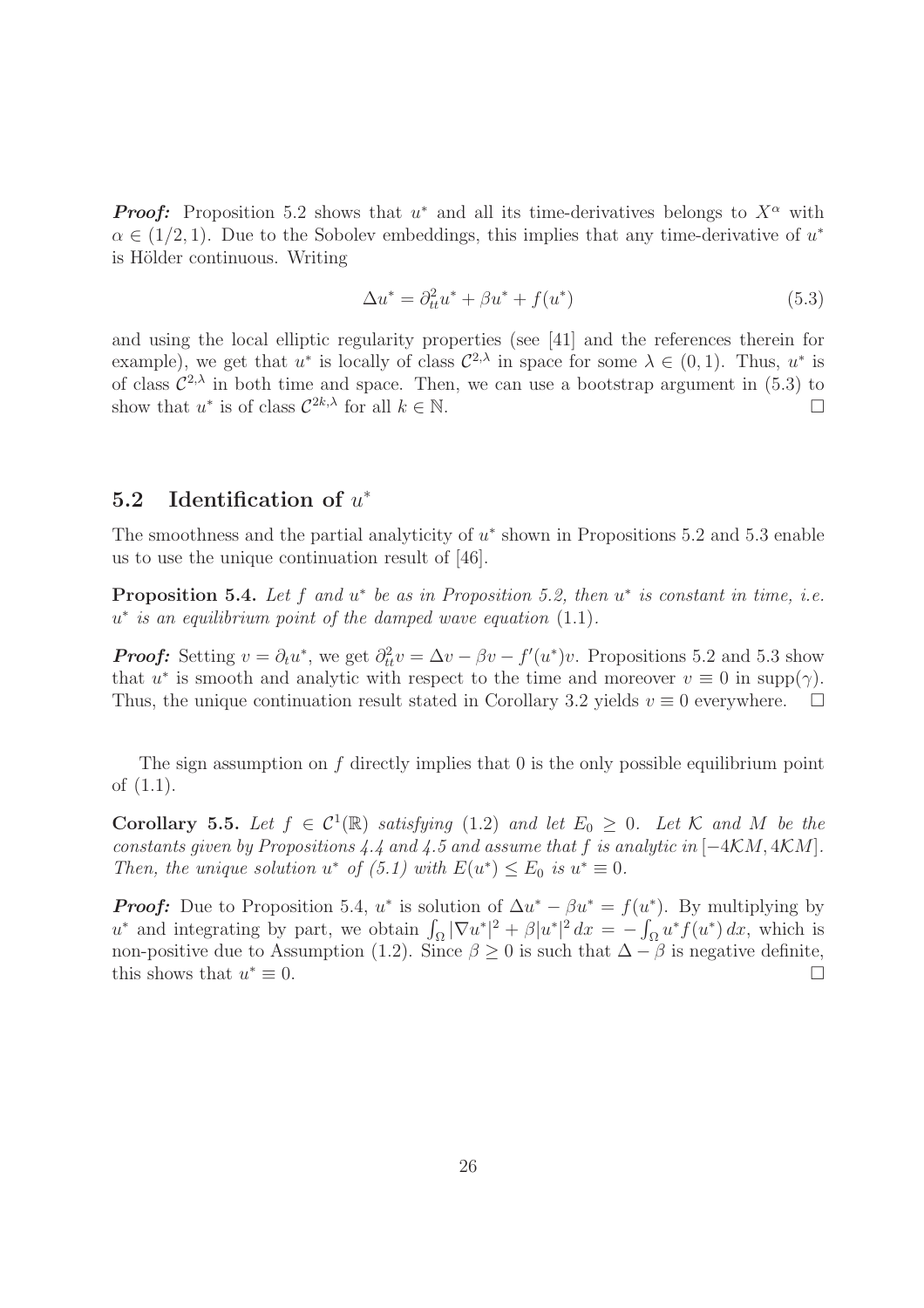# 6 Proof of Theorem 1.1

Due to Proposition 2.5, Theorem 1.1 directly follows from the following result.

**Proposition 6.1.** Let  $f \in C^1(\mathbb{R})$  satisfying (1.2) and let  $E_0 \geq 0$ . Let K and M be the constants given by Propositions 4.4 and 4.5. Assume that f is analytic in  $[-4KM, 4KM]$ and that  $\gamma$  is as in Theorem 1.1. Then, there exist  $T > 0$  and  $C > 0$  such that for any u solution of (1.1) with  $E(u)(0) \leq E_0$  satisfies

$$
E(u)(0) \le C \iint_{[0,T] \times \Omega} \gamma(x) |\partial_t u|^2 \ dt dx.
$$

*Proof:* We argue by contradiction: we assume that there exists a sequence  $(u_n)$  of solutions of (1.1) and a sequence of times  $(T_n)$  converging to  $+\infty$  such that

$$
\iint_{[0,T_n]\times\Omega} \gamma(x) \left|\partial_t u_n\right|^2 \, dt dx \le \frac{1}{n} E(u_n)(0) \le \frac{1}{n} E_0.
$$
\n(6.1)

Denote  $\alpha_n = (E(u_n)(0))^{1/2}$ . Since  $\alpha \in [0, \sqrt{E_0}]$ , we can assume that  $\alpha_n$  converges to a limit  $\alpha$  when n goes to  $+\infty$ . We distinguish two cases:  $\alpha > 0$  and  $\alpha = 0$ .

• First case:  $\alpha_n \longrightarrow \alpha > 0$ 

Notice that, due to (2.1),  $\|(u_n, \partial_t u_n)(0)\|_X$  is uniformly bounded from above and from below by positive numbers. We set  $u_n^* = u_n(T_n/2 + \ldots)$ . Due to the asymptotic compactness property stated in Proposition 4.3, we can assume that  $u_n^*$  converges to a solution  $u^*$  of (1.1) in  $\mathcal{C}^0([-T, T], X)$  for all time  $T > 0$ . We notice that

$$
E(u_n(0)) \ge E(u_n^*(0)) = E(u_n(0)) - \iint_{[0,T_n/2] \times \Omega} \gamma(x) |\partial_t u_n|^2 \ge (1 - 1/n) E(u_n(0))
$$

and thus  $E(u^*(0)) = \alpha^2 > 0$ . Moreover, (6.1) shows that  $\gamma \partial_t u_n^*$  converges to zero in  $L^2([-T,T], L^2(\Omega))$  for any  $T > 0$  and thus  $\partial_t u^* \equiv 0$  in supp( $\gamma$ ). In other words,  $u^*$  is a non-dissipative solution of (1.1), i.e. a solution of (5.1) with  $E(u^*) = \alpha^2 \le E_0$ . Corollary 5.5 shows that  $u^* \equiv 0$ , which contradicts the positivity of  $E(u^*(0))$ .

• Second case:  $\alpha_n \longrightarrow 0$ The assumptions on f allow to write  $f(s) = f'(0)s + R(s)$  with

$$
|R(s)| \le C(|s|^2 + |s|^p)
$$
 and  $|R'(s)| \le C(|s| + |s|^{p-1})$ . (6.2)

Let us make the change of unknown  $w_n = u_n/\alpha_n$ . Then,  $w_n$  solves

$$
\Box w_n + \gamma(x)\partial_t w_n + (\beta + f'(0))w_n + \frac{1}{\alpha_n}R(\alpha_n w_n) = 0
$$
\n(6.3)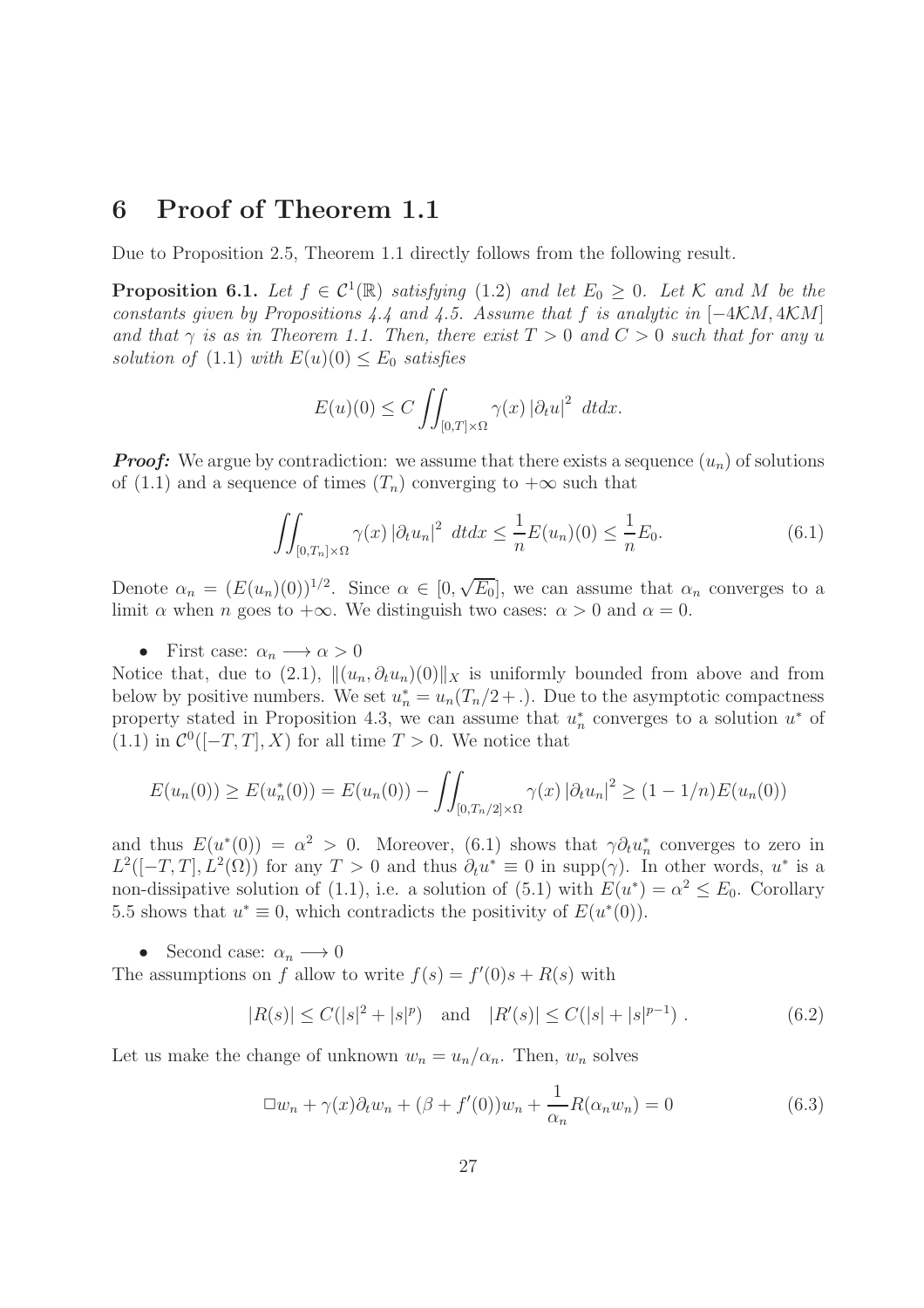and

$$
\iint_{[0,T_n]\times\Omega} \gamma(x) \left|\partial_t w_n\right|^2 \, dt dx \le \frac{1}{n}.\tag{6.4}
$$

Denote  $W_n = (w_n, \partial_t w_n)$ . Due to the equivalence between norm and energy given by (2.1), the scaling  $w_n = u_n/\alpha_n$  implies that  $\|(w_n(0), \partial_t w_n(0))\|_X$  is uniformly bounded from above and from below by positive numbers. Moreover, (6.1) implies

$$
||W_n(t)||_X = \frac{||(U_n(t))||_X}{\alpha_n} \ge C \frac{E(u_n(t))^{1/2}}{\alpha_n} \ge C \frac{(E(u_n)(0) - \alpha_n^2/n)^{1/2}}{\alpha_n} \ge \frac{C}{2} > 0 \quad (6.5)
$$

for any  $t \in [0, T_n]$  and n large enough.

We set  $f_n = 1/\alpha_n R(u_n)$  and  $F_n = (0, f_n)$ . The stability estimate of Proposition 2.2 implies that  $||u_n||_{L^q([k,k+1],L^r)} \leq C\alpha_n$  uniformly for  $n,k \in \mathbb{N}$ . In particular, combined with  $(6.2)$ , this gives

$$
||f_n||_{L^1([k,k+1],L^2)} = \left||\frac{1}{\alpha_n}R(\alpha_n w_n)\right||_{L^1([k,k+1],L^2)} \leq C(\alpha_n + \alpha_n^{p-1})
$$

We can argue as in Proposition 4.3 and write

$$
W_n(T_n) = e^{\tilde{A}T_n} W_n(0) + \sum_{k=0}^{\lfloor T_n \rfloor - 1} e^{\tilde{A}(T_n - k)} \int_0^1 e^{-\tilde{A}s} F_n(k+s) \, ds
$$
  
+  $e^{\tilde{A}(T_n - \lfloor T_n \rfloor)} \int_0^{T_n - \lfloor T_n \rfloor} e^{-\tilde{A}s} F_n(\lfloor T_n \rfloor + s) \, ds$ . (6.6)

where  $\tilde{A}$  is the modified damped wave operator

$$
\tilde{A} = \begin{pmatrix} 0 & Id \\ \Delta - \beta - f'(0) & -\gamma \end{pmatrix} .
$$

Notice that A satisfies an exponential decay as A in Proposition 2.3 since  $(1.2)$  implies  $f'(0) \geq 0$ . By summing up as in Proposition 4.3, we get

$$
||W_n(T_n)||_X \le Ce^{-\lambda T_n} + C(\alpha_n + \alpha_n^{p-1})
$$

which goes to zero, in a contradiction with  $(6.5)$ .

As a direct consequence of Proposition 6.1, we obtain a unique continuation property for nonlinear wave equations. Notice that the time of observation  $T$  required for the unique continuation is not explicit. Thus, this result is not so convenient as a unique continuation property. But it may be useful for other nonlinear stabilization problems as  $\Box u + \gamma(x)g(\partial_t u) + f(u) = 0.$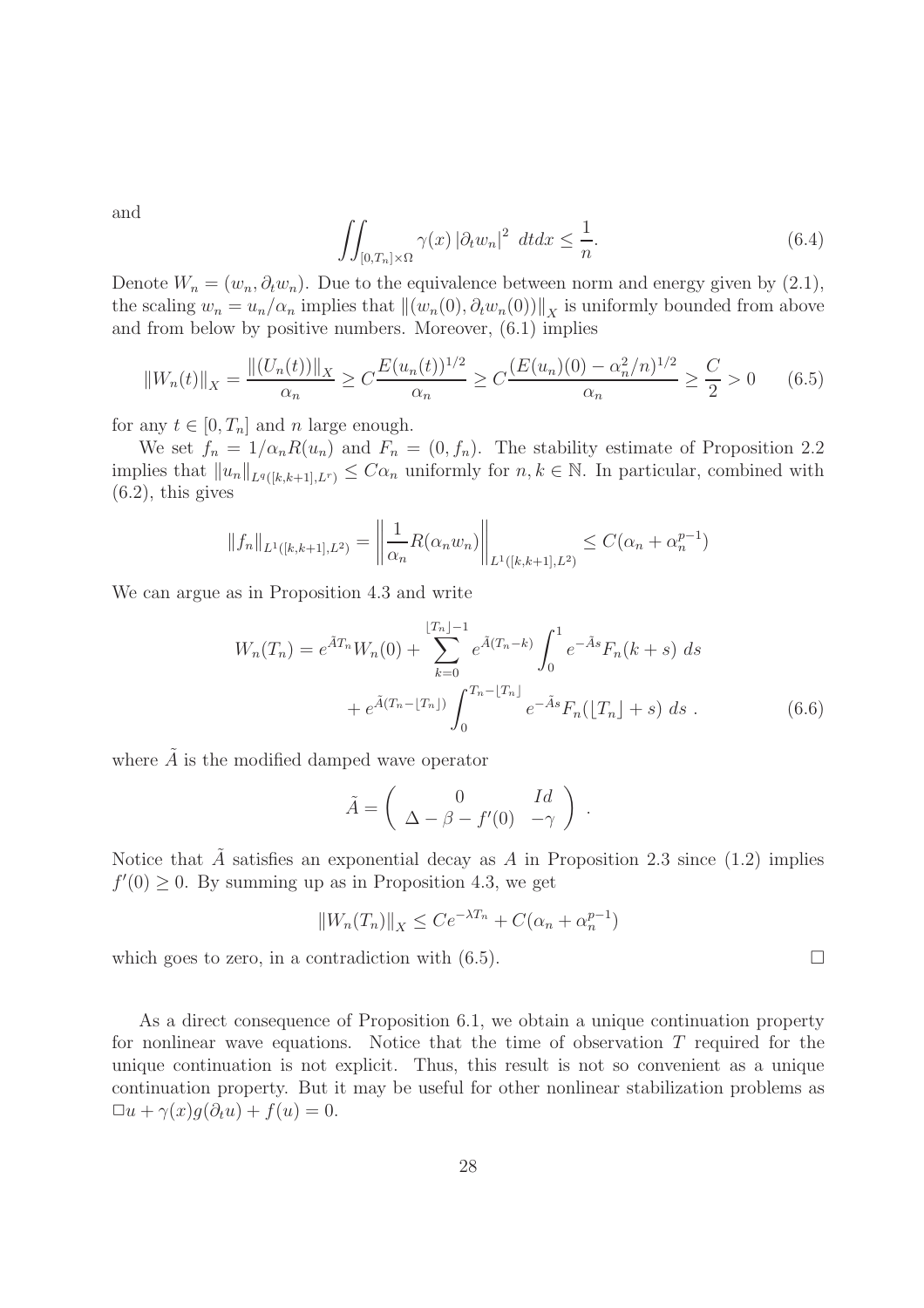Corollary 6.2. Let  $f \in C^1(\mathbb{R})$  satisfying  $(1.2)$  and let  $E_0 \geq 0$ . Assume that f is analytic in R and that  $\omega$  is an open subset of  $\Omega$  satisfying (GCC). Then, there exist  $T > 0$  such that the only solution u of

$$
\begin{cases}\n\Box u + \beta u + f(u) = 0 & \text{on } [-T, T] \times \Omega \\
\partial_t u = 0 & \text{on } [-T, T] \times \omega\n\end{cases}
$$
\n(6.7)

with  $E(u)(0) \leq E_0$  is  $u \equiv 0$ .

*Proof:* Corollary 6.2 is a straightforward consequence of Proposition 6.1 since we can easily construct a smooth damping  $\gamma$  supported in  $\omega$  and such that  $Supp(\gamma)$  satisfies (GCC). We only have to remark that u solution of  $(6.7)$  is also solution of  $(1.1)$ .

## 7 Proof of Theorem 1.2

Before starting the proof of Theorem 1.2 itself, we prove that  $\mathfrak{C}^1(\mathbb{R})$  is a Baire space, that is that any countable intersection of open dense sets is dense. This legitimizes the genericity in  $\mathfrak{C}^1(\mathbb{R})$  as a good notion of large subsets of  $\mathfrak{C}^1(\mathbb{R})$ . We recall that  $\mathfrak{C}^1(\mathbb{R})$  is defined by (1.6) and endowed by Whitney topology, the open sets of which are generated by the neighbourhoods  $\mathcal{N}_{f,\delta}$  defined by (1.7).

## **Proposition 7.1.** The space  $\mathfrak{C}^1(\mathbb{R})$  endowed with Whitney topology is a Baire space.

*Proof:* The set  $\mathfrak{C}^1(\mathbb{R})$  is not an open set of  $\mathcal{C}^1(\mathbb{R})$ , and neither a submanifold. It is a closed subset of  $C^1(\mathbb{R})$ , but  $C^1(\mathbb{R})$  endowed with Whitney topology is not a completely metrizable space, since it is not even metrizable (the neighbourhoods of a function f are not generated by a countable subset of them). Therefore, we have to come back to the basic proof of Baire property as in [23].

Let U be an open set of  $\mathfrak{C}^1(\mathbb{R})$  and let  $(\mathcal{O}_n)_{n\in\mathbb{N}}$  be a sequence of open dense sets of  $\mathfrak{C}^1(\mathbb{R})$ . By density, there exists a function  $f_0 \in \mathfrak{C}^1(\mathbb{R})$  in  $\mathcal{U} \cap \mathcal{O}_0$  and by openness, there exists a positive continuous function  $\delta_0$  such that the neighbourhood  $\mathcal{N}_{f_0, \delta_0}$  is contained in  $\mathcal{U} \cap \mathcal{O}_0$ . By choosing  $\delta_0$  small enough, one can also assume that  $\mathcal{N}_{f_0,2\delta_0} \subset \mathcal{U} \cap \mathcal{O}_0$  and that  $\sup_{u\in\mathbb{R}}|\delta_0(u)| \leq 1/2^0$ . By recursion, one constructs similar balls  $\mathcal{N}_{f_n,\delta_n} \subset \mathcal{N}_{f_{n-1},\delta_{n-1}} \subset$  $\mathcal{N}_{f_0,\delta_0}$  such that  $\mathcal{N}_{f_n,2\delta_n} \subset \mathcal{U} \cap \mathcal{O}_n$  and that  $\sup_{u \in \mathbb{R}} |\delta_n(u)| \leq 1/2^n$ . Since  $\mathcal{C}^1([-m,m],\mathbb{R})$  endowed with the uniform convergence topology is a complete metric space, the sequence  $(f_i)$ converges to a function  $f \in C^1(\mathbb{R}, \mathbb{R})$  uniformly in any compact set of  $\mathbb{R}$ . By construction, the limit f satisfies

$$
\forall n \in \mathbb{N}, \ \forall u \in \mathbb{R}, \ \max(|f(u) - f_n(u)|, |f'(u) - f'_n(u)|) \le \delta_n(u) < 2\delta_n(u) \,,\tag{7.1}
$$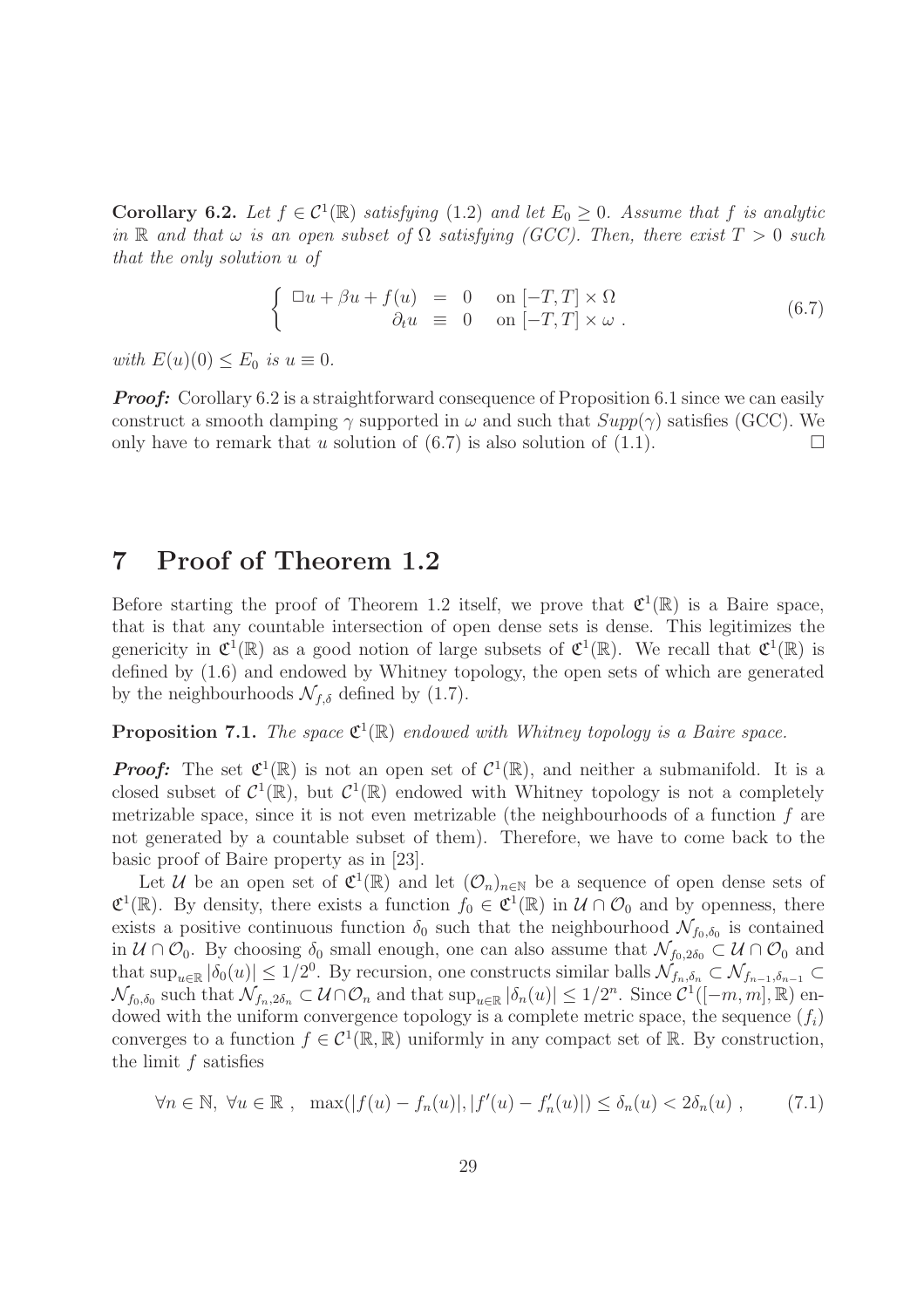as well as  $f(0) = 0$  and  $uf(u) \ge 0$  since any  $f_n$  satisfies (1.2). Moreover, there exist  $C > 0$ and  $p \in [1, 5)$  such that  $f_0$  satisfies

$$
|f_0(u)| \le C(1+|u|)^p \quad \text{and} \quad |f'_0(u)| \le C(1+|u|)^{p-1} \tag{7.2}
$$

Since  $\max(|f(u)-f_0(u)|, |f'(u)-f'_0(u)|) \le \delta_0(u) \le 1$ , f also satisfies (7.2) with a constant  $C' = C + 1$ . Therefore, f satisfies (1.2) and thus belongs to  $\mathfrak{C}^1(\mathbb{R})$ . In addition, f satisfying (7.1) and  $\mathcal{N}_{f_n,2\delta_n}$  being contained in  $\mathcal{U} \cap \mathcal{O}_n$ , we get  $f \in \mathcal{U} \cap \mathcal{O}_n$  for all n. This shows that  $\bigcap_{n\in\mathbb{N}}\mathcal{O}_n$  intersects any open set  $\mathcal{U}$  and therefore is dense in  $\mathfrak{C}^1(\mathbb{R})$ .  $\cap_{n\in\mathbb{N}}\mathcal{O}_n$  intersects any open set U and therefore is dense in  $\mathfrak{C}^1(\mathbb{R})$ .

*Proof of Theorem 1.2:* We denote by  $\mathfrak{G}_n$  the set of functions  $f \in \mathfrak{C}^1(\mathbb{R})$  such that the exponential decay property (ED) holds for  $E_0 = n$ . Obviously,  $\mathfrak{G} = \cap_{n \in \mathbb{N}} \mathfrak{G}_n$  and hence it is sufficient to prove that  $\mathfrak{G}_n$  is an open dense subset of  $\mathfrak{C}^1(\mathbb{R})$ . We sketch here the main arguments to prove this last property.

 $\mathfrak{G}_n$  is a dense subset: let N be a neighbourhood of  $f_0 \in \mathfrak{C}^1(\mathbb{R})$ . Up to choosing N smaller, we can assume that the constant in (1.2) is independent of  $f \in \mathcal{N}$ . Due to Propositions 4.4 and 4.5, there exist constants K and M such that, for all  $f \in \mathcal{N}$ , all the global nondissipative trajectories u of (1.1) with  $E(u) \leq n$  are such that  $||u||_{L^{\infty}(\Omega \times \mathbb{R})} \leq \mathcal{K}M$ . We claim that we can choose  $f \in \mathcal{N}$  as close to  $f_0$  as wanted such that f is analytic on  $[-4\mathcal{K}M, 4\mathcal{K}M]$  and still satisfies (1.2). Then, Proposition 6.1 shows that f satisfies (ED) with  $E_0 = n$  i.e. that  $f \in \mathfrak{G}_n$ .

To obtain this suitable function f, we proceed as follows. First, we set  $a = 4KM$  and notice that it is sufficient to explain how we construct f in  $[-a, a]$ . Indeed, one can easily extend a perturbation f of  $f_0$  in  $[-a, a]$  satisfying  $f(s)s \geq 0$  to a perturbation f of  $f_0$  in R, equal to  $f_0$  outside of  $[-a-1, a+1]$  and such that  $f(s)s ≥ 0$  in  $[-a-1, a+1]$ . We construct f in  $[-a, a]$  as follows. Since  $f_0(s) s \geq 0$ , we have that  $f'_0(0) \geq 0$ . We perturb  $f_0$  to  $f_1$  such that  $f_1(0) = 0$ ,  $f'_1(s) \ge \varepsilon > 0$  in a small interval  $[-\eta, \eta]$  and  $sf_1(s) \ge 2\varepsilon$  in  $[-a, -\eta] \cup [\eta, a]$ , where  $\varepsilon$  could be chosen as small as needed. Then we perturb  $f_1$  to obtain a function  $f_2$  which is analytic in  $[-a, a]$  and satisfies  $f'_2(s) > 0$  in  $[-\eta, \eta]$ ,  $sf_2(s) \ge \varepsilon$  in  $[-a, -\eta] \cup [\eta, a]$  and  $|f_2(0)| < \varepsilon/a$ . Finally, we set  $f(s) = f_2(s) - f_2(0)$  and check that f is analytic and satisfies  $sf(s) \geq 0$  in  $[-a, a]$ . Moreover, up to choosing  $\varepsilon$  very small, f is as close to  $f_0$  as wanted.

 $\mathfrak{G}_n$  is an open subset: let  $f_0 \in \mathfrak{G}_n$ . Proposition 2.3 shows the existence of a constant C and a time T such that, for all solution  $u$  of  $(1.1)$ ,

$$
E(u(0)) \le E_0 \implies E(u(0)) \le C \int_0^T \int_{\Omega} \gamma(x) |\partial_t u(x, t)|^2 dx dt . \tag{7.3}
$$

The continuity of the trajectories in X with respect to  $f \in \mathfrak{C}^1(\mathbb{R})$  is not difficult to obtain: using the strong control of  $f$  given by Whitney topology, the arguments are the same as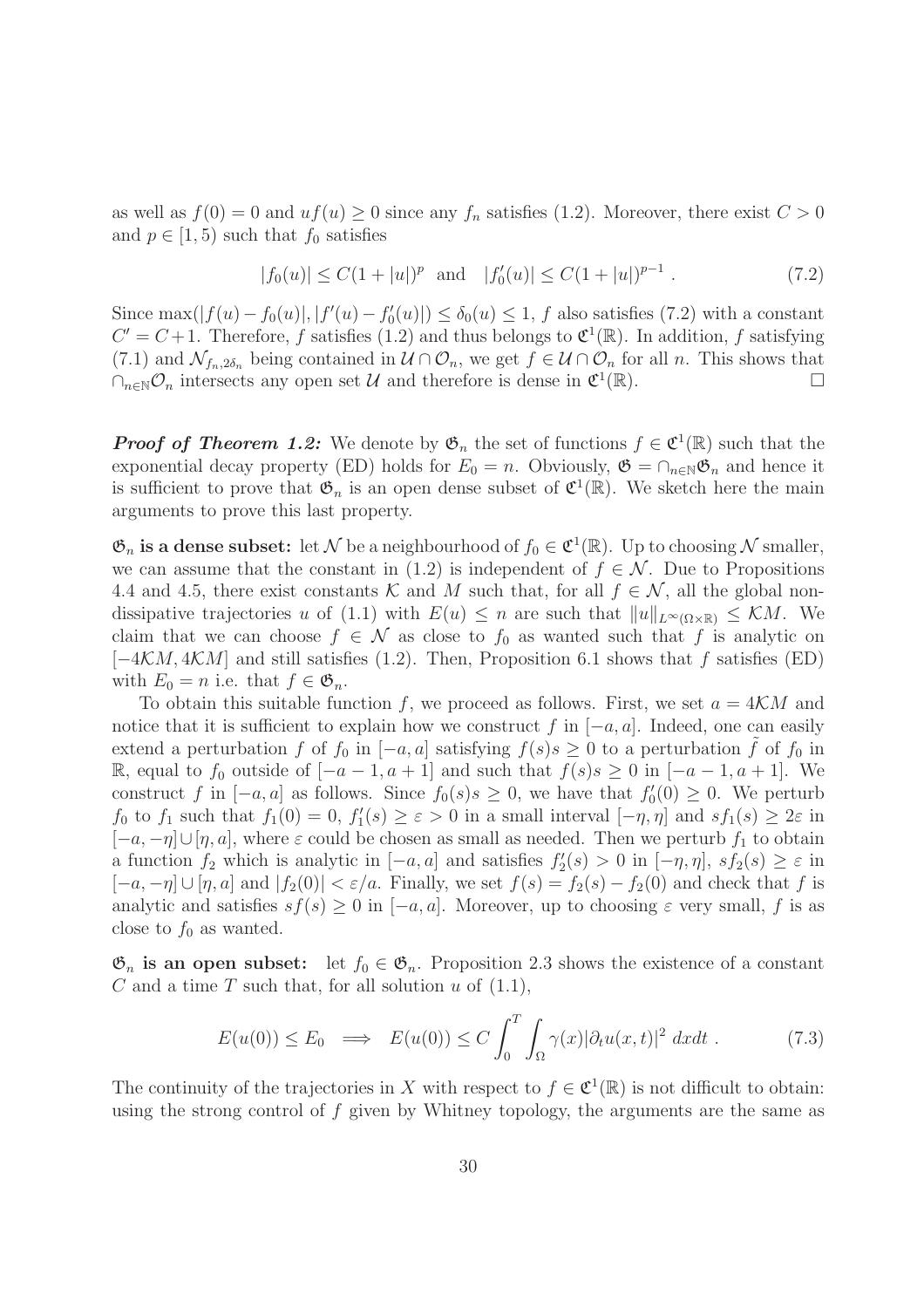the ones of the proof of the continuity with respect to the initial data, stated in Theorem 2.2. Thus, (7.3) holds also for any f in a neighbourhood N of  $f_0$ , replacing the constant C by a larger one. Therefore, Proposition 2.3 shows that  $\mathcal{N} \subset \mathfrak{G}_n$  and hence that  $\mathfrak{G}_n$  is open.  $open.$ 

# 8 A proof of compactness and regularity with the usual arguments of control theory

In this section, we give an alternative proof of the compactness and regularity properties of Propositions 4.3 and 4.4. We only give its outline since it is redundant with previous results of the article. Moreover, it is quite similar to the arguments of [17]. Yet, the arguments of this section are interesting because they do not require any asymptotic arguments and they show a regularization effect through an observability estimate with a finite time  $T$ , which can be explicit. However, for the moment, it seems impossible to obtain an analytic regularity similar to Proposition 5.2 with this kind of arguments.

Instead of using a Duhamel formula with an infinite interval of time  $(-\infty, t)$  as in  $(4.3)$ , the main idea is to use as a black-box an observability estimate for  $T$  large enough,  $T$  being the time of geometric control condition,

$$
||U_0||_{X^s}^2 \le C ||B e^{tA} U_0||_{L^2([0,T],X^s)}^2
$$
\n(8.1)

where

$$
A = \begin{pmatrix} 0 & Id \\ \Delta - \beta & -\gamma \end{pmatrix} \text{ and } B = \begin{pmatrix} 0 & 0 \\ 0 & -\gamma \end{pmatrix}.
$$

The first aim is to prove that a solution of (5.1), globally bounded in energy, is also globally bounded in  $X^s$  for  $s \in [0,1]$ . We proceed step by step. First, let us show that it is bounded in  $X^{\varepsilon}$ .

- we fix  $T >$  large enough to get the observability estimate (8.1). By the existence theory on each  $[t_0, t_0 + T]$ ,  $u_{|[t_0, t_0 + T]}$  is bounded in Strichartz norms, uniformly for  $t_0 \in \mathbb{R}$ . Since the nonlinearity is subcritical, Corollary 4.2 gives that  $f(u)$  is globally bounded in  $L^1([t_0, t_0+T], H^{1+\varepsilon}).$
- we decompose the solution into its linear and nonlinear part by the Duhamel formula

$$
U(t) = e^{A(t-t_0)}U(t_0) + \int_{t_0}^t e^{A(t_0-\tau)}f(U(\tau))d\tau = U_{lin} + U_{Nlin}.
$$

Since  $f(u)$  is bounded in  $L^1([t_0, t_0+T], H^{1+\varepsilon}), U_{Nlin}$  is uniformly bounded in  $C([t_0, t_0+T], H^{1+\varepsilon})$  $T, X^{\varepsilon}$ .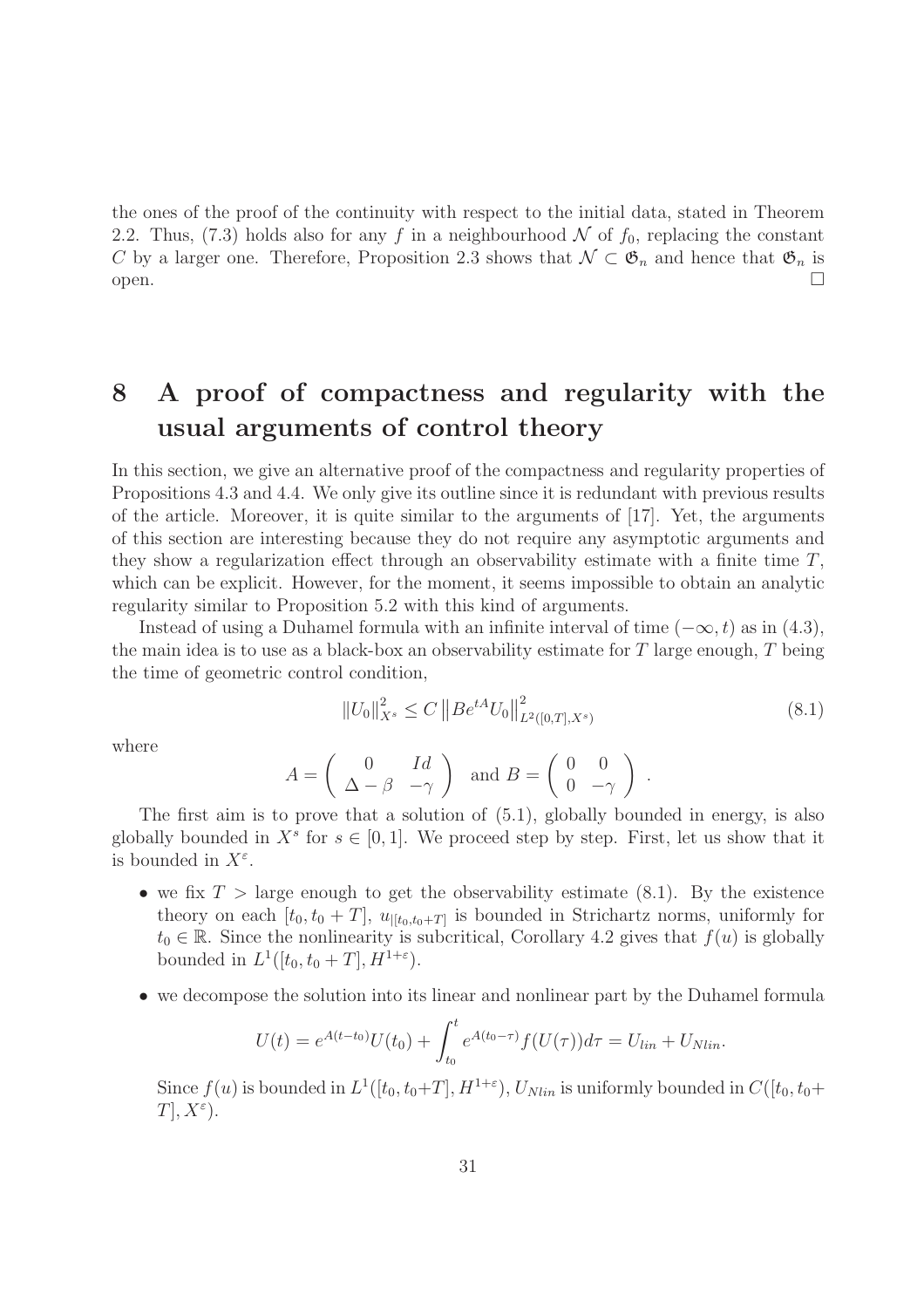• we will now use the linear observability estimate (8.1) with  $s = \varepsilon$ , applying it to  $U_{lin}$ :

$$
||U(t_0)||_{X^{\varepsilon}}^2 = ||U_{lin}(t_0)||_{X^{\varepsilon}}^2 \le C \int_{t_0}^{t_0+T} ||\gamma(x)\partial_t u_{lin}||_{H^{\varepsilon}}^2.
$$
 (8.2)

Then, using triangular inequality, we get

$$
\int_{t_0}^{t_0+T} \|\gamma(x)\partial_t u_{lin}\|_{H^{\varepsilon}}^2 \le 2 \int_{t_0}^{t_0+T} \|\gamma(x)\partial_t u\|_{H^{\varepsilon}}^2 + 2 \int_{t_0}^{t_0+T} \|\gamma(x)\partial_t u_{Nlin}\|_{H^{\varepsilon}}^2
$$
  

$$
\le 2 \int_{t_0}^{t_0+T} \|\gamma(x)\partial_t u_{Nlin}\|_{H^{\varepsilon}}^2 \le C
$$

where we have used  $\partial_t u \equiv 0$  on  $\omega$  and  $U_{Nlin}$  is bounded in  $C([t_0, t_0 + T], X^{\varepsilon})$ . Combining this with (8.2) for any  $t_0 \in \mathbb{R}$ , we obtain that U is uniformly bounded in  $X^{\varepsilon}$ on R.

Repeating the arguments, we show that u is bounded in  $X^{2\varepsilon}$ ,  $X^{3\varepsilon}$  and so on... until  $X^1$ . Similar ideas allows to prove some theorem of propagation of compactness in finite time, replacing the asymptotic compactness property of Proposition 4.3.

As said above, an advantage of this method, compared to the one used in Propositions 4.3 and 4.4, is that it allows to propagate the regularity or the compactness on some finite interval of fixed length. Yet, it seems that such propagation results are not available in the analytic setting. Indeed, it seems that, for nonlinear equations, the propagation of analytic regularity or of nullity in finite time is much harder to prove. We can for instance refer to the weaker (with respect to the geometry) result of Alinhac-Métivier  $[1]$  or the negative result of Métivier [39].

## 9 Applications

### 9.1 Control of the nonlinear wave equation

In this subsection, we give a short proof of Theorem 1.3, which states the global controllability of the nonlinear wave equation. The first step consists in a local control theorem.

**Theorem 9.1** (Local control). Let  $\omega$  satisfying the geometric control condition for a time T. Then, there exists  $\delta$  such that for any  $(u_0, u_1)$  in  $H_0^1(\Omega) \times L^2(\Omega)$ , with

$$
\|(u_0, u_1)\|_{H_0^1 \times L^2} \le \delta
$$

there exists  $g \in L^{\infty}([0,T], L^2)$  supported in  $[0,T] \times \omega$  such that the unique strong solution of

$$
\begin{cases} \n\Box u + \beta u + f(u) = g \text{ on } [0, T] \times \Omega \\ \n(u(0), \partial_t u(0)) = (u_0, u_1). \n\end{cases}
$$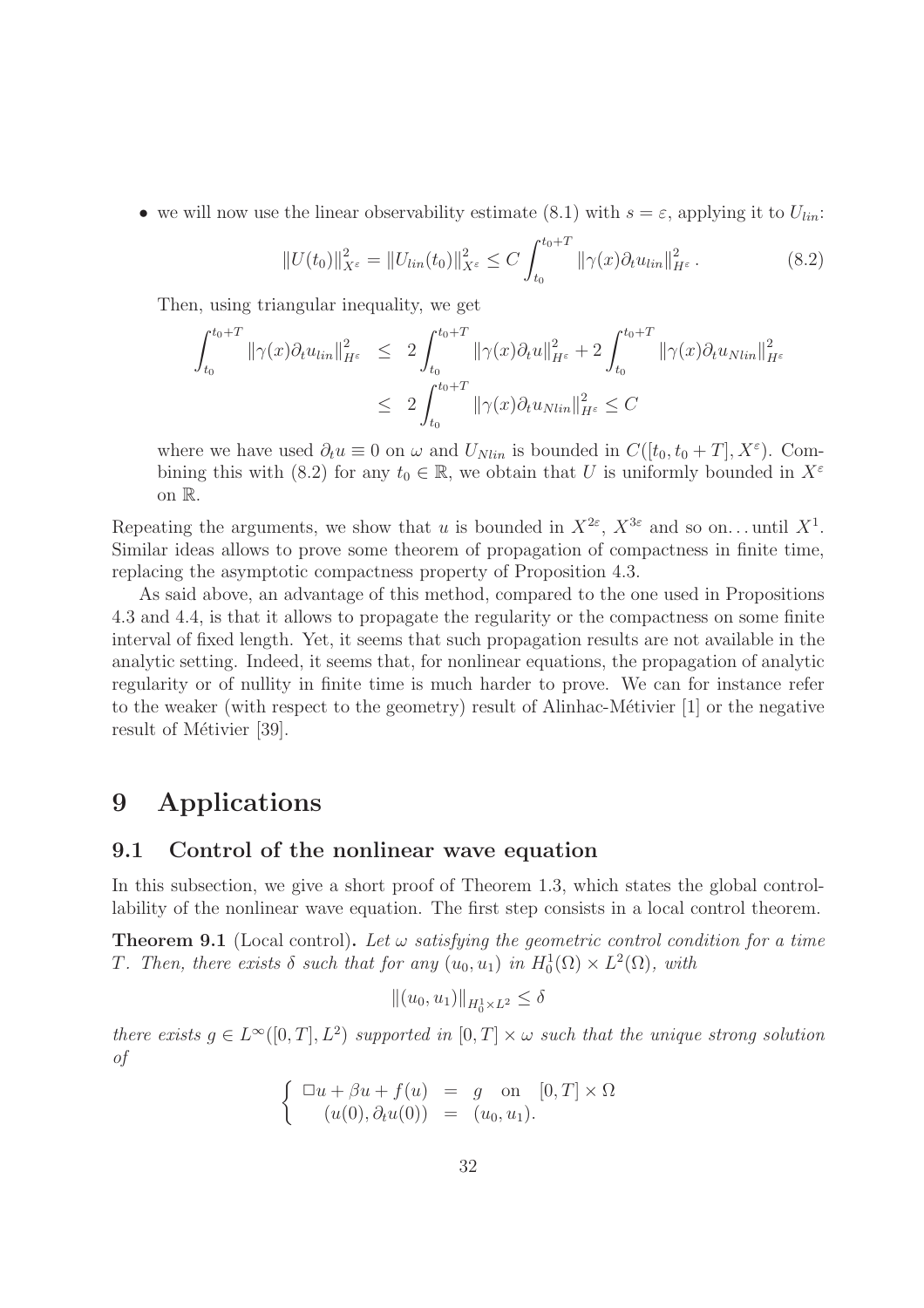satisfies  $(u(T), \partial_t u(T)) = (0, 0)$ .

*Proof:* The proof is exactly the same as Theorem 3 of [17] or Theorem 3.2 of [37]. The main argument consists in seeing the problem as a perturbation of the linear controllability which is known to be true in our setting.  $\Box$ 

Now, as it is very classical, we can combine the local controllability with our stabilization theorem to get global controllability.

**Sketch of the proof of Theorem 1.3:** In a first step, we choose as a control  $q =$  $-\gamma(x)\partial_t\tilde{u}$  where  $\tilde{u}$  is solution of (1.1) with initial data  $(u_0, u_1)$ . By uniqueness of solutions, we have  $u = \tilde{u}$ . Therefore, thanks to Theorem 1.1, for a large time  $T_1$ , only depending on  $R_0$ , we have  $\|(u(T_1), \partial_t u(T_1))\|_{H^1 \times L^2} \leq \delta$ . Then, Theorem 9.1 allows to find a control that brings  $(u(T_1), \partial_t u(T_1))$  to 0. In other words, we have found a control g supported in  $\omega$  that brings  $(u_0, u_1)$  to 0. We obtain the same result for  $(\tilde{u}_0, \tilde{u}_1)$  and conclude, by reversibility of the equation, that we can also bring 0 to  $(\tilde{u}_0, \tilde{u}_1)$ .

### 9.2 Existence of a compact global attractor

In this subsection, we give the modification of the proofs of this paper necessary to get Theorem 1.4 about the existence of a global attractor.

The energy associated to (1.9) in  $X = H_0^1(\Omega) \times L^2(\Omega)$  is given by

$$
E(u, v) = \int_{\Omega} \frac{1}{2} (|\nabla u|^2 + |v|^2) + V(x, u) dx ,
$$

where  $V(x, u) = \int_0^u f(x, \xi) d\xi$ .

The existence of a compact global attractor for (1.9) is well known for the Sobolev subcritical case  $p < 3$ . The first proofs in this case go back to 1985 ([24] and [27]), see [44] for other references. The case  $p = 3$  as been studied in [5] and [4]. For  $p \in (3, 5)$ , Kapitanski proved in [33] the existence of a compact global attractor for (1.9) if  $\Omega$  is a compact manifold without boundary and if  $\gamma(x) = \gamma$  is a constant damping. Using the same arguments as in the proof of our main result, we can partially deal with the case  $p \in (3, 5)$  with a localized damping  $\gamma(x)$  and with unbounded manifold with boundaries.

Assume that  $f$  satisfies the assumption of Theorem 1.4. Then the arguments of this paper show the following properties.

i) The positive trajectories of bounded sets are bounded. Indeed, (1.12) implies that, for  $x \notin B(x_0, R)$ , we have  $V(x, u) = \int_0^u f(x, \xi) d\xi \ge 0$ . Moreover, for  $x \in B(x_0, R)$ ,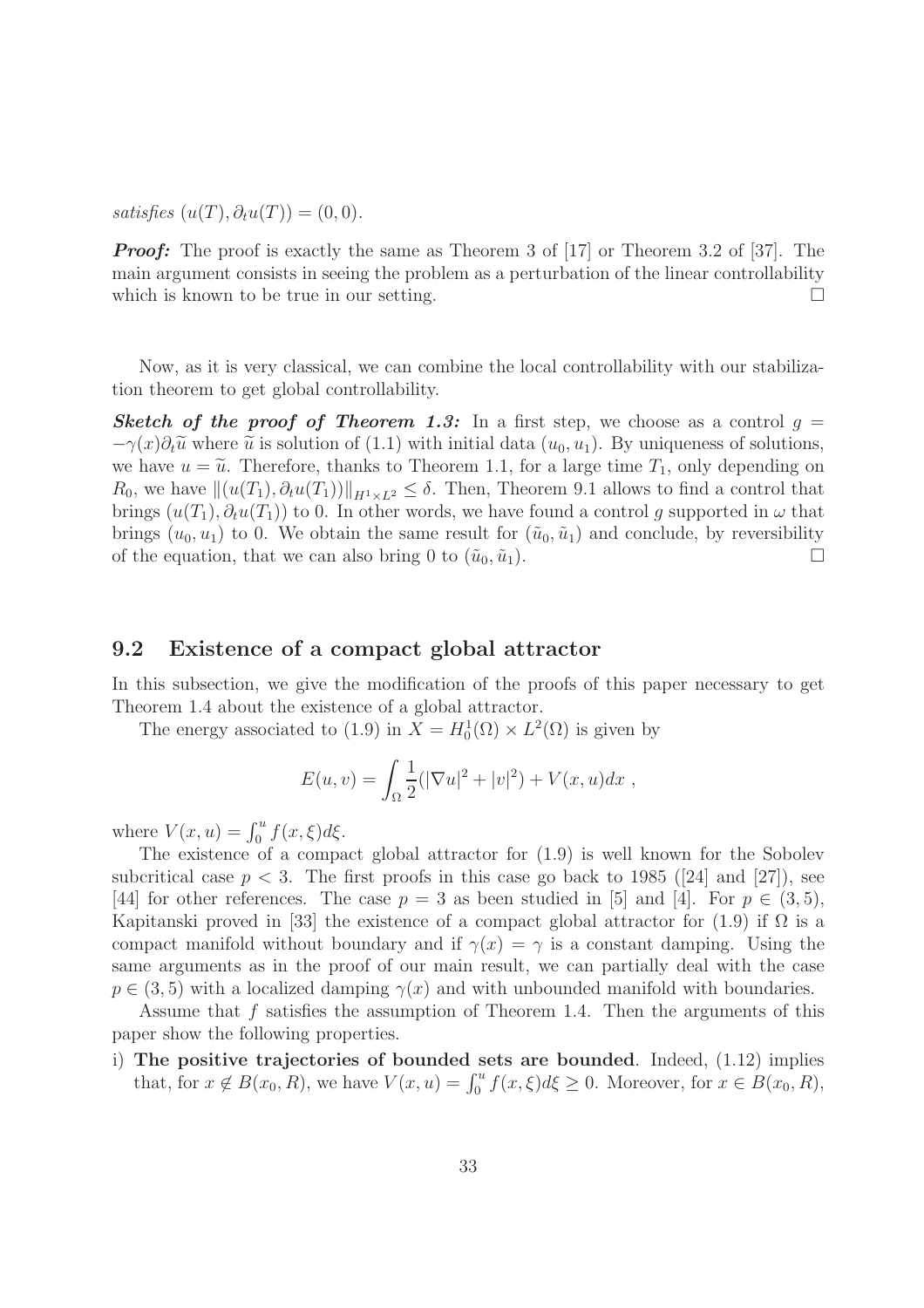$V(x,.)$  is non-increasing on  $(-\infty, -R)$  and non-decreasing on  $(R, \infty)$ . Thus,  $V(x, u)$  is bounded from below for  $x \in B(x_0, R)$  and

$$
\forall (u, v) \in X , \quad E(u, v) \ge \frac{1}{2} ||(u, v)||_X^2 + vol(B(x_0, R)) \inf V.
$$

The Sobolev embeddings  $H^1(\Omega) \hookrightarrow L^{p+1}(\Omega)$  shows that the bounded sets of X have a bounded energy. Since the energy  $E$  is non increasing along the trajectories of (1.9), we get that the trajectory of a bounded set is bounded.

ii) The dynamical system is asymptotically smooth. The asymptotic compactness exactly corresponds to the statement of Proposition 4.3. Let us briefly explain why it can be extended to the case where  $f$  depends on  $x$ . The key point is the extension of Corollary 4.2. First notice that we assumed  $f(x, 0) = 0$  on  $\partial\Omega$  in order to guarantee the Dirichlet boundary condition for  $f(x, u)$  if  $u \in H_0^1(\Omega)$ . Then, it is not difficult to see that the discussion following Theorem 4.1 can be extended to the case  $f$  depending on x by using estimates  $(1.10)$ . Corollary 4.2 follows then, except for a small change: since it is possible that  $f(x, 0) \neq 0$  for some  $x \in \Omega$ , the conclusion of Corollary 4.2 should be replaced by

$$
||f(x,v)||_{L^1([0,T],H_0^{s+\varepsilon}(\Omega))} \leq C(1+||v||_{L^{\infty}([0,T],H^{s+1}(\Omega)\cap H_0^1(\Omega))}) .
$$

Then the proof of Proposition 4.3 is based on Corollary 4.2, the boundedness of the positive trajectories of bounded sets (both could be extended to the case where f depends on x as noticed above) and an application of Proposition 2.6 outside of a large ball. We conclude by noticing that, for x large,  $f(x, u)u \geq 0$  and  $\gamma(x) \geq \alpha > 0$  and thus Proposition 2.6 can still be applied exactly as in the proof of Proposition 4.3.

- iii) The dynamical system generated by  $(1.9)$  is gradient, that is that the energy E is non-increasing in time and is constant on a trajectory  $u$  if and only if  $u$  is an equilibrium point of  $(1.9)$ . This last property is shown in Proposition 5.4 for f independent of x but can be easily generalised for  $f = f(x, u)$ . Notice that the proof of this property is the one, where the analyticity of f is required since the unique continuation property of Section 3 is used. Finally, we enhance that the gradient structure of (1.9) is interesting from the dynamical point of view since it implies that any trajectory  $u(t)$  converges when t goes to  $+\infty$  to the set of equilibrium points.
- iv) The set of equilibrium points is bounded. The argument is similar to the one of Corollary 5.5: if e is an equilibrium point of  $(1.9)$  then  $(1.12)$  implies that

$$
\int \frac{1}{2} |\nabla e|^2 + \beta |e|^2 = -\int_{\Omega} f(x, e) e dx \leq -\text{vol}(B(x_0, R)) \inf_{(x, u) \in \overline{\Omega} \times \mathbb{R}} f(x, u) u,
$$

where we have bounded  $f(x, u)u$  from below exactly as we have done for  $V(x, u)$  in i). It is well known (see [24] or Theorem 4.6 of [44] for examples) that Properties i)-iv) yield the existence of a compact global attractor. Hence, we obtain the conclusion of Theorem 1.4.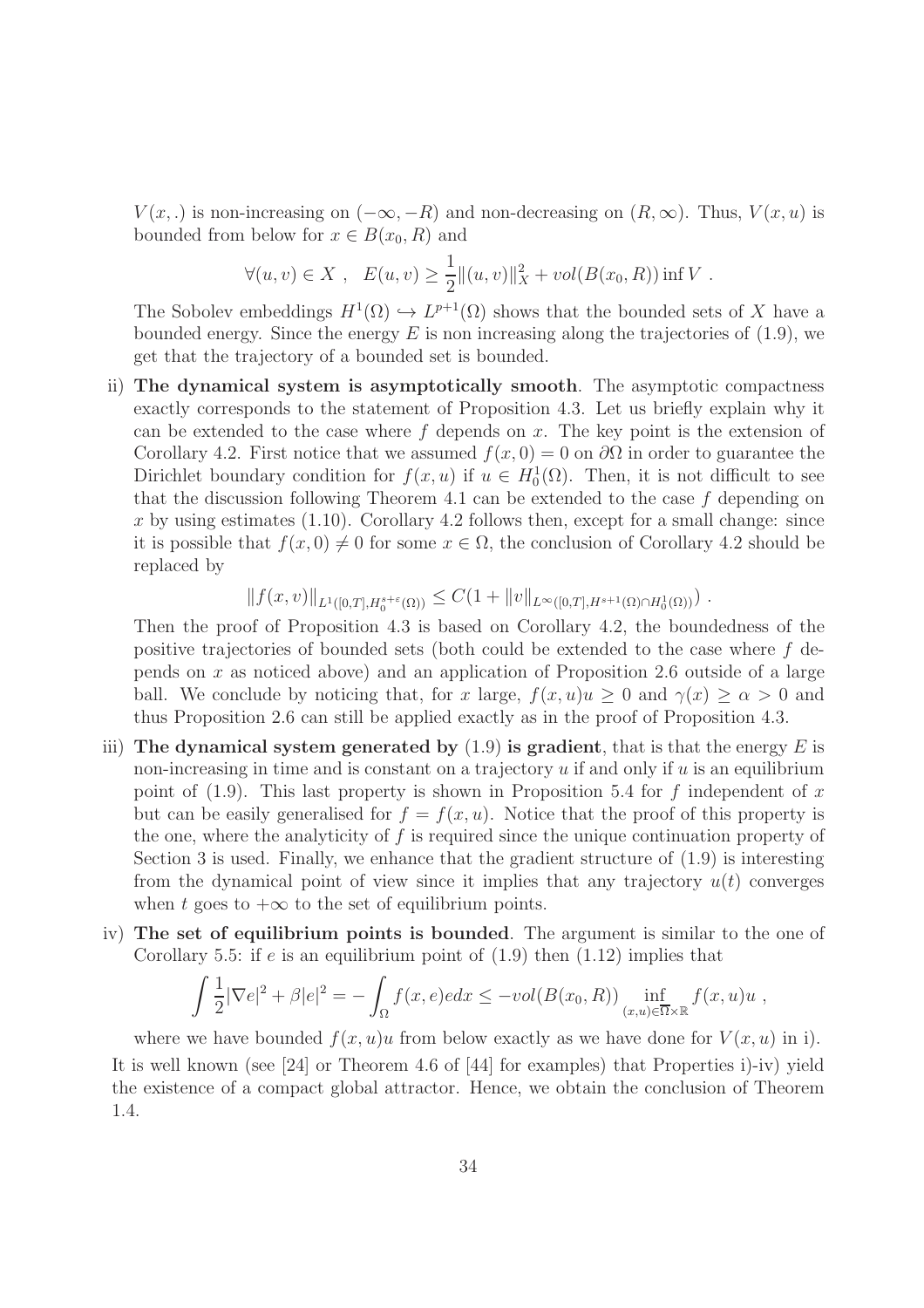# References

- $[1]$  S. Alinhac and G. Métivier, *Propagation de l'analyticité des solutions de systèmes* hyperboliques non-linéaires, Inventiones Mathematicae n°75(2) (1984), pp. 189-204.
- [2] L. Aloui, S. Ibrahim and K. Nakanishi, Exponential energy decay for damped Klein-Gordon equation with nonlinearities of arbitrary growth, Communication in Partial Differential Equations  $n^{\circ}36$  (2011), pp. 797-818.
- [3] L. Aloui, M. Khenissi, Stabilisation pour l'équation des ondes dans un domaine extérieur, Rev. Mat. Iberoamericana 18 n<sup>o</sup>1 (2002), pp. 1-16.
- [4] J. Arrieta, A. Carvalho and J.K. Hale, A damped hyperbolic equation with critical exponent, Communication in PDE  $n^{\circ}17$  (1992), pp. 841-866.
- [5] A.V. Babin and M.I. Vishik, Attractors of Evolutionary Equations, North-Holland, 1989.
- [6] C. Bardos, G. Lebeau and J. Rauch, Un exemple d'utilisation des notions de propagation pour le contrôle et la stabilisation de problèmes hyperboliques, Rend. Sem. Mat. Univ. Politec. Torino, Rendiconti del Seminario Matematico (già "Conferenze di Fisica e di Matematica"). Universit`a e Politecnico di Torino (1988), pp. 11-31.
- [7] C. Bardos, G. Lebeau and J. Rauch, *Sharp sufficient conditions for the observation*, control and stabilization of waves from the boundary, SIAM Journal on Control and Optimization n<sup>o</sup>30 (1992), pp. 1024-1065.
- [8] M.D. Blair, H.F. Smith and C.D. Sogge, Strichartz estimates for the wave equation on manifolds with boundary, Annales de l'Institut Henri Poincaré  $(C)$  Non Linear Analysis n<sup>o</sup> 26 (2009), pp. 1817-1829.
- [9] N. Burq, Mesures semi-classiques et mesures de défaut. (French) [Semiclassical measures and defect measures/Séminaire Bourbaki, Vol. 1996/97. Astérisque n°245 (1997), Exp.  $n^{\circ}826$ , 4, pp. 167-195.
- $[10]$  N. Burg, *Contrôlabilité exacte des ondes dans des ouverts peu réguliers.* (French) [Exact controllability of waves in nonsmooth domains] Asymptotic Analysis  $n^{\circ}14$  (1997), pp. 157-191.
- $[11]$  N. Burq and P. Gérard. Condition nécéssaire et suffisante pour la contrôlabilite exacte des ondes. Comptes rendus de l'Académie des sciences. S'érie 1, Mathématique, 325(7):749–752, 1997.
- [12] N. Burq, G. Lebeau and F. Planchon, Global existence for energy critical waves in 3-D domains, Journal of the American Mathematical Society n<sup>o</sup>21 (2008), pp. 831-845.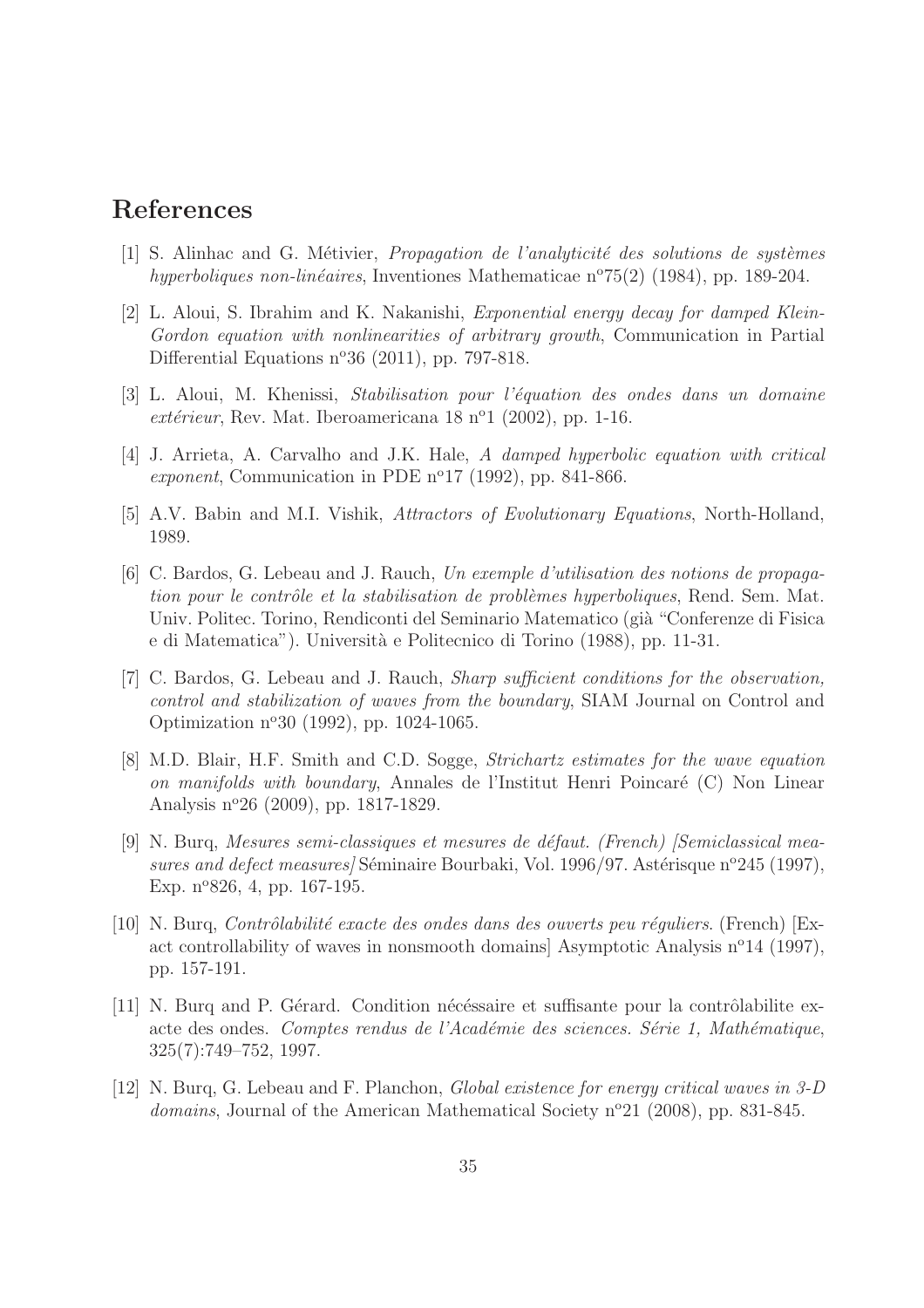- [13] B. Dehman, Stabilisation pour l'´equation des ondes semi-lin´eaire, Asymptotic Analysis n<sup>o</sup>27 (2001), pp. 171-181.
- [14] B. Dehman and P. Gérard, Stabilization for the Nonlinear Klein Gordon Equation with critical Exponent, preprint.
- [15] B. Dehman, P. Gérard and G. Lebeau Stabilization and control for the nonlinear Schrödinger equation on a compact surface, Mathematische Zeitschrift n°254 (2006), pp. 729-749.
- [16] B. Dehman and G. Lebeau, Analysis of the HUM Control Operator and Exact Controllability for Semilinear Waves in Uniform Time, SIAM Journal on Control and Optimization  $n^{o}48$  (2009), pp. 521-550.
- [17] B. Dehman, G. Lebeau and E. Zuazua, Stabilization and control for the subcritical  $semilinear wave equation$ , Annales Scientifiques de l'École Normale Supérieure n°36 (2003), pp. 525-551.
- [18] P. Gérard. Microlocal Defect Measures. *Comm. Partial Diff. eq.*, 16:1762–1794, 1991.
- [19] P. Gérard, Oscillations and Concentration Effects in Semilinear Dispersive Wave Equations, Journal of Functional Analysis  $n^{\circ}141$  (1996), pp. 60-98.
- [20] P. Gérard and E. Leichtnam *Ergodic properties of eigenfunctions for the Dirichlet* problem, Duke Mathematical Journal  $n^{\circ}71$  (1993), pp. 559-607.
- [21] J. Ginibre et G. Velo, The global Cauchy problem for the nonlinear Klein-Gordon equation, Mathematische Zeitschrift n°189 (1985), pp. 487-505.
- [22] J. Ginibre et G. Velo, The global Cauchy problem for the nonlinear Klein-Gordon equation. II. Annales de l'Institut Henri Poincaré, Analyse Non Linéaire n°6 (1989), pp. 15-35.
- [23] M. Golubitsky and V. Guillemin, Stable mapping and their singularities, Graduate Texts in Mathematics n°14, Springer-Verlag, New York-Heidelberg, 1973.
- [24] J.K. Hale, Asymptotic behavior of dissipative systems, Mathematical Survey n°25, American Mathematical Society, 1988.
- [25] J.K. Hale and G. Raugel, Regularity, determining modes and Galerkin methods, Journal de Mathématiques Pures et Appliquées n°82 (2003), pp. 1075-1136.
- [26] J.K. Hale and G. Raugel, manuscript.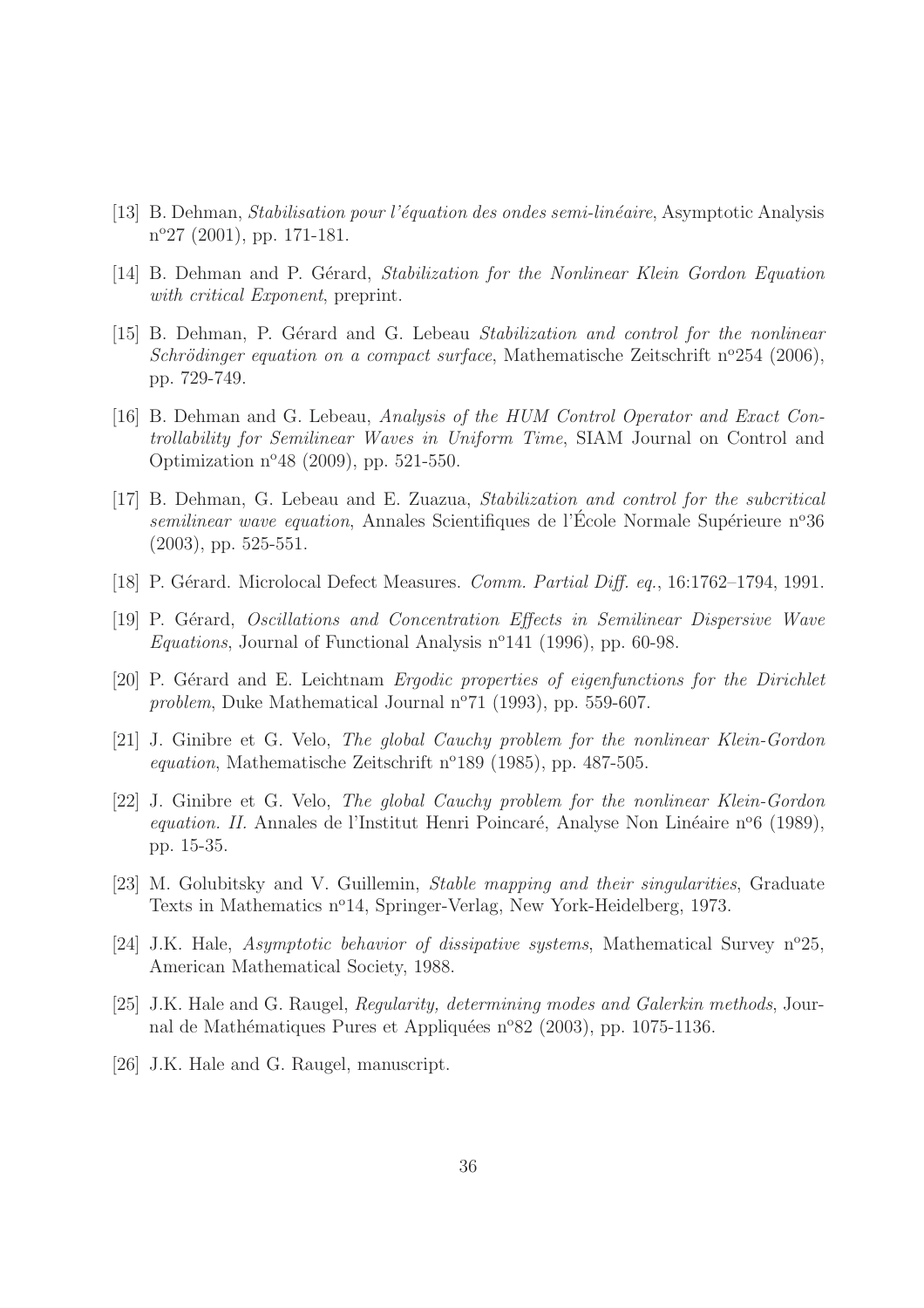- [27] A. Haraux, Two remarks on hyperbolic dissipative problems. Nonlinear partial differential equations and their applications. Collège de France seminar, Vol. VII (Paris, 1983-1984), pp. 161-179. Res. Notes in Math. 122. Pitman, Boston, MA, 1985.
- [28] A. Haraux, Stabilization of trajectories for some weakly damped hyperbolic equations, Journal of Differential Equations n°59 (1985), pp. 145-154.
- $[29]$  L. Hörmander, On the uniqueness of the Cauchy problem under partial analyticity assumptions, Geometrical optics and related topics (Cortona, 1996), Progr. Nonlinear Differential Equations Appl., Birkhäuser Boston n<sup>o</sup>32 (1997), pp. 179-219.
- [30] O. Ivanovici, Counter-examples to the Strichartz estimates for the wave equation in general domains with boundary, Journal of the European Mathematical Society,  $n^{\circ}14(5)$  (2012).
- [31] R. Joly, New examples of damped wave equations with gradient-like structure, Asymptotic Analysis  $n^{o}53$  (2007), pp. 237-253.
- [32] L.V. Kapitanski, Some generalizations of the Strichartz-Brenner inequality, Leningrad Mathematical Journal  $n^o1$  (1990), pp. 693-726.
- [33] L.V. Kapitanski, Minimal compact global attractor for a damped semilinear wave equation, Communications in Partial Differential Equations  $n^{\circ}20$  (1995), pp. 1303-1323.
- [34] M. Khenissi, Equation des ondes amorties dans un domaine extérieur. (French. English and French summary) [Dissipative wave equation in an exterior domain], Bulletin de la Société Mathématique de France n<sup>o</sup>131 (2003), pp. 211-228.
- [35] C. Laurent, L. Rosier and B. Y. Zhang, Control and stabilization of the Korteweg-de Vries equation on a periodic domain, Communications in Partial Differential Equations  $n^{\circ}35(4)$  (2010), pp. 707-744.
- $[36]$  C. Laurent, *Global controllability and stabilization for the nonlinear Schrödinger equa*tion on some compact manifolds of dimension 3, SIAM Journal on Mathematical Analysis n°42 (2010), pp. 785-832.
- [37] C. Laurent, On stabilization and control for the critical Klein Gordon equation on 3-D compact manifolds, Journal of Functional Analysis  $n^{\circ}260$  (2011), pp. 1304-1368.
- [38] G. Lebeau. Equation des ondes amorties. In Algebraic and geometric methods in mathematical physics: proceedings of the Kaciveli Summer School, Crimea, Ukraine, 1993, page 73. Springer, 1996.
- [39] G. Métivier, *Counterexamples to Hölmgren's uniqueness for analytic non linear* Cauchy problems, Inventiones Mathematicae  $n^o(12(1))$  (1993), pp. 217-222.